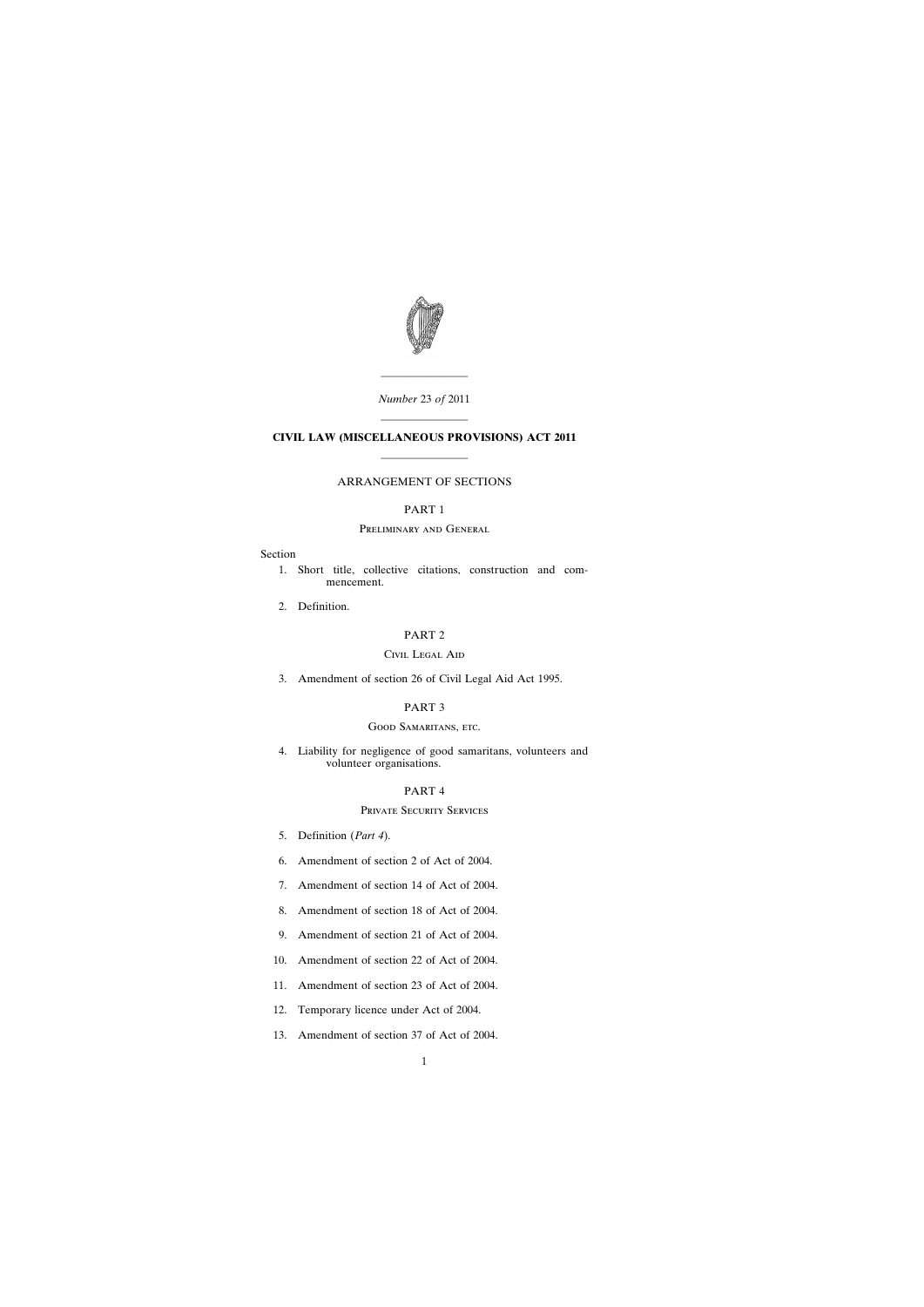- [14. Amendment of section 48 of Act of 2004.](#page-14-0)
- [15. Amendment of section 51 of Act of 2004.](#page-14-0)
- [16. Amendment of Schedule 2 to Act of 2004.](#page-15-0)

#### Intoxicating Liquor

[17. Codes of practice.](#page-17-0)

# PART 6

# **EQUALITY**

- [18. Definitions \(](#page-20-0)*Part 6*).
- [19. Amendment of section 2 of Act of 1998.](#page-20-0)
- [20. Amendment of section 5 of Act of 1998.](#page-20-0)
- [21. Amendment of section 75 of Act of 1998.](#page-20-0)
- [22. Amendment of section 77 of Act of 1998.](#page-20-0)
- [23. Amendment of section 78\(7\)\(](#page-20-0)*b*) of Act of 1998.
- [24. Amendment of section 79 of Act of 1998.](#page-21-0)
- [25. Amendment of section 82 of Act of 1998.](#page-22-0)
- [26. Amendment of section 83 of Act of 1998.](#page-22-0)
- [27. Amendment of section 21 of Act of 2000.](#page-22-0)
- [28. Amendment of section 25 of Act of 2000.](#page-22-0)
- [29. Amendment of section 39 of Act of 2000.](#page-23-0)

#### PART 7

#### **BANKRUPTCY**

[30. Amendment of Bankruptcy Act 1988.](#page-23-0)

# PART 8

### Amendment of Family Law (Maintenance of Spouses and CHILDREN) ACT 1976

[31. Amendment of Family Law \(Maintenance of Spouses and](#page-26-0) Children) Act 1976.

# PART 9

#### **CORONERS**

[32. Amendment of Coroners Act 1962.](#page-30-0)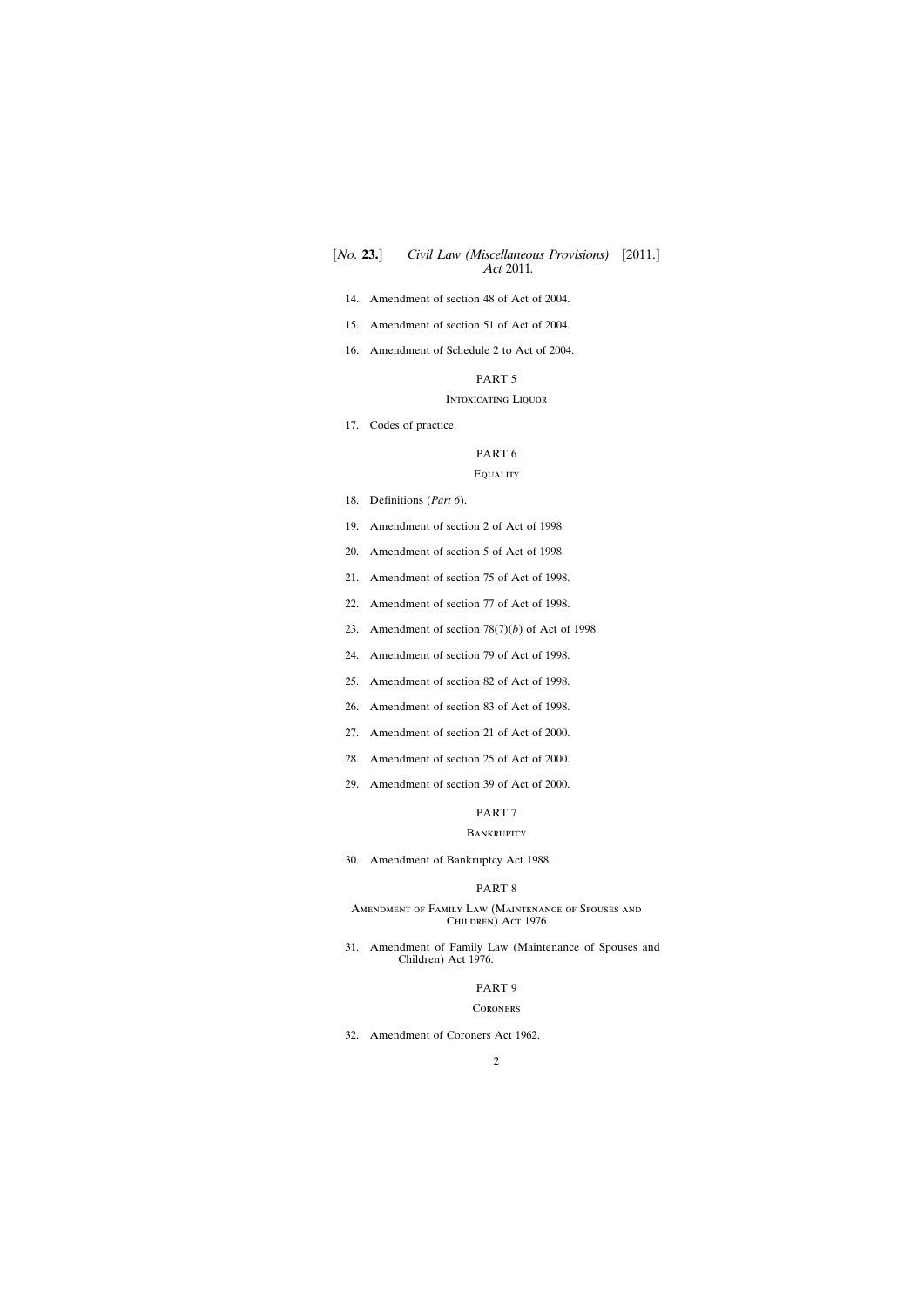Amendment of Irish Nationality and Citizenship Act 1956

[33. Amendment of Irish Nationality and Citizenship Act 1956.](#page-35-0)

## PART 11

#### **IMMIGRATION**

[34. Amendment of Immigration Act 2004.](#page-38-0)

### PART 12

Amendment of Land and Conveyancing Law Reform Act 2009

- [35. Definition \(](#page-41-0)*Part 12*).
- [36. Amendment of section 27\(1\) of Act of 2009.](#page-41-0)
- [37. Amendment of section 35 of Act of 2009.](#page-42-0)
- [38. Amendment of section 38 of Act of 2009.](#page-42-0)
- [39. Amendment of section 39 of Act of 2009.](#page-42-0)

#### PART 13

AMENDMENT OF REGISTRATION OF TITLE ACT 1964

- [40. Definition \(](#page-42-0)*Part 13*).
- [41. Amendment of Act of 1964 \(insertion of section 49A\).](#page-42-0)
- [42. Amendment of section 69 of Act of 1964.](#page-43-0)

# PART 14

### Taxing-Masters

[43. Appointment of Taxing-Masters.](#page-43-0)

### PART 15

## Tribunals of Inquiry

- [44. Interpretation \(](#page-44-0)*Part 15*).
- [45. Application of](#page-44-0) *Part 15*.
- [46. Deposition of relevant material following completion of](#page-45-0) inquiry, etc.
- [47. Availability of relevant material for inspection by public](#page-47-0) under National Archives Act 1986.
- [48. Restriction of Freedom of Information Acts 1997 and 2003.](#page-47-0)

# PART 16

### Family Mediation Services

[49. Definitions \(](#page-47-0)*Part 16*).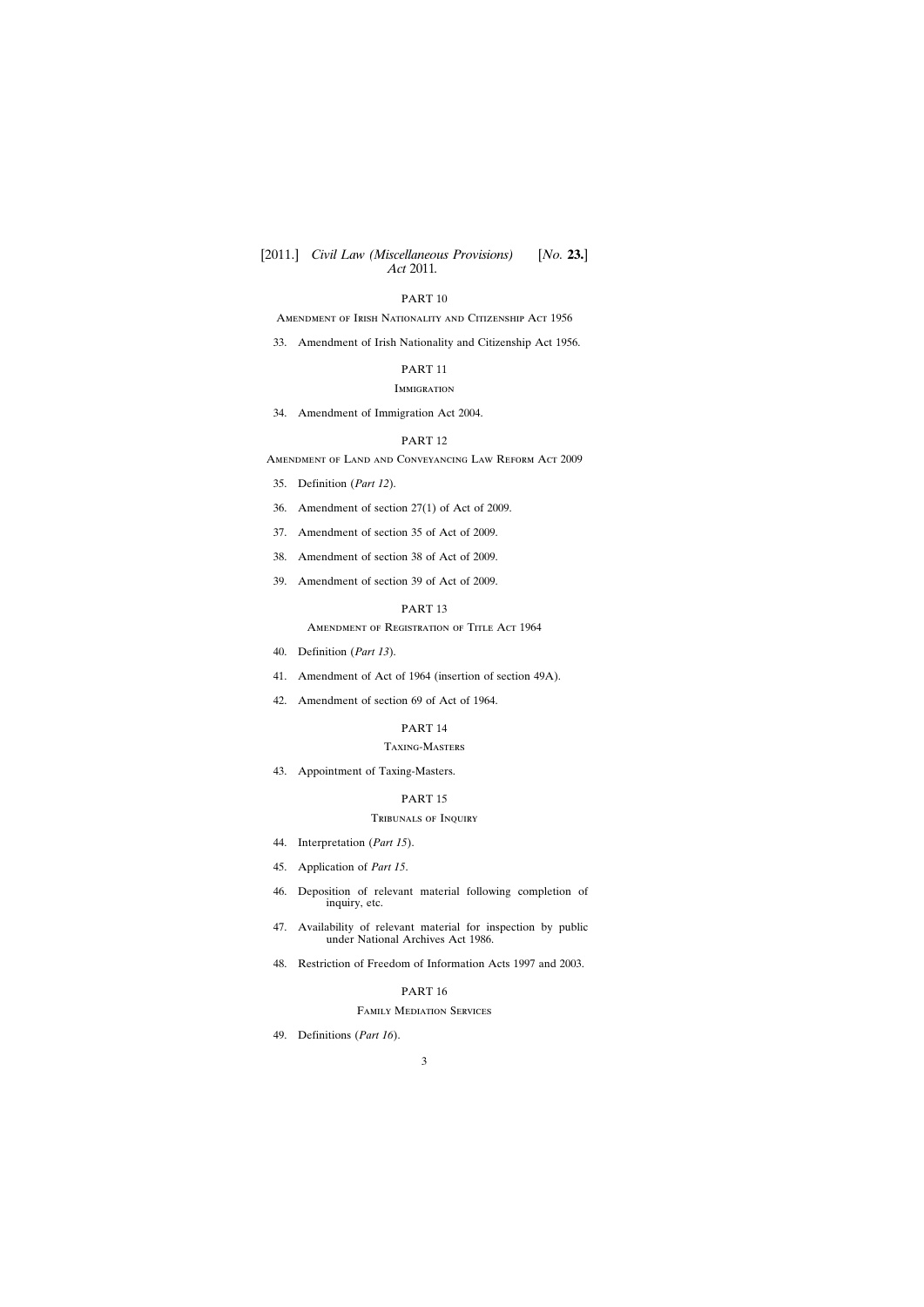- [50. Transfer of functions relating to family mediation services](#page-48-0) from Agency to Board.
- [51. Transfer of certain property.](#page-48-0)
- [52. Transfer of certain rights and liabilities.](#page-48-0)
- [53. Transfer of officers and staff.](#page-48-0)
- [54. Amendment of Civil Legal Aid Act 1995.](#page-49-0)
- [55. Amendment of Family Support Agency Act 2001.](#page-52-0)

#### **MISCELLANEOUS**

- [56. Amendment of Personal Injuries Assessment Board Act](#page-53-0) 2003.
- [57. Amendment of section 40 of Commissions of Investigation](#page-54-0) Act 2004.
- [58. Amendment of section 2\(2\) of Solicitors \(Amendment\) Act](#page-55-0) 1994.
- [59. Amendment of section 1 of Statutory Declarations Act 1938.](#page-55-0)
- [60. Amendment of Domestic Violence Act 1996.](#page-55-0)
- [61. Amendment of Civil Partnership and Certain Rights and](#page-55-0) Obligations of Cohabitants Act 2010.
- [62. Amendment of Official Languages Act 2003.](#page-56-0)
- [63. Amendment of section 8 of Enforcement of Court Orders](#page-57-0) Act 1940.
- [64. Amendment of Courts of Justice Act 1936.](#page-58-0)
- [65. Amendment of Second Schedule to Courts and Court](#page-61-0) Officers Act 1995.
- [66. Amendment of section 65 of Courts of Justice Act 1936.](#page-61-0)

#### [SCHEDULE](#page-63-0)

# "SECOND SCHEDULE ————————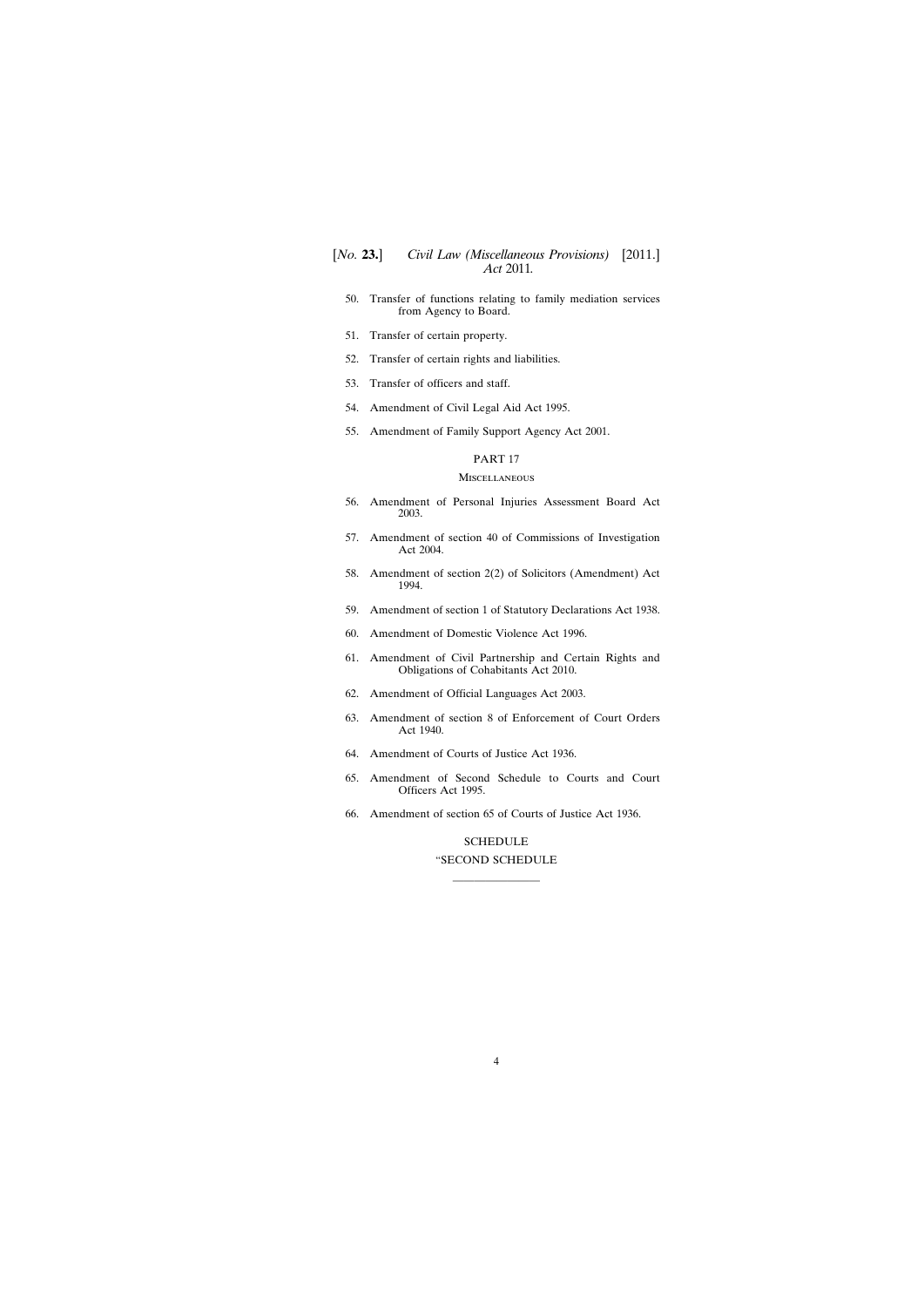# Acts Referred to

| Adoptive Leave Acts 1995 and 2005                                               |              |
|---------------------------------------------------------------------------------|--------------|
| Bankruptcy Act 1988                                                             | 1988, No. 27 |
| Bankruptcy Acts 1988 to 2001                                                    |              |
| Carer's Leave Act 2001                                                          | 2001, No. 19 |
| <b>Charities Act 2009</b>                                                       | 2009, No. 6  |
| Child Trafficking and Pornography Act 1998                                      | 1998, No. 22 |
| Civil Law (Miscellaneous Provisions) Act 2008                                   | 2008, No. 14 |
| Civil Legal Aid Act 1995                                                        | 1995, No. 32 |
| Civil Liability Act 1961                                                        | 1961, No. 41 |
| Civil Partnership and Certain Rights and Obligations of<br>Cohabitants Act 2010 | 2010, No. 24 |
| Civil Registration Act 2004                                                     | 2004, No. 3  |
| Civil Service Regulations Act 1956                                              | 1956, No. 46 |
| Commissions of Investigations Act 2004                                          | 2004, No. 23 |
| Coroners Act 1962                                                               | 1962, No. 9  |
| Courts (Establishment and Constitution) Act 1961                                | 1961, No. 38 |
| Courts (No. 2) Act 1986                                                         | 1986, No. 26 |
| Courts (Supplemental Provisions) Act 1961                                       | 1961, No. 31 |
| Courts and Court Officers Act 1995                                              | 1995, No. 31 |
| Courts and Court Officers Act 2002                                              | 2002, No. 15 |
| Criminal Law (Human Trafficking) Act 2008                                       | 2008, No. 8  |
| Courts of Justice Act 1936                                                      | 1936, No. 48 |
| Domestic Violence Act 1996                                                      | 1996, No. 1  |
| Domestic Violence Acts 1996 and 2002                                            |              |
| <b>Employment Equality Act 1998</b>                                             | 1998, No. 21 |
| Employment Equality Acts 1998 to 2008                                           |              |
| Enforcement of Court Orders Acts 1926 to 2009                                   |              |
| Enforcement of Court Orders Act 1940                                            | 1940, No. 23 |
| Equal Status Act 2000                                                           | 2000, No. 8  |
| Equal Status Acts 2000 to 2008                                                  |              |
| Family Law (Maintenance of Spouses and Children) Act<br>1976                    | 1976, No. 11 |
| Family Support Agency Act 2001                                                  | 2001, No. 54 |
| Freedom of Information Acts 1997 and 2003                                       |              |
| Immigration Act 2004                                                            | 2004, No. 1  |
| Irish Nationality and Citizenship Act 1956                                      | 1956, No. 26 |
| Irish Nationality and Citizenship Act 1986                                      | 1986, No. 23 |
| Irish Nationality and Citizenship Act 2001                                      | 2001, No. 15 |
| Irish Nationality and Citizenship Act 2004                                      | 2004, No. 38 |
| Land and Conveyancing Law Reform Act 2009                                       | 2009, No. 27 |
| Licensing Acts 1833 to 2010                                                     |              |
| Local Government (Dublin) Act 1993                                              | 1993, No. 31 |
| Maternity Protection Acts 1994 and 2004                                         |              |
| Medical Practitioners Act 2007                                                  | 2007, No. 25 |
| Merchant Shipping (Liability of Shipowners and Others)<br>Act 1996              | 1996, No. 35 |
| Minimum Notice and Terms of Employment Acts 1973<br>to 2005                     |              |
| National Archives Act 1986                                                      | 1986, No. 11 |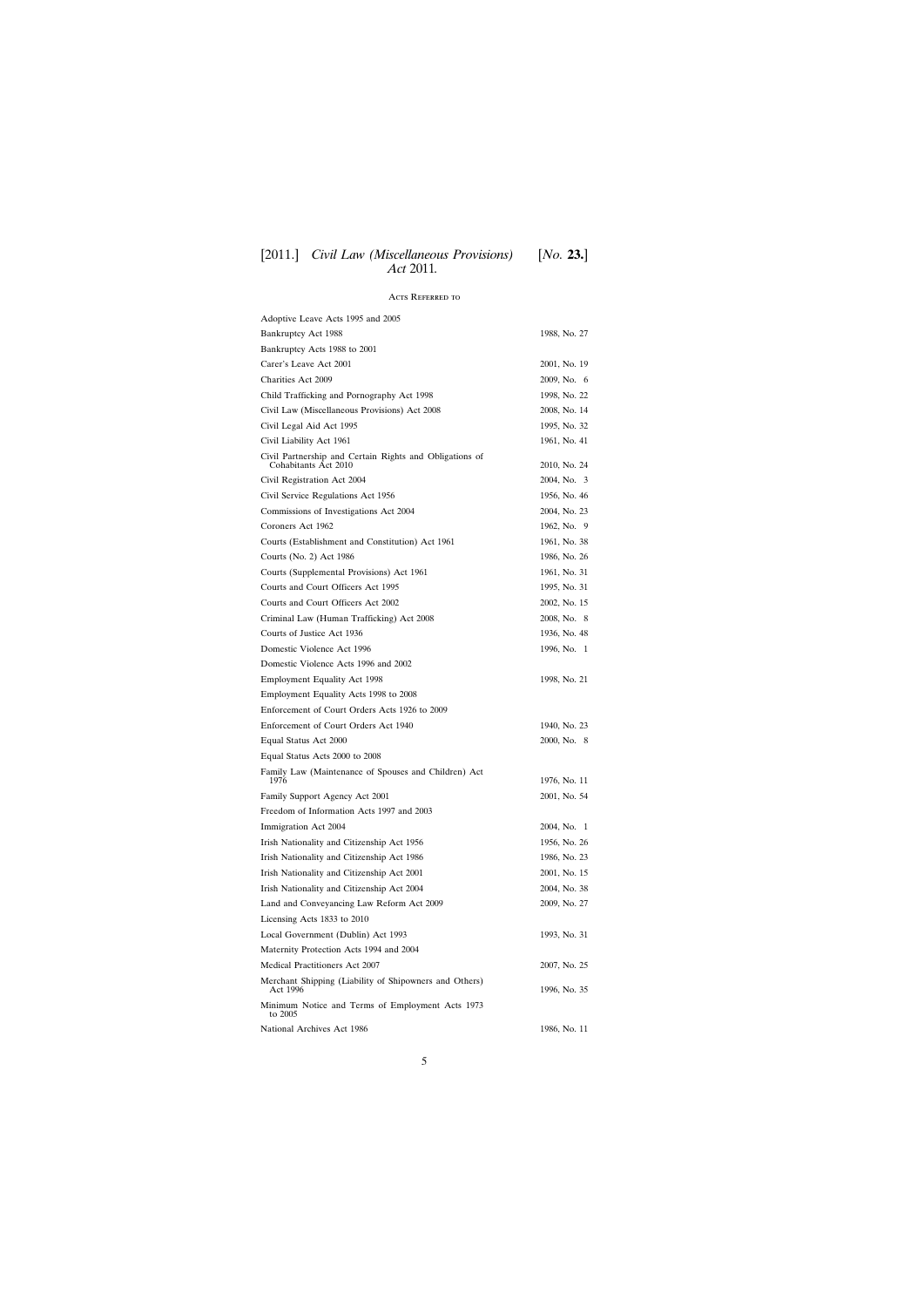# [*No.* **23.**] *Civil Law (Miscellaneous Provisions)* [2011.] *Act* 2011*.*

| Nursing Homes Support Scheme Act 2009                | 2009, No. 15         |
|------------------------------------------------------|----------------------|
| Official Languages Act 2003                          | 2003, No. 32         |
| Organisation of Working Time Act 1997                | 1997, No. 20         |
| Parental Leave Acts 1998 and 2006                    |                      |
| Personal Injuries Assessment Board Act 2003          | 2003, No. 43         |
| Private Security Services Act 2004                   | 2004, No. 12         |
| Protection of Employees (Fixed-Term Work) Act 2003   | 2003, No. 29         |
| Protection of Employees (Part-Time Work) Act 2001    | 2001, No. 45         |
| Redundancy Payments Acts 1967 to 2007                |                      |
| Refugee Act 1996                                     | 1996, No. 17         |
| Registration of Title Act 1964                       | 1964, No. 16         |
| Road Traffic Act 1961                                | 1961, No. 24         |
| Solicitors (Amendment) Act 1994<br>1994, No. 27      |                      |
| Solicitors Acts 1954 to 2008                         |                      |
| Statute of Limitations 1957                          | 1957, No. 6          |
| Statute of Limitations (Amendment) Act 1991          | 1991, No. 18         |
| <b>Statutory Declarations Act 1938</b>               | 1938, No. 37         |
| Terms of Employment (Information) Acts 1994 and 2001 |                      |
| Tribunals of Inquiry (Evidence) Act 1921             | 11 & 12 Geo. 5. c.7. |
| Tribunals of Inquiry (Evidence) Acts 1921 to 2011    |                      |
| Unfair Dismissals Acts 1977 to 2007                  |                      |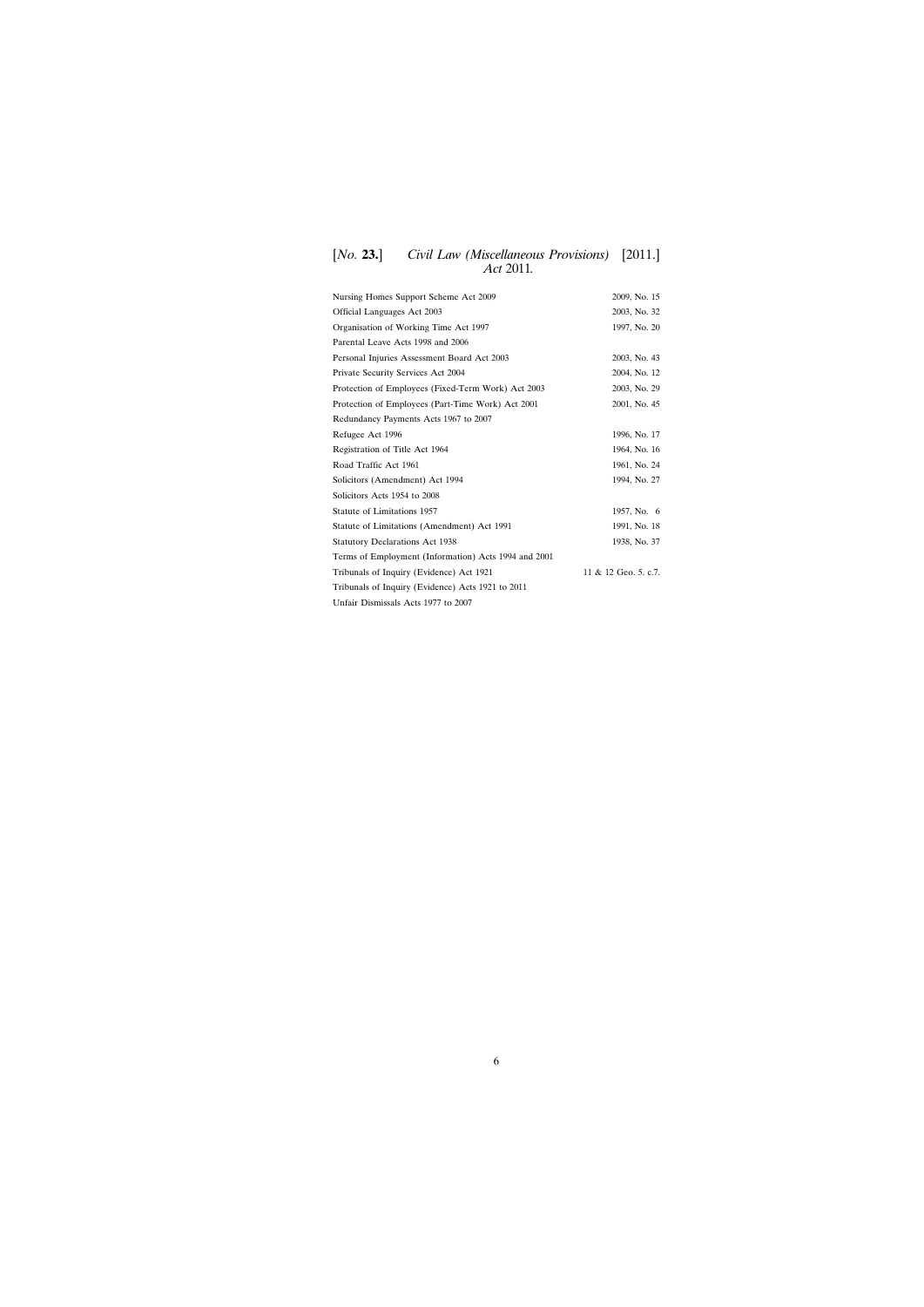

*Number* 23 *of* 2011

————————

# <span id="page-6-0"></span>———————— **CIVIL LAW (MISCELLANEOUS PROVISIONS) ACT 2011** ————————

AN ACT TO AMEND THE LAW RELATING TO CIVIL LIAB-ILITY FOR ACTS OF GOOD SAMARITANS, VOLUN-TEERS AND VOLUNTEER ORGANISATIONS; TO AMEND THE CIVIL LEGAL AID ACT 1995; TO AMEND THE PRIVATE SECURITY SERVICES ACT 2004; TO AMEND THE LAW RELATING TO THE SALE OF INTOXICATING LIQUOR; TO AMEND THE EMPLOY-MENT EQUALITY ACT 1998; TO AMEND THE EQUAL STATUS ACT 2000; TO AMEND THE BANKRUPTCY ACT 1988; TO AMEND THE FAMILY LAW (MAINTENANCE OF SPOUSES AND CHILDREN) ACT 1976; TO AMEND THE CORONERS ACT 1962; TO AMEND THE LAND AND CONVEYANCING LAW REFORM ACT 2009; TO AMEND THE REGISTRATION OF TITLE ACT 1964; TO AMEND THE LAW RELATING TO TRIBUNALS OF INQUIRY; AND TO AMEND CERTAIN OTHER ENACT-MENTS; AND TO PROVIDE FOR RELATED MATTERS. [2*nd August*, 2011]

BE IT ENACTED BY THE OIREACHTAS AS FOLLOWS:

### PART 1

### Preliminary and General

**1.**—(1) This Act may be cited as the Civil Law (Miscellaneous Short title, Provisions) Act 2011.

collective citations, construction and commencement.

(2) The Private Security Services Act 2004 and *Part 4* may be cited together as the Private Security Services Acts 2004 and 2011.

(3) The Licensing Acts 1833 to 2010 and *section 17* may be cited together as the Licensing Acts 1833 to 2011 and shall be construed together as one.

(4) The Employment Equality Acts 1998 to 2008 and *sections 18* to *26* may be cited together as the Employment Equality Acts 1998 to 2011.

(5) The Equal Status Acts 2000 to 2008 and *section 21* insofar as it refers to section 21 of the Equal Status Act 2000 and *sections 27* to *29* may be cited together as the Equal Status Acts 2000 to 2011.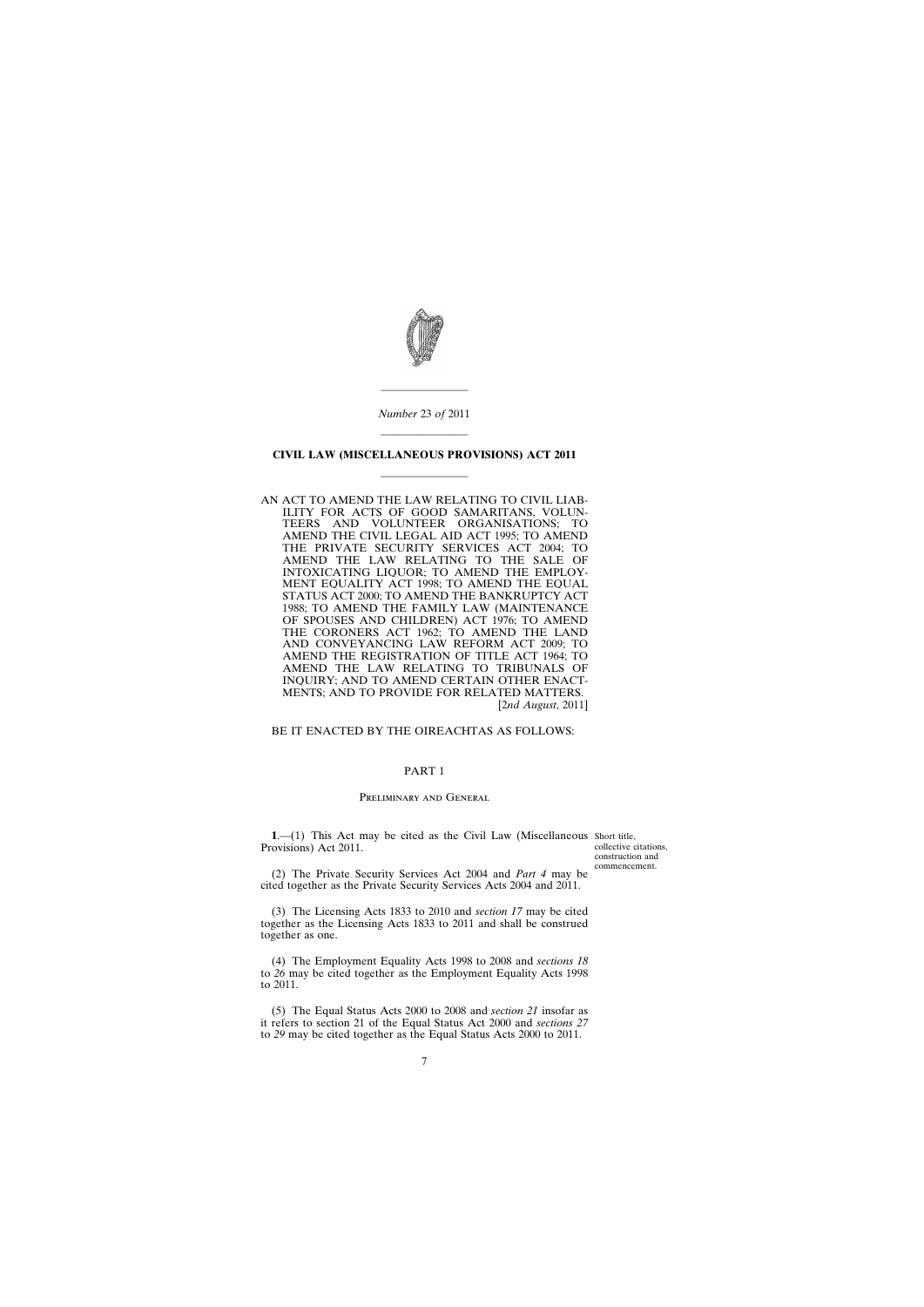# <span id="page-7-0"></span>[*No.* **23.**] *Civil Law (Miscellaneous Provisions)* [2011.] *Act* 2011*.*

(6) The Bankruptcy Acts 1988 to 2001 and *Part 7* may be cited together as the Bankruptcy Acts 1988 to 2011.

(7) The Solicitors Acts 1954 to 2008 and *section 58* may be cited together as the Solicitors Acts 1954 to 2011.

(8) The Domestic Violence Acts 1996 and 2002 and *section 60* may be cited together as the Domestic Violence Acts 1996 to 2011.

(9) The Tribunals of Inquiry (Evidence) Acts 1921 to 2004 and *Part 15* may be cited together as the Tribunals of Inquiry (Evidence) Acts 1921 to 2011*.*

(10) *Sections 6, 12* and *30(g)* and *sections 49* to *55* shall come into operation on such day or days as the Minister may by order appoint, either generally or with reference to any particular purpose or provision, and different days may be so fixed for different purposes and different provisions.

**2**.—In this Act, unless the context otherwise requires "Minister" means the Minister for Justice and Equality.

# PART 2

#### Civil Legal Aid

**3**.—Section 26 of the Civil Legal Aid Act 1995 is amended—

(*a*) by the insertion of the following subsection after subsection (3A) (inserted by section 78(*b*) of the Civil Law (Miscellaneous Provisions) Act 2008):

"(3B) Notwithstanding any other provision of this Act, the Board shall grant legal advice to a person who is an alleged victim of a human trafficking offence in relation to—

- (*a*) any matter connected with the commission of the human trafficking offence (whether or not a prosecution for that offence has been instituted),
- (*b*) any matter connected with the commission of any other offence of which the person is alleged to be a victim, being an offence (whether or not a human trafficking offence) that is alleged to have been committed in the course of, or otherwise in connection with, the commission of the human trafficking offence, or
- (*c*) without prejudice to the generality of paragraph (*a*) or (*b*), the prosecution of the human trafficking offence or of the other offence referred to in paragraph (*b*).",

Amendment of section 26 of Civil Legal Aid Act 1995.

Definition.

and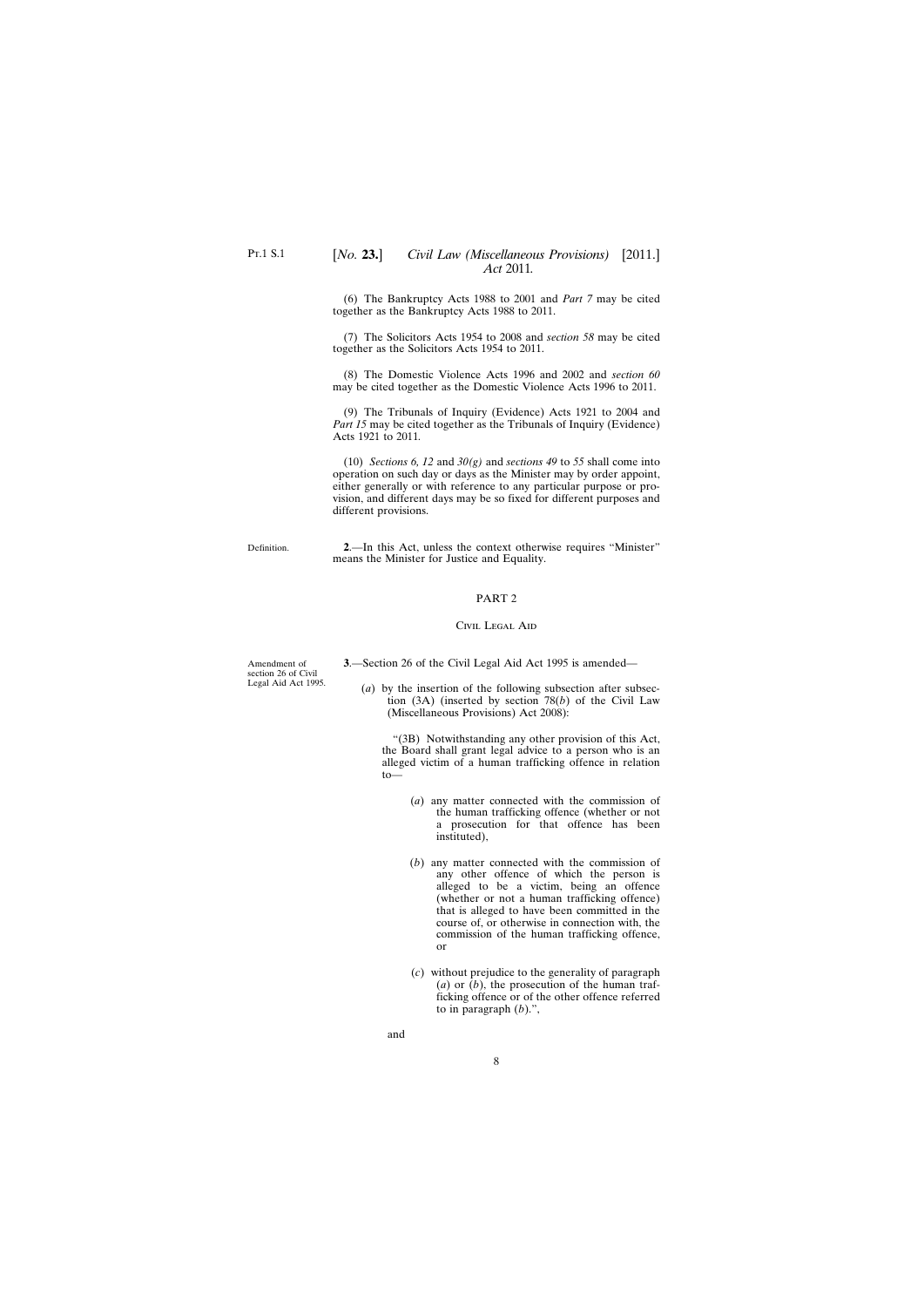# <span id="page-8-0"></span>[2011.] [ *Civil Law (Miscellaneous Provisions) No.* **23.**] *Act* 2011*.*

(*b*) by the insertion of the following subsection after subsection (7):

"(8) In this section, 'human trafficking offence' means—

- (*a*) an offence under section 2, 4, 5, 6, 7 or 11 of the Criminal Law (Human Trafficking) Act 2008,
- (*b*) an offence under section 3 (other than subsections (2A) and (2B)) of the Child Trafficking and Pornography Act 1998.".

### PART 3

#### Good Samaritans, etc.

**4**.—The Civil Liability Act 1961 is amended by the insertion of the Liability for following Part after Part IV:

negligence of good samaritans, volunteers and volunteer organisations.

### "PART IVA

### Liability For Negligence of Good Samaritans, Volunteers and Volunteer Organisations

Interpretation (Part IVA)*.*

 $51A$ .— $(1)$  In this Part—

'emergency' includes circumstances arising in connection with an actual or apprehended accident;

'good samaritan' means a person who, without expectation of payment or other reward, provides assistance, advice or care to another person in an emergency, but does not include a person who does so as a volunteer;

'negligence' does not include breach of statutory duty;

'voluntary work' means any work or other activity that is carried out for any of the following purposes:

- (*a*) a charitable purpose within the meaning of the Charities Act 2009;
- (*b*) without prejudice to the generality of paragraph (*a*), the purpose of providing assistance, advice or care in an emergency or so as to prevent an emergency;
- (*c*) the purpose of sport or recreation;

'volunteer' means a person who does voluntary work that is authorised by a volunteer organisation and does so without expectation of payment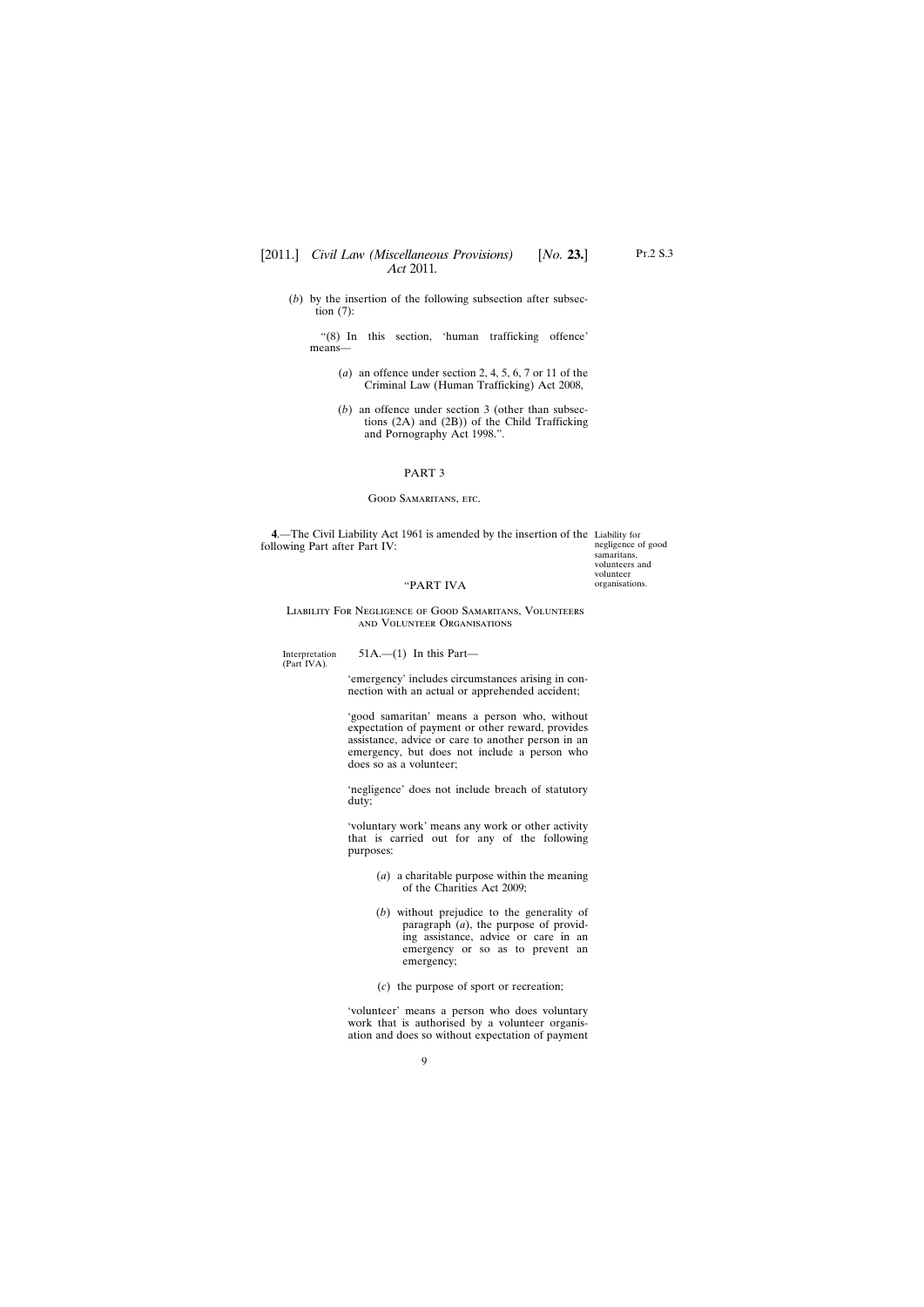(other than reasonable reimbursement for expenses) or other reward;

'volunteer organisation' means any body (whether or not incorporated) that is not formed for profit and that authorises the doing of voluntary work whether or not as the principal purpose of the organisation.

(2) A reference in this Part to the provision of assistance, advice or care to a person includes a reference to any of the following activities:

- (*a*) the administration of first-aid to the person;
- (*b*) the treatment of the person using an automated external defibrillator;
- (*c*) the transportation of the person from the scene of an emergency to a hospital or other place for the purposes of ensuring the person receives medical care.

(3) Nothing in subsection (2) shall operate to limit the nature of activities that may constitute assistance, advice or care for the purposes of this Part.

This Part not applicable to existing causes of action.

This Part not applicable to motor accidents in public places.

Protection of good samaritans from liability for negligence.

51B.—This Part shall not apply to any cause of action that accrued before the commencement of this Part.

51C.—(1) This Part shall not apply in relation to the negligent use of a mechanically propelled vehicle in a public place.

(2) In this section 'mechanically propelled vehicle' has the same meaning as it has in Part VI of the Road Traffic Act 1961.

51D.—(1) A good samaritan shall not be personally liable in negligence for any act done in an emergency when providing—

- (*a*) assistance, advice or care to a person who is—
	- (i) in serious and imminent danger, or apparently in serious and imminent danger, of being injured or further injured,
	- (ii) injured or apparently injured, or
	- (iii) suffering, or apparently suffering, from an illness,
		- or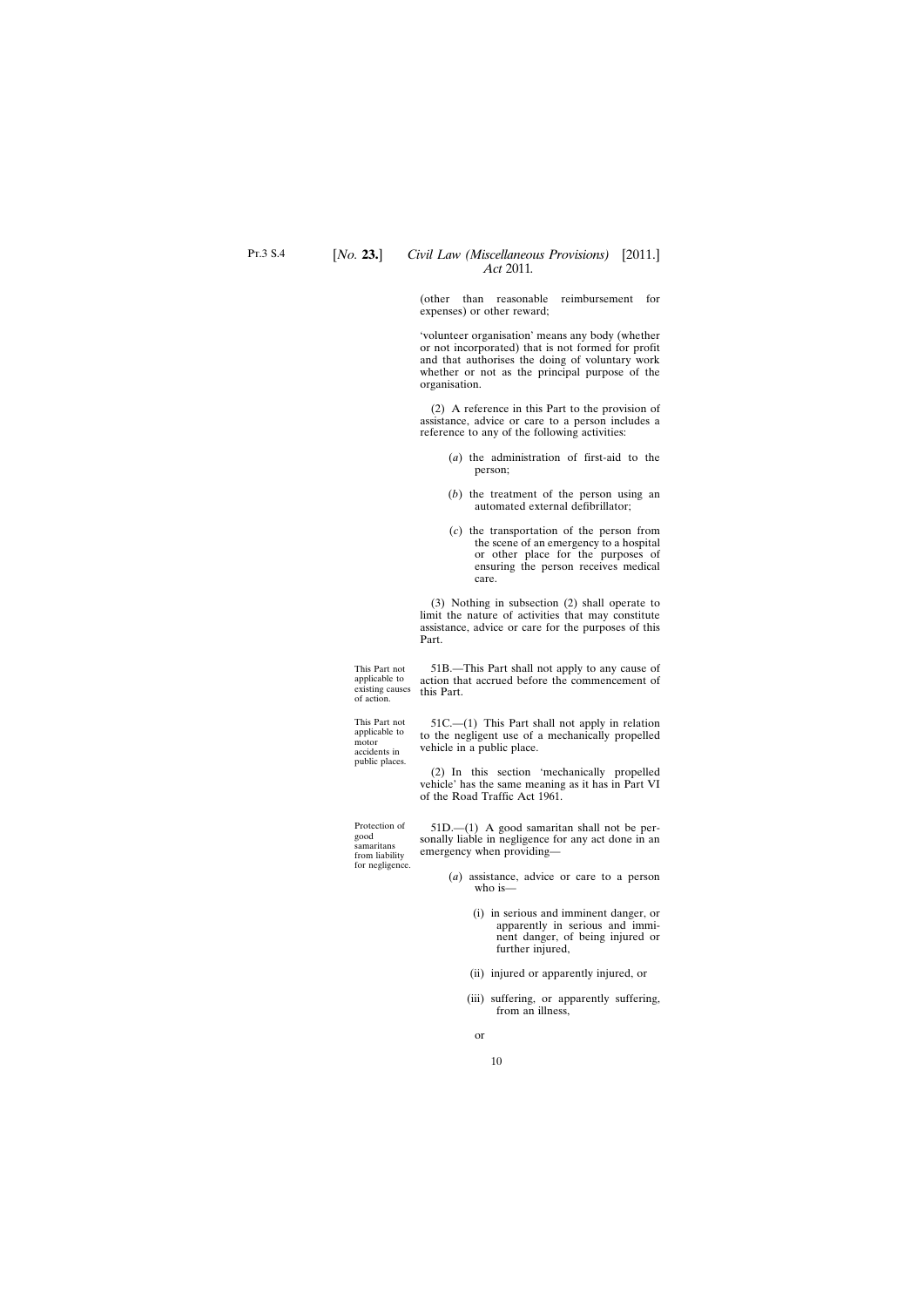(*b*) advice by telephone or by another means of communication to a person (whether or not the person is a person referred to in paragraph (*a*)) who is at the scene of the emergency.

(2) The protection from personal liability conferred on a good samaritan by subsection (1) applies even if the emergency is caused by an act of the good samaritan.

(3) The protection from personal liability conferred on a good samaritan by subsection (1) shall not apply to—

- (*a*) any act done by the good samaritan in bad faith or with gross negligence, or
- (*b*) any act done by the good samaritan when providing assistance, advice or care in circumstances where the good samaritan has a duty (whether imposed by or under any enactment or any other rule of law) to provide such assistance, advice or care.

Protection of volunteers from liability for negligence.

51E.—(1) A volunteer shall not be personally liable in negligence for any act done when carrying out voluntary work.

(2) The protection from personal liability conferred on a volunteer by subsection (1) shall not apply to any act done by the volunteer if—

- (*a*) the act was done by the volunteer in bad faith or with gross negligence, or
- (*b*) the volunteer knew or ought reasonably to have known that the act was—
	- (i) outside the scope of the voluntary work authorised by the volunteer organisation concerned, or
	- (ii) contrary to the instructions of the volunteer organisation concerned.

(3) An agreement, undertaking or arrangement has no effect to the extent that it provides for a volunteer to give a volunteer organisation an indemnity against, or to make a contribution to a volunteer organisation in relation to, a liability that—

- (*a*) the volunteer would incur for his or her negligence but for the operation of subsection (1), and
- (*b*) the volunteer organisation incurs as a result of its vicarious liability for that negligence.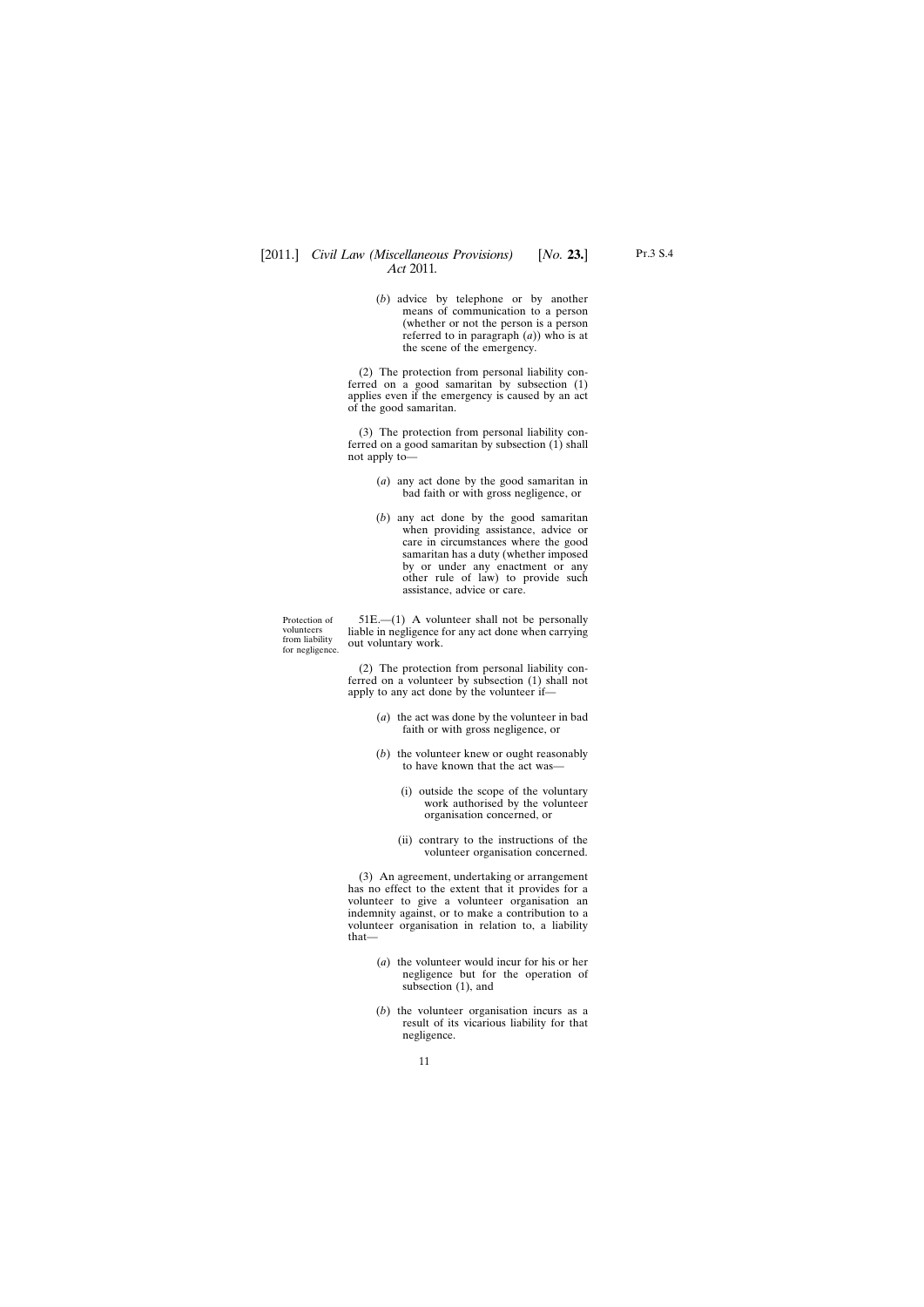# <span id="page-11-0"></span>[*No.* **23.**] *Civil Law (Miscellaneous Provisions)* [2011.] *Act* 2011*.*

Protection additional to any other protection under other law.

Volunteer organisations and duty of care.

51F.—The protection from personal liability conferred on a good samaritan by section 51D or a volunteer by section 51E is in addition to any protection from personal liability conferred on the good samaritan or volunteer by or under any other enactment or rule of law.

51G.—(1) This section applies to proceedings relating to the liability of a volunteer organisation for negligence arising from activities carried out by or on behalf of the organisation.

(2) In any proceedings to which this section applies, when determining whether the volunteer organisation owed a duty of care to the plaintiff or any other person, a court shall consider whether it would be just and reasonable to find that the organisation owed such a duty having regard to the social utility of the activities concerned.

(3) Nothing in this section shall operate to limit the matters that a court may consider, in proceedings to which this section applies, when determining whether a volunteer organisation owed a duty of care to a plaintiff or other person.".

#### PART 4

#### Private Security Services

Definition (*Part 4*).

Amendment of section 2 of Act of 2004.

**5**.—In this Part "Act of 2004" means the Private Security Services Act 2004.

- **6**.—Section 2(1) of the Act of 2004 is amended—
	- (*a*) by the substitution of the following for the definition of "installer of security equipment":
		- " 'installer of security equipment' means a person who—
			- (*a*) in the course of a business, trade or profession, installs, maintains, repairs or services electronic or other devices designed, constructed or adapted to give warning of, or monitor or record unauthorised entry or misconduct on or in the vicinity of premises,
			- (*b*) in the course of a business, trade or profession, installs, maintains, repairs or services electronic or other devices designed, constructed or adapted to control or record access by persons or vehicles to or within premises by means of—
				- (i) personal identity verification, including by means of biometrics,
				- (ii) vehicle identification,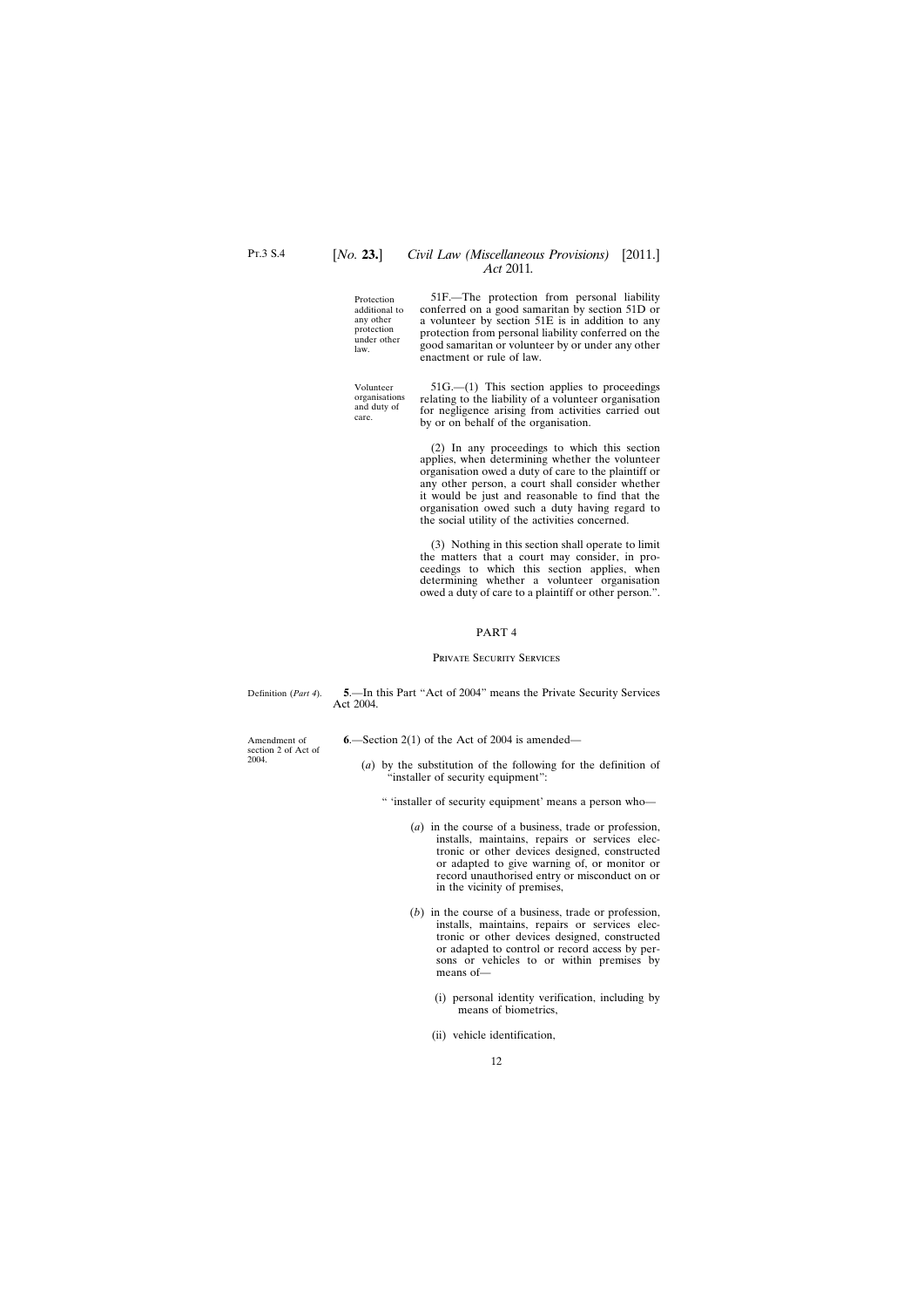- <span id="page-12-0"></span>(iii) numerical codes,
- (iv) alphabetical codes,
- (v) access or other card management, or
- (vi) electronic key management,

or any combination of such means,

and includes a person who in connection with the provision of services referred to in paragraph (*a*) or (*b*) gives advice relating to the installation of such equipment or advice relating to the protection of such devices from damage or interference;",

- (*b*) in the definition of "private investigator" by the substitution of "in the course of a business, trade or profession," for "for remuneration",
- (*c*) in the definition of "security consultant" by the substitution of "in the course of a business, trade or profession," for "for remuneration", and
- (*d*) in the definition of "security service", in paragraph (*b*) to substitute "installer" for "supplier or installer".

**7**.—The Act of 2004 is amended, in section 14—

Amendment of section 14 of Act of 2004.

(*a*) by the substitution of the following for subsection (1):

"(1) For the purposes of this Act the Authority may appoint a person (including a member of the staff of the Authority) to be an inspector for such period and subject to such terms and conditions as the Authority may determine.",

and

(*b*) by the insertion, after subsection (2), of the following subsection:

"(3) The Authority may designate a member of its staff, who has been appointed as an inspector pursuant to subsection (1), to be Chief Inspector.".

**8**.—Section 18(1) of the Act of 2004 is amended by the substitution Amendment of of "a consultant, an inspector or an adviser" for "a consultant or section 18 of Act of an adviser".

**9**.—Section 21 of the Act of 2004 is amended—

2004.

Amendment of section 21 of Act of 2004.

- (*a*) in subsection (3), by the insertion, after paragraph (*a*), of the following paragraph:
	- "(*ab*) require the applicant to furnish particulars of every person who, in a case in which the applicant is a company, is the beneficial owner of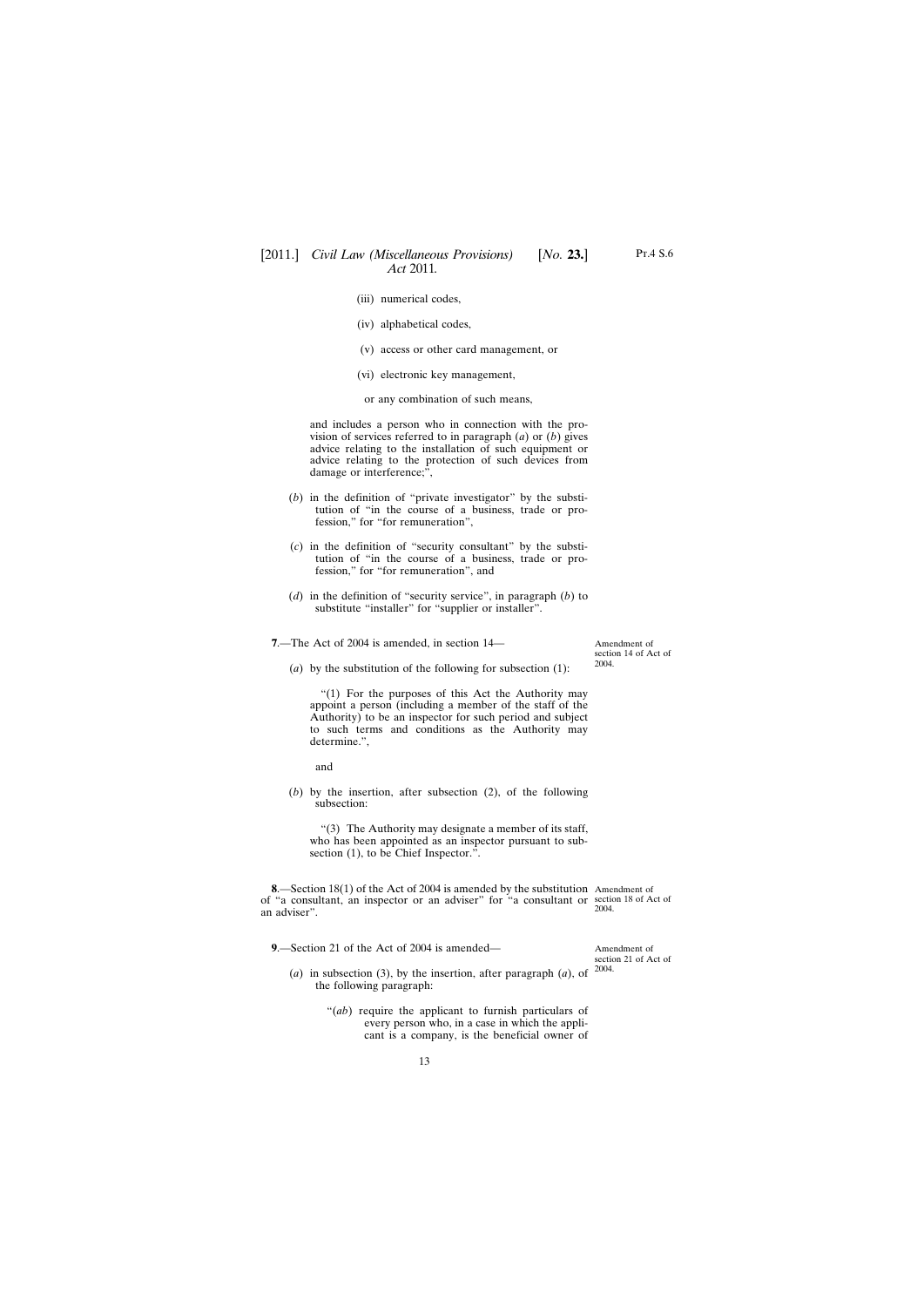more than 5 per cent of the share capital of the company,",

and

(*b*) in subsection (4), by the substitution in paragraph (*a*) of "the shareholders to whom subsection (3)(*ab*) refers and the directors, and" for "the directors, and".

<span id="page-13-0"></span>section 22 of Act of in subsection  $(3)(b)(i)$ , of "any director, shareholder to whom section **10**.—Section 22 of the Act of 2004 is amended by the substitution, 21(3)(*ab*) refers, manager," for "any director, manager,".

- **11**.—Section 23 of the Act of 2004 is amended—
	- (*a*) in subsection (1), by the deletion of "in the prescribed manner",
	- (*b*) by the substitution for subsection (2) of the following:

"(2) An application for the renewal of a licence shall be made in accordance with procedures specified by the Authority.",

and

- (*c*) by the insertion, after subsection (3), of the following subsection:
	- "(3A) Where—
		- (*a*) subsection (3) applies,
		- (*b*) the applicant has complied with the procedures specified pursuant to subsection (2), and
		- (*c*) a licence is renewed by the Authority,

the licence so renewed shall expire on the day on which it would have expired if it had been renewed with effect from the day next following the day on which the licence would have expired but for the operation of subsection  $(3)$ .".

Temporary licence under Act of 2004. **12**.—The Act of 2004 is amended by the insertion, after section 27, of the following section:

> "Temporary licence. 27A.—(1) Where the Authority has received an application for a licence under section 21 and, having considered the application it is satisfied that—

> > (*a*) the requirements of this Act and any regulations relating to licence applications made pursuant to section 51 have been complied with (otherwise than as respects the competence of the applicant to provide the security

Amendment of 2004.

Amendment of section 23 of Act of 2004.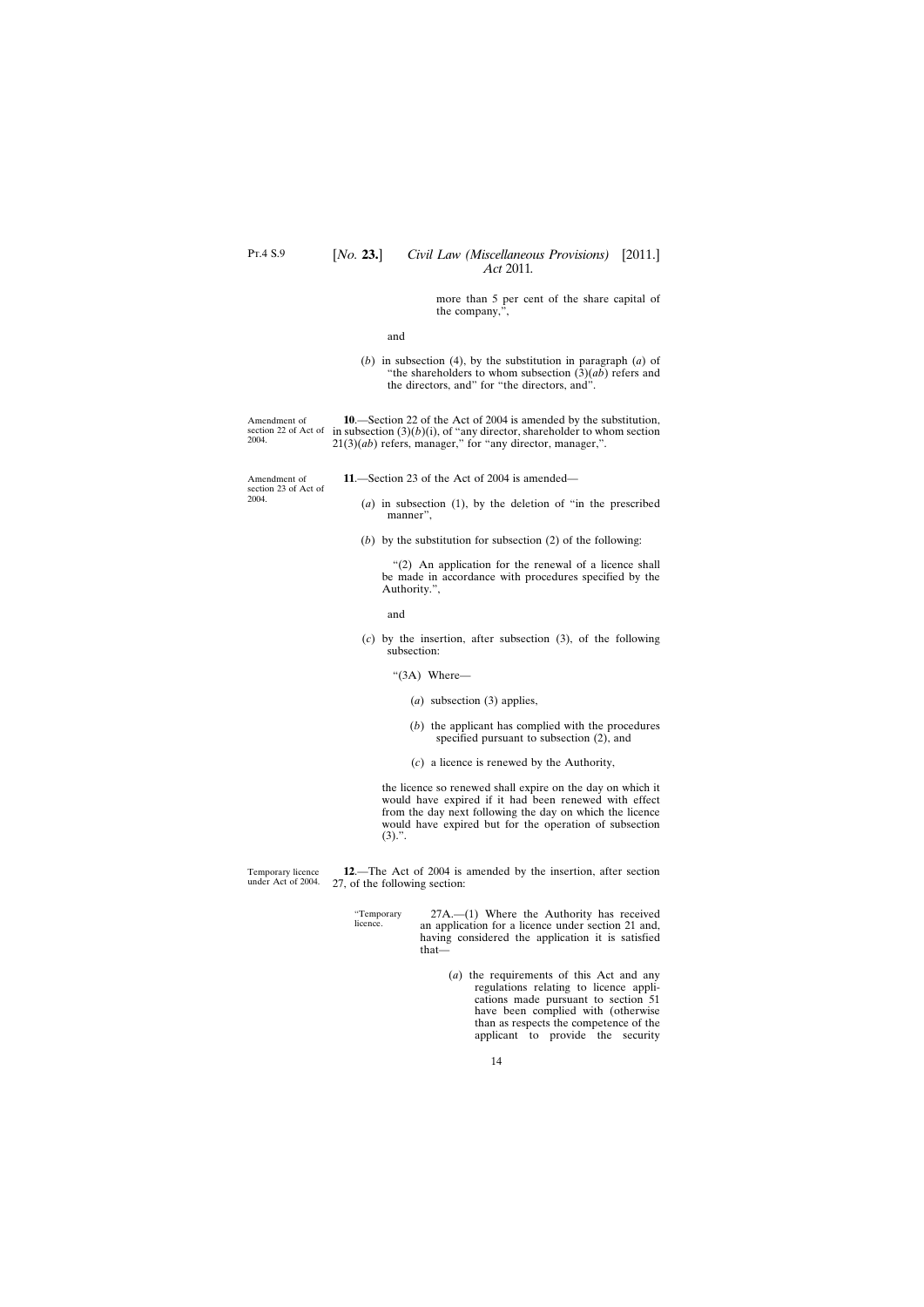service to which the application relates), and

<span id="page-14-0"></span>(*b*) it is appropriate to grant a temporary licence to the applicant to enable the applicant to display the necessary competence to provide security services of a type to which the application for a licence relates,

the Authority may grant a temporary licence for a period not exceeding 6 months to enable the applicant to satisfy the Authority that the applicant has the necessary competence to provide security services of a type to which the application relates.

(2) Where the Authority has granted a temporary licence under this section and the Authority is satisfied that exceptional circumstances exist, the Authority may extend the term of such licence by a period not exceeding 3 months.

(3) The Authority may, in respect of a particular licensee, exercise its power under subsection (2) once only.

(4) This section shall not apply in a case where the application relates to the renewal of a licence.

(5) Section 28 shall not apply to a temporary licence issued pursuant to this section.".

**13.**—Section 37(1) of the Act of 2004 is amended by the substi- Amendment of tution of "A person shall not provide a security service insofar as section 37 of Act of this Act has come into operation as respects the security service concerned and shall not hold himself or herself out" for "A private security employer or an individual referred to in any of the paragraphs of the definition of "security service" in section 2(1) shall not, on or after the commencement of the paragraph concerned, provide a security service or hold himself or herself out".

2004.

**14**.—Section 48 of the Act of 2004 is amended by the insertion Amendment of after subsection (5) of the following subsection:

section 48 of Act of 2004.

"(6) Where a person is convicted of an offence under this Act, prosecuted by the Authority, the court shall, unless it is satisfied that there are special and substantial reasons for not so doing, order the person to pay to the Authority the costs and expenses, measured by the court, incurred by the Authority in relation to the investigation, detection and prosecution of the offence.".

**15**.—Section 51 of the Act of 2004 is amended—

(*a*) in subsection (2), by the substitution of the following for paragraph (*g*):

Amendment of section 51 of Act of 2004.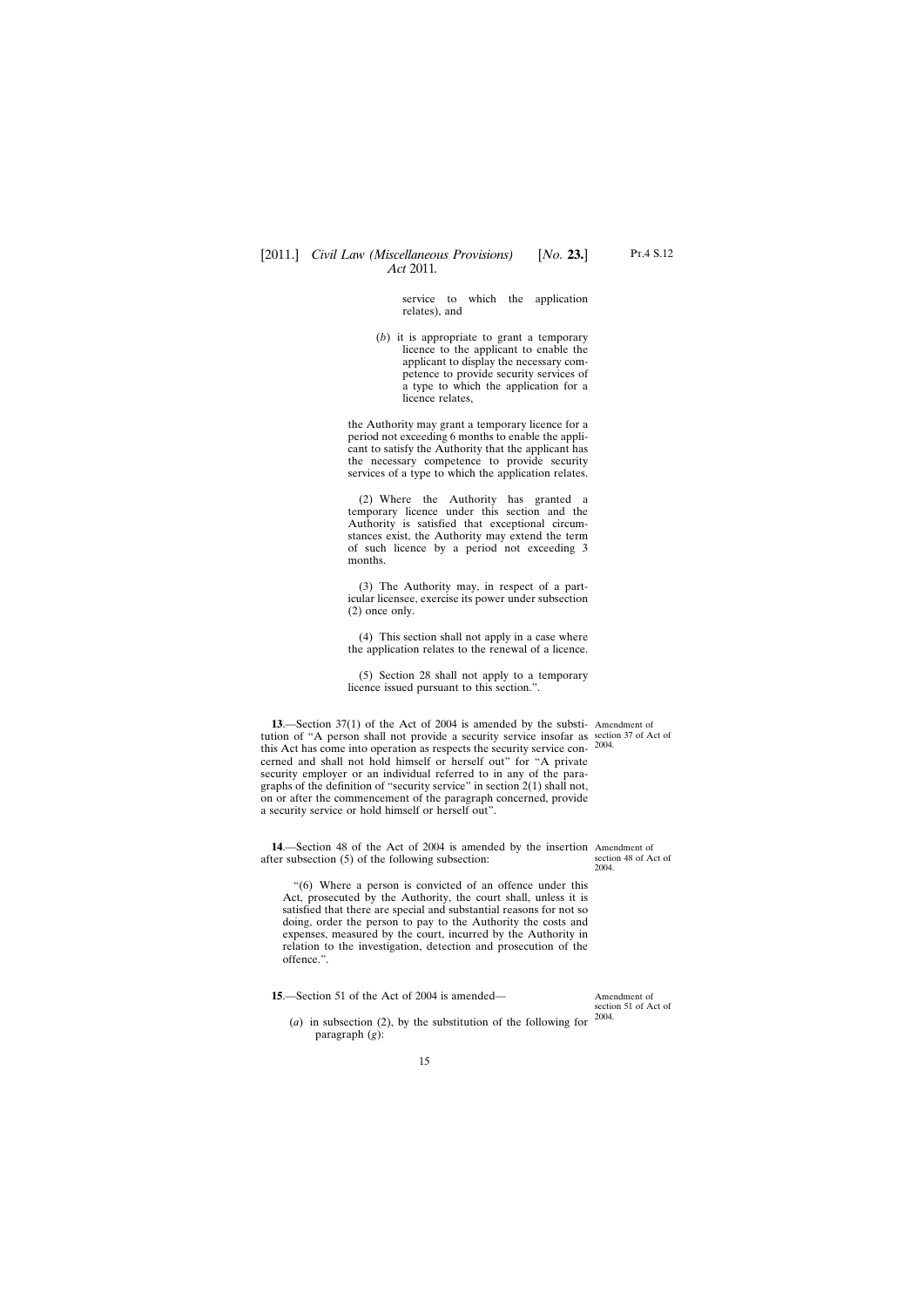"(*g*) the fees to be charged by the Authority in respect of applications for licences and other services provided by the Authority.",

and

<span id="page-15-0"></span>(*b*) by the insertion, after subsection (2), of the following subsections:

"(2A) In making regulations pursuant to subsection  $(2)(g)$  the Authority may—

- (*a*) prescribe different fees in respect of different circumstances or classes of circumstances, or in relation to different classes of licences and in relation to different classes of cases,
- (*b*) provide for the waiving, remitting or refunding of fees (in whole or in part) in different circumstances or classes of circumstances or in relation to different classes of licences and in relation to different classes of cases,
- (*c*) provide for exemption from payment of fees in circumstances specified in the regulations.

(2B) In making regulations pursuant to subsection  $(2)(g)$  the Authority may have regard to—

- (*a*) the expenses incurred by the Authority, or
- (*b*) the expenses which it is anticipated will be incurred by the Authority,

in performing its functions under this Act, so that so much of those expenses as the Authority considers appropriate are recovered from fees to be charged pursuant to such regulations.".

- **16**.—The Schedule 2 to the Act of 2004 is amended—
	- $(a)$  in paragraph  $14(1)$ 
		- (i) by the substitution of "An applicant for a licence or the holder of a licence aggrieved by a decision of the Authority—" for "A person aggrieved by a decision of the Authority—", and
		- (ii) in clause  $(d)$ , by the substitution of "to which a licence" relates," for "to which a licence relates, or", and
		- (iii) by the deletion of clause (*e*),
	- (*b*) in paragraph 14, by the substitution of the following for subparagraph (4):
		- "(4) An appeal shall be grounded on the record of the decision to which the appeal relates, on the grounds of appeal contained in the notice of appeal and on any observations of the Authority

Amendment of Schedule 2 to Act of 2004.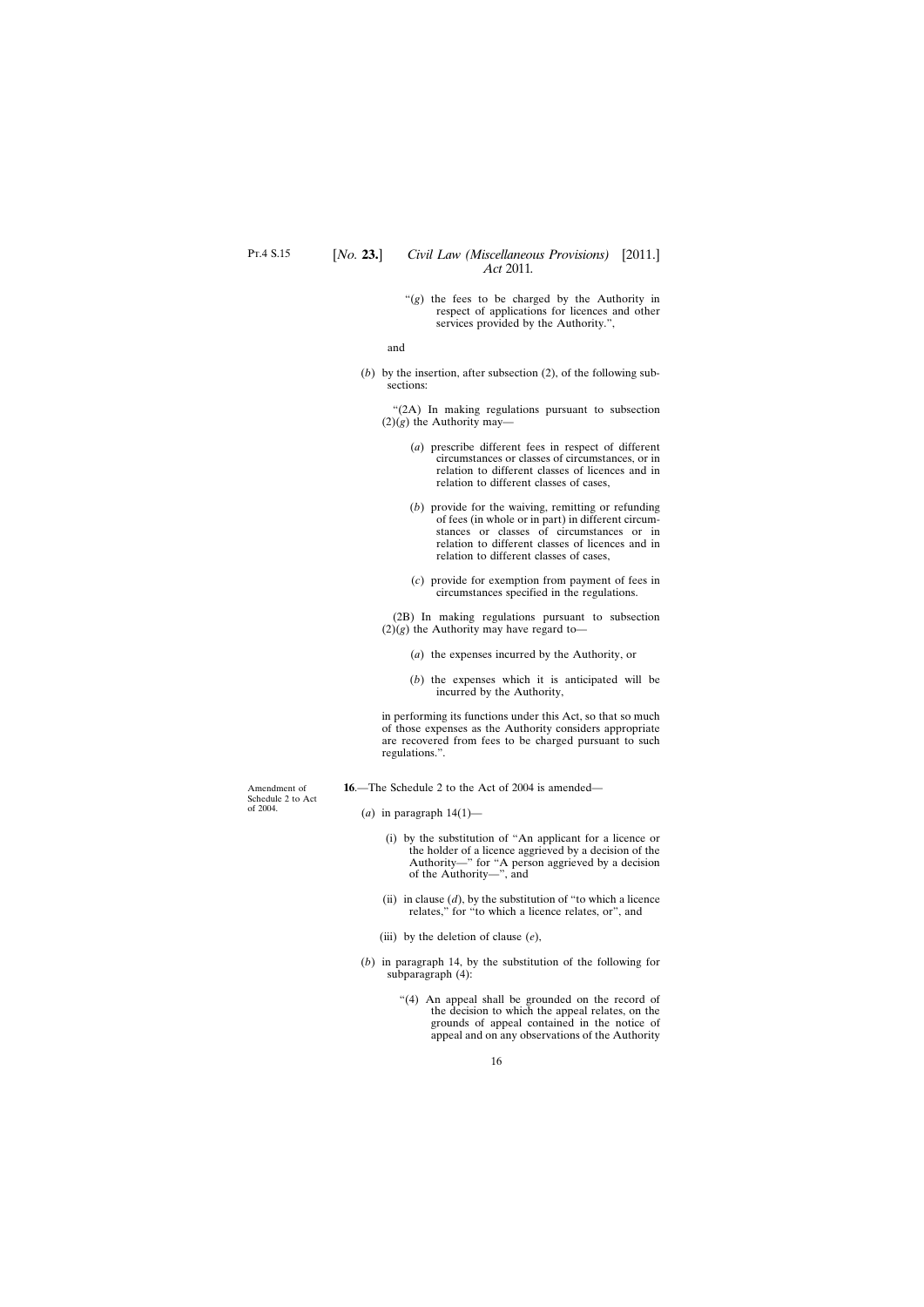given at the request of the Appeal Board on any other matter arising on the decision.",

- (*c*) in paragraph 14(5) by the substitution of the following for clause (*b*):
	- "(*b*) by remitting the matter back to the Authority with a recommendation that—
		- (i) the licence be granted, renewed or restored, as the case may be,
		- (ii) that the reprimand, warning, caution or an advice be withdrawn, or
		- (iii) that the variation sought be granted,

and the Authority shall give effect to any such recommendation.",

- (*d*) in paragraph  $15(1)(d)$ , by the substitution of "and the reasons on which they are based" for "and the reasons, considerations and arguments on which they are based",
- (*e*) in paragraph 15, by the substitution of the following for subparagraph (4):
	- "(4) The Appeal Board shall not consider any documents submitted by an appellant in relation to an appeal other than those which accompanied the notice of appeal or which were furnished by the appellant in response to a request by the Appeal Board.",
- (*f*) in paragraph 16(2)(*b*), by the substitution of "any report prepared for or received by the Authority" for "any report prepared for the Authority",
- (*g*) by the deletion of paragraph 18,
- (*h*) in paragraph 19—
	- (i) by the substitution of the following for subparagraph (1):
		- "(1) A person who is not a party to an appeal may make a submission or observations in writing to the Appeal Board in relation to the appeal where invited by the Appeal Board to do so.",
	- (ii) by the substitution of the following for subparagraph  $(2)$ :
		- "(2) Such submission or observations may be made within one month of the issue of the invitation to do so by the Appeal Board and any such submission or observations received by the Appeal Board after the expiration of that period shall not be considered by it.",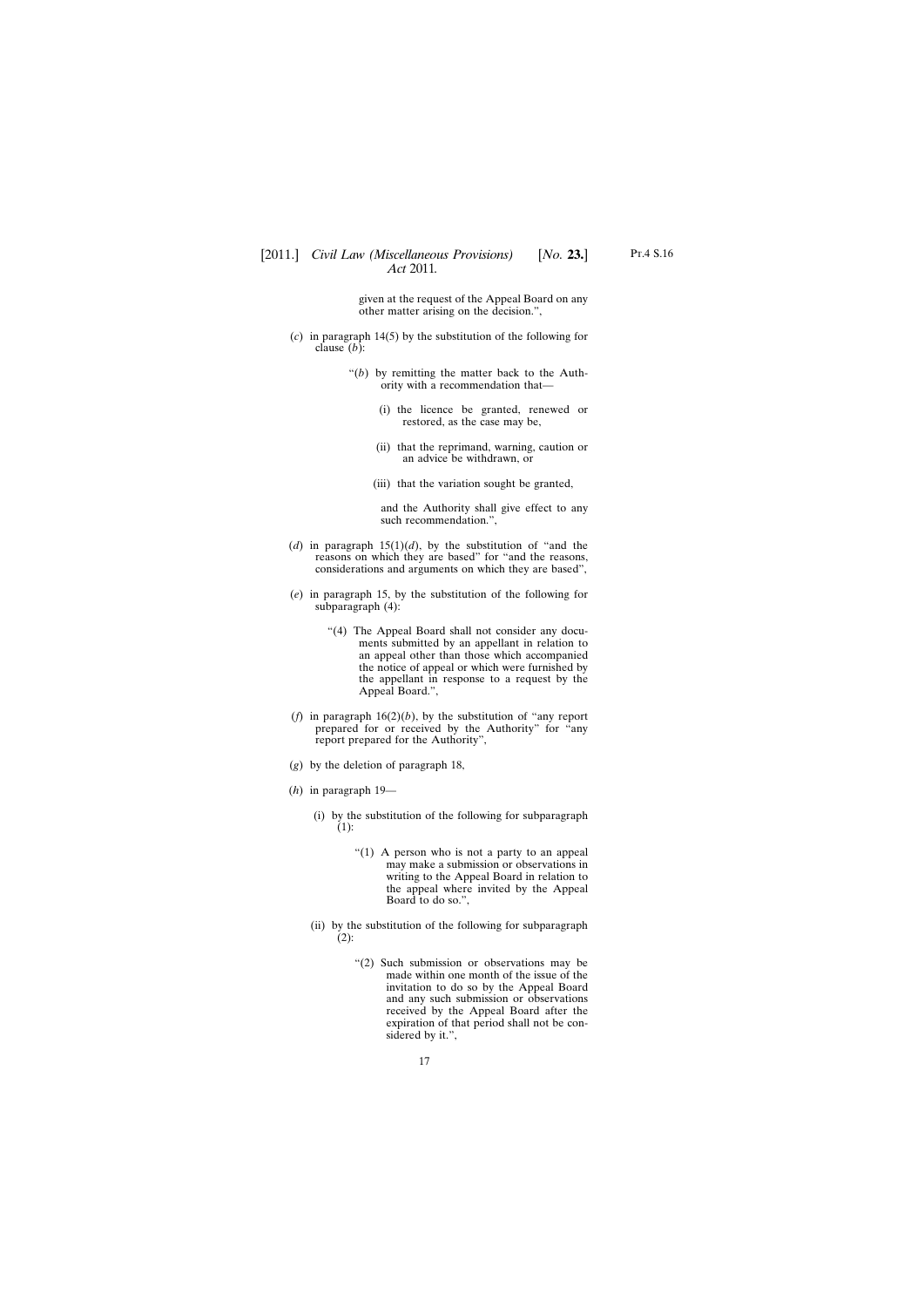- <span id="page-17-0"></span>(*i*) by the deletion of paragraph 20,
- (*j*) in paragraph 21—
	- (i) by the substitution of the following for subparagraph (1):
		- "(1) Sittings of the Appeal Board shall normally be heard in private and shall be conducted with the minimum formality consistent with the carrying out by the Appeal Board of its functions.",
	- (ii) in subparagraph (2) by the deletion of "of its own motion or",
	- (iii) by the substitution of the following for subparagraph (3):
		- "(3) The Appeal Board in conducting an oral hearing may by notice in writing require any person to attend at such time and place as is specified in the notice to give evidence in relation to any matter in issue at the hearing or to produce any relevant documents in his or her possession or under his or her control.",
	- (iv) in subparagraph (4), by the substitution of "subparagraph (3)" for "subparagraph (3)(*b*)",
	- (v) in subparagraph (6), by the substitution of the following for clause (*c*):
		- "(*c*) where the request is by the Authority, shall be made within the period of one month referred to in paragraph  $17(1)$ .",

#### and

(*k*) in paragraph 22, by the substitution of "paragraph 21(3)" for "paragraph  $21(3)(b)$ ".

#### PART 5

#### Intoxicating Liquor

Codes of practice.

**17**.—(1) In this section—

"Act of 1986" means the Courts (No. 2) Act 1986;

"code of practice" includes part of a code of practice;

"licence" means a licence for the sale of intoxicating liquor, whether granted on production or without production of a certificate of the Circuit Court or the District Court;

"licensee" means the holder of a licence;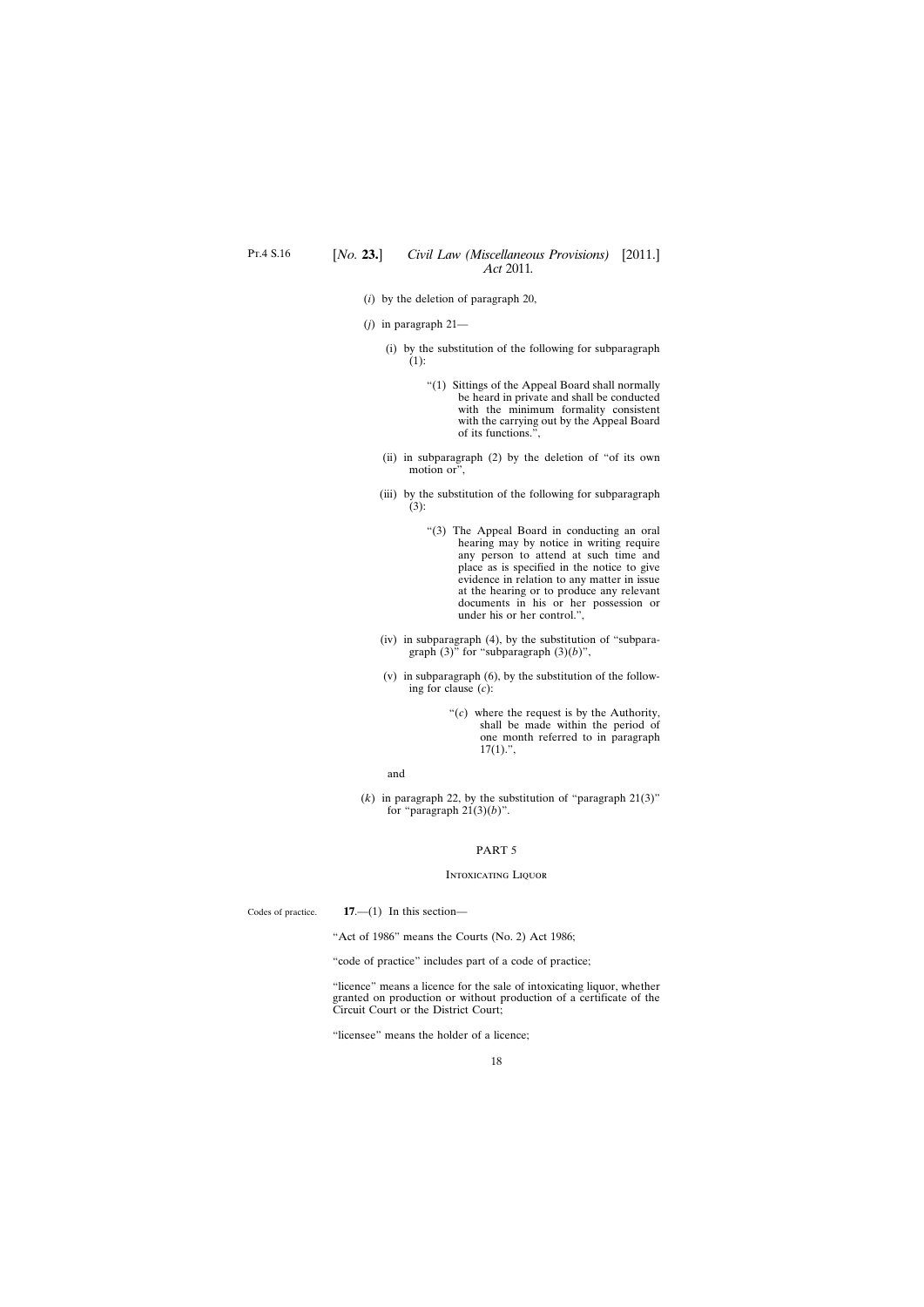"licensed premises" means premises in respect of which a licence is in force and, in relation to a licensee, means the licensed premises of the licensee;

"Minister" means the Minister for Justice and Equality.

- (2) Subject to *subsection (3)*, the Minister may—
	- (*a*) prepare and publish a code of practice, or
	- (*b*) approve of a code of practice drawn up by any other body,

for the purpose of setting standards for the display, sale, supply, advertising, promotion or marketing of intoxicating liquor and such code may apply as respects—

- (i) a class or classes of intoxicating liquor,
- (ii) a class or classes of licensed premises, or
- (iii) a type of licence.

(3) Before publishing or approving of a code of practice under this section, the Minister—

- (*a*) may make available in such manner as he or she considers appropriate a draft of the code and allow persons such period as the Minister determines, being not less than 30 days from the date of making such draft available, within which to make representations in writing to him or her in relation to it, and
- (*b*) having considered the representations (if any) received, consent to its publication or approval, with or without modifications.

(4) Where the Minister publishes or approves of a code of practice under this section, he or she shall cause a notice to that effect to be published in *Iris Oifigiúil* and such notice shall specify—

- (*a*) the class or classes of intoxicating liquor in respect of which the code is so published or approved, as the case may be,
- (*b*) the class or classes of licensed premises to which the code relates,
- (*c*) the type of licence to which the code relates,
- (*d*) the date from which the code has effect, and
- (*e*) the place where a copy of the code may be viewed, inspected or purchased.
- (5) Subject to *subsection (6)*, the Minister may—
	- (*a*) amend or revoke a code of practice published under this section, or
	- (*b*) withdraw approval of any code of practice approved of under this section.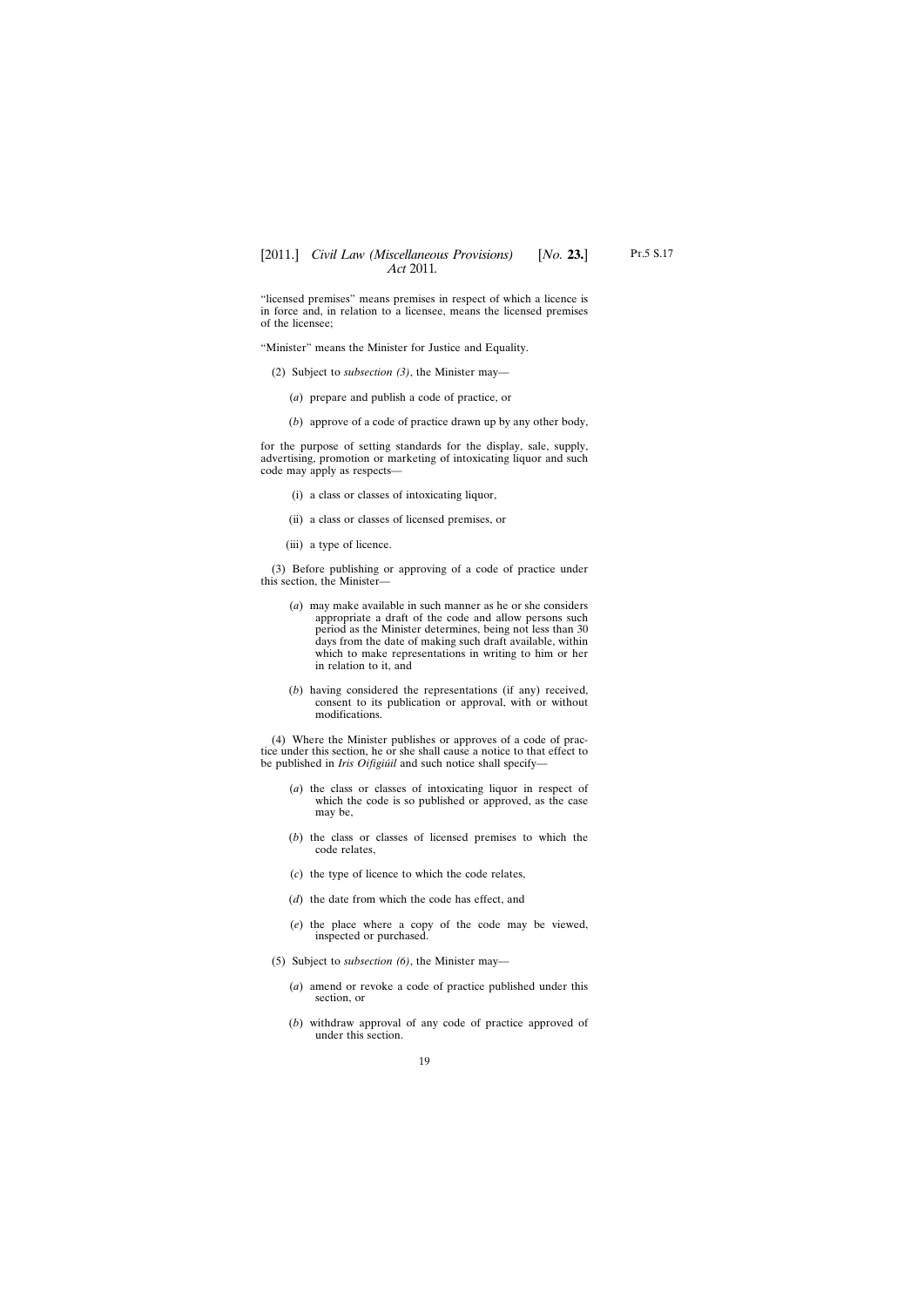(7) Where the Minister amends or revokes, or withdraws his or her approval of, a code of practice published or approved of under this section, the Minister shall cause a notice to that effect to be published in *Iris Oifigiúil* specifying—

- (*a*) the code to which the amendment, revocation or withdrawal of approval, as the case may be, relates and, if applicable, particulars of the amendment,
- (*b*) the class or classes of intoxicating liquor, the class or classes of licensed premises or the type of licence, in respect of which the code is so amended, revoked or approval is withdrawn, as the case may be, and
- (*c*) the date from which the amendment, revocation or withdrawal of approval, as the case may be, shall have effect.

(8) A document bearing the seal of the Minister and purporting to be a code of practice published or approved of under this section or, where such a code has been amended under this section, the code so amended shall be admissible in any proceedings relating to the renewal under the Act of 1986 of a licence.

(9) A failure on the part of a licensee to observe any provision of a code of practice published or approved of under this section (including such a code as amended from time to time under this section) shall not of itself render the licensee liable to any civil or criminal proceedings but such failure shall be considered as relating to the good character of the licensee for the purposes of the renewal under the Act of 1986 of the licence in respect of the licensed premises concerned.

(10) In publishing or approving of a code of practice under this section, the Minister shall have regard to the need to reduce the incidence of the excessive consumption of intoxicating liquor and, without prejudice to the generality of that need, in particular have regard to—

- (*a*) the need to reduce the risk of a threat to public order arising from the excessive consumption of intoxicating liquor,
- (*b*) the health-related risks arising from the consumption of alcohol to an excessive extent,
- (*c*) in the case of advertising, promotion or marketing of intoxicating liquor referred to in *subsection (2)*, whether or not or to what extent such advertising, promotion or marketing is intended or likely to encourage the consumption of intoxicating liquor to an excessive extent.

(11) In having regard to the matters referred to in *subsection (10)(c)* the Minister may have regard to the medium used or the nature of the activities associated with or involved with such advertising, promotion or marketing.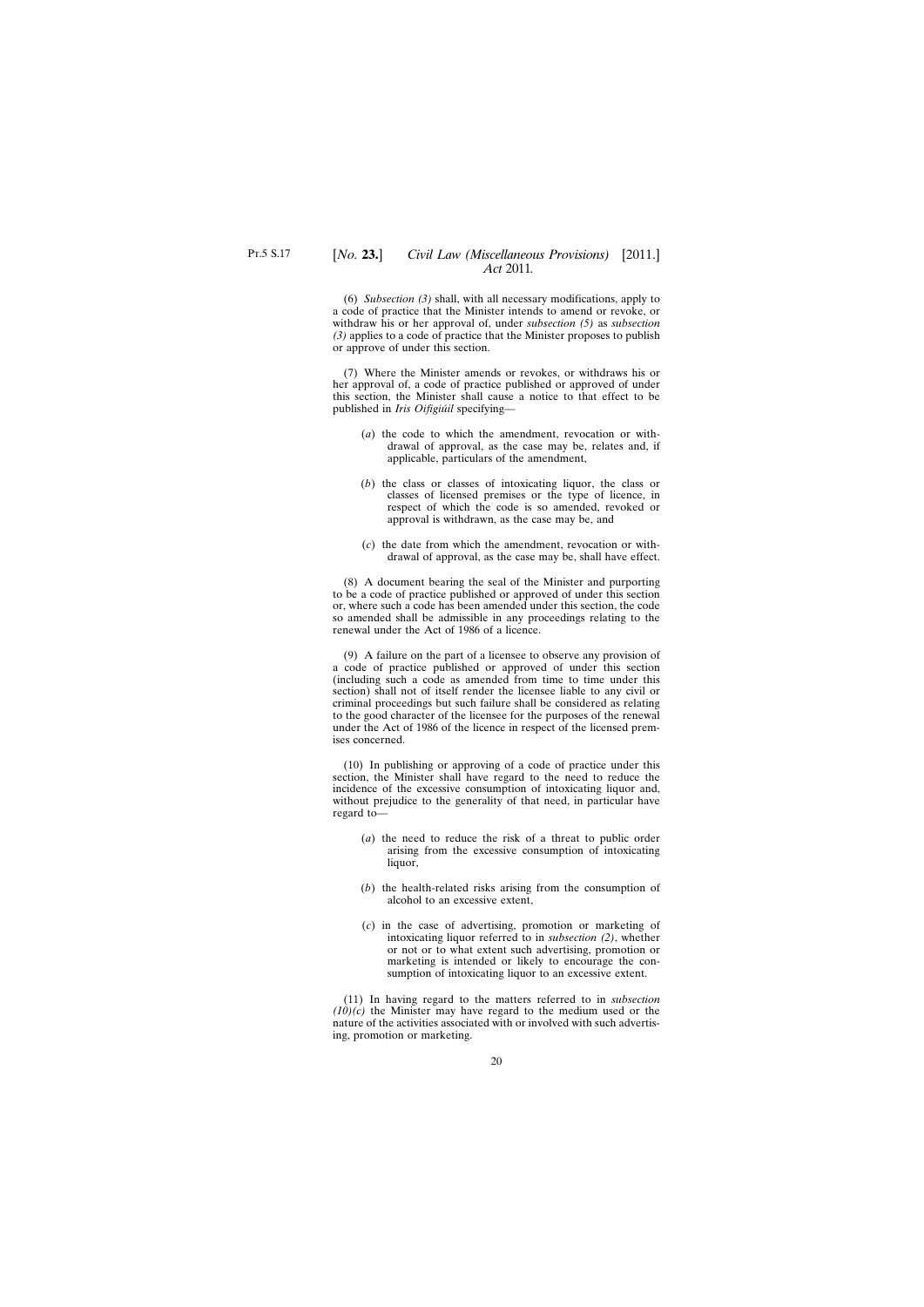#### **EQUALITY**

<span id="page-20-0"></span>**18**.—In this Part—

"Act of 1998" means the Employment Equality Act 1998;

"Act of 2000" means the Equal Status Act 2000.

**19**.—Section 2 of the Act of 1998 is amended, in subsection (1), Amendment of by the substitution of the following definition for the definition of section 2 of Act of "discrimination": 1998.

" 'discrimination' includes the issue of an instruction to discriminate and, in Part V and VI, includes prohibited conduct within the meaning of the Equal Status Act 2000, and cognate words shall be construed accordingly;".

**20**.—Section 5 of the Act of 1998 is amended, by the deletion of Amendment of subsection (2). section 5 of Act of 1998.

**21**.—Section 75 of the Act of 1998 is amended—

(*a*) by the substitution of the following subsection for subsection  $(4A)$ :

"(4A) Other persons with relevant qualifications or experience may, with the approval of the Minister and the consent of the Minister for Public Expenditure and Reform, be appointed to be equality officers or equality mediation officers on such terms and conditions as may be so approved.",

- (*b*) in subsection (6), by the substitution of "the delegation of a function under subsection (4B)" for "the delegation of a function under subsection (4)", and
- (*c*) in subsection (7), by the substitution of "under section 77 or 86, or under section 21 of the Equal Status Act 2000—" for "under section 77—".

**22**.—Section 77 of the Act of 1998 is amended, in subsection (12), Amendment of by the substitution of the following paragraph for paragraph (*a*): section 77 of Act of 1998.

> "(*a*) Not later than 42 days from the date of a decision of the Director on an application by a complainant for an extension of time under subsection  $(5)$ , the complainant or respondent may appeal against the decision to the Labour Court on notice to the Director specifying the grounds of the appeal.".

**23**.—Section 78(7)(*b*) of the Act of 1998 is amended by the substi-Amendment of tution of "42 days" for "28 days".

section  $78(7)(b)$  of Act of 1998.

Amendment of section 75 of Act of 1998.

Definitions (*Part 6*).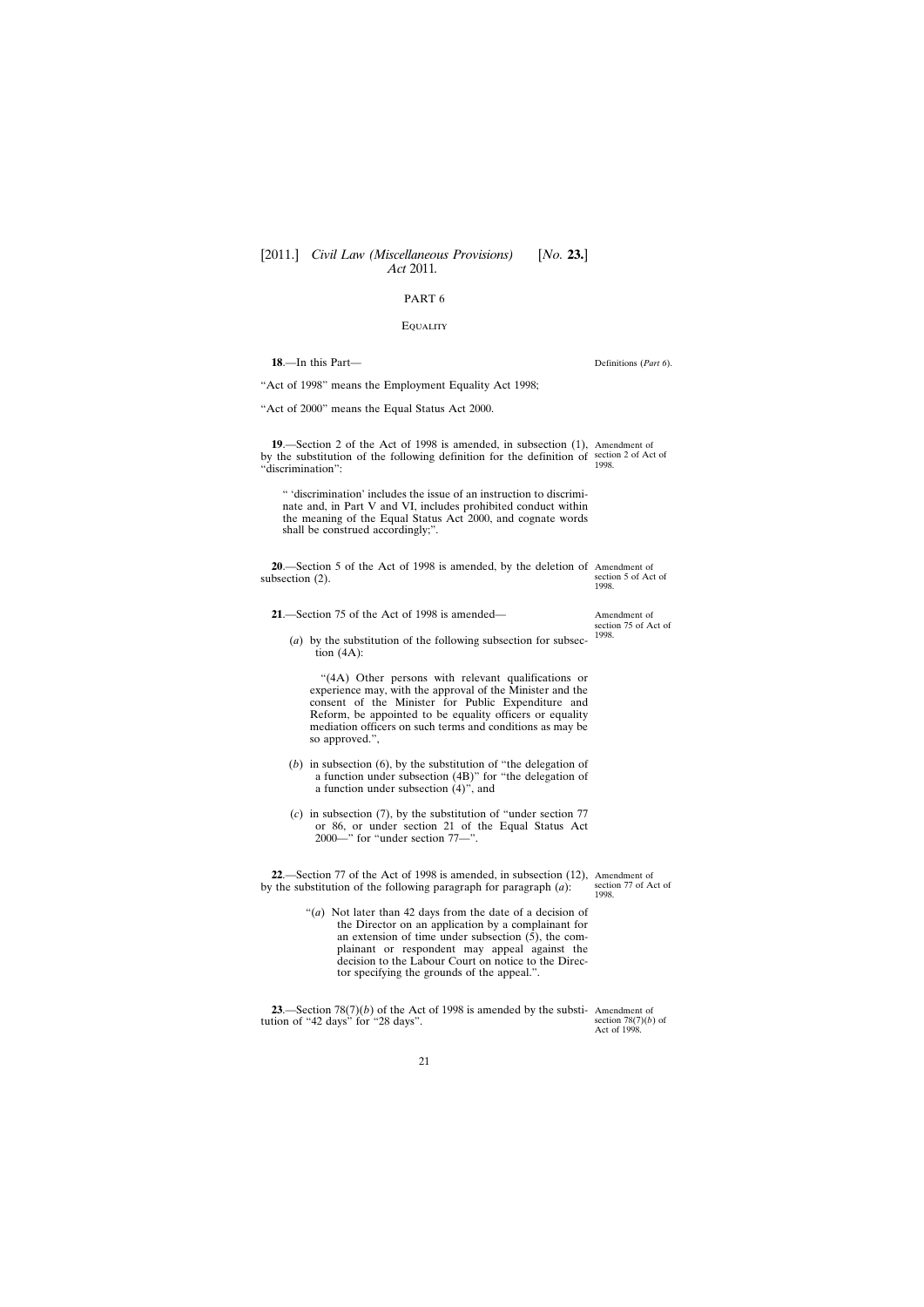<span id="page-21-0"></span>Amendment of section 79 of Act of 1998.

**24**.—Section 79 of the Act of 1998 is amended—

(*a*) by the substitution of the following for subsection (1):

"(1) Where a case which has been referred to the Director under section 77—

- (*a*) does not fall to be dealt with by way of mediation under section 78, or
- (*b*) falls to be dealt with under this section by virtue of section 78(7),

the Director shall investigate the case and may, as part of that investigation and if the Director considers it appropriate, hear persons appearing to the Director to be interested.",

- (*b*) by the insertion of the following subsection after subsection  $(2)$ :
	- "(2A) (*a*) Where the Director considers that the case may be dealt with on the basis of written submissions only, the Director shall notify the parties in writing of his or her proposal to do so.
		- (*b*) A notification under paragraph (*a*) shall inform the parties of the right to make representations to the Director in accordance with paragraph (*c*).
		- (*c*) A person who receives a notification under paragraph (*a*) may, within 28 days from the issue of the notification, make representations to the Director as to why the case should not be dealt with on the basis of written submissions only.
		- (*d*) Where, in representations made pursuant to paragraph (*c*), objection is made to the Director dealing with the matter on the basis of written submissions only, the Director shall not determine the matter in that manner.",
- (*c*) by the insertion of the following subsection after subsection  $(5)$ :

"(5A) In the course of an investigation under this section the Director may—

- (*a*) refer to the High Court a point of law arising in the investigation, and
- (*b*) adjourn the investigation (if he or she thinks it appropriate to do so) pending the outcome of the reference.", and
- (*d*) in subsection (6)(*b*), by the substitution of "subsection (3) or  $(3A)$ " for "subsection  $(3)$ ".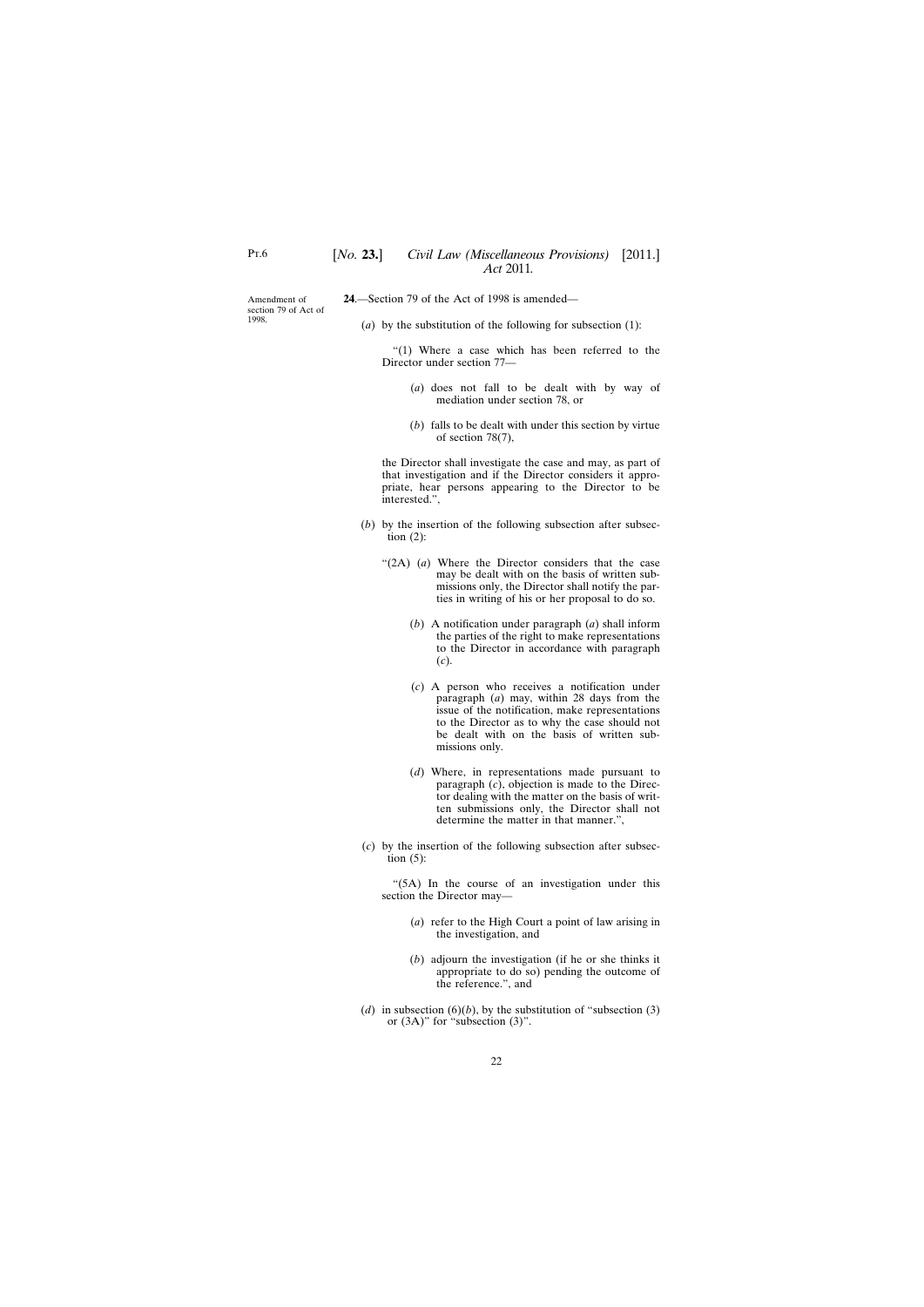<span id="page-22-0"></span>**25**.—(1) Section 82 of the Act of 1998 is amended by the substi-Amendment of tution of the following for subsection (4):

*Act* 2011*.*

section 82 of Act of 1998.

- (*a*) in any case where the complainant was in receipt of remuneration at the date of the reference of the case, or if it was earlier, the date of dismissal, an amount equal to the greatest of—
	- (i) 104 times the amount of that remuneration, determined on a weekly basis,
	- (ii) 104 times the amount, determined on a weekly basis, which the complainant would have received at that date but for the act of discrimination or victimisation concerned, or
	- $(iii)$  €40,000,

or

(*b*) in any other case,  $\epsilon$ 13,000.".

(2) Subsection (1) applies as respects a claim under section 77(1) where the act or omission the subject of the claim occurs after the coming into operation of subsection (1).

**26**.—Section 83 of the Act of 1998 is amended, in subsection (5), Amendment of by the substitution of "under section 79(3) or  $(3A)$ " for "under section 83 of Act of section  $79(3)$ ". 1998.

**27**.—Section 21 of the Act of 2000 is amended by the substitution Amendment of of the following paragraph for paragraph (*a*) of subsection (7A): section 21 of Act of 2000.

> "(*a*) Not later than 42 days from the date of a decision of the Director on an application by a complainant for an extension of time under subsection (3) or (6), the complainant or respondent may appeal against the decision to the Circuit Court on notice to the Director specifying the grounds of the appeal.".

**28**.—Section 25 of the Act of 2000 is amended—

Amendment of section 25 of Act of 2000.

(*a*) by the substitution of the following for subsection (1):

"(1) Where a case which has been referred to the Director under section 21—

- (*a*) does not fall to be dealt with by way of mediation under section 24, or
- (*b*) falls to be dealt with under this section by virtue of section 24(6),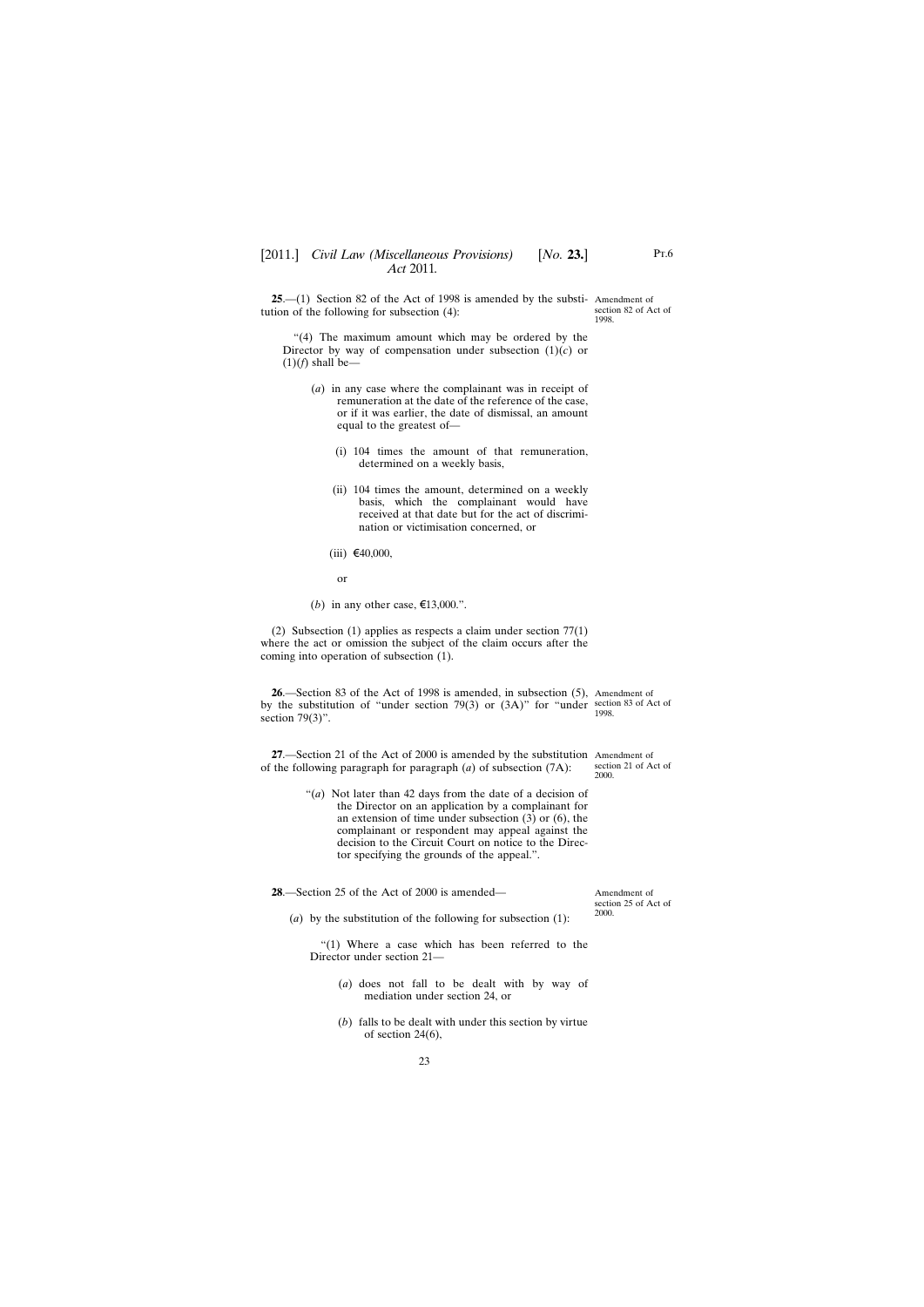<span id="page-23-0"></span>the Director shall investigate the case and may, as part of that investigation and if the Director considers it appropriate, hear persons appearing to the Director to be interested.",

and

- (*b*) by the insertion of the following subsection after subsection  $(2)$ :
	- "(2A) (*a*) Where the Director considers that the case may be dealt with on the basis of written submissions only, the Director shall notify the parties in writing of his or her proposal to do so.
		- (*b*) A notification under paragraph (*a*) shall inform the parties of the right to make representations to the Director in accordance with paragraph (*c*).
		- (*c*) A person who receives a notification under paragraph (*a*) may, within 28 days from the issue of the notification, make representations to the Director as to why the case should not be dealt with on the basis of written submissions only.
		- (*d*) Where, in representations made pursuant to paragraph (*c*), objection is made to the Director dealing with the matter on the basis of written submissions only, the Director shall not determine the matter in that manner.".

Amendment of section 39 of Act of of the following paragraph for paragraph  $(b)$ : 2000. **29**.—Section 39 of the Act of 2000 is amended by the substitution

> "(*b*) to promote equality of opportunity in relation to the matters to which this Act applies; and".

### PART 7

#### **BANKRUPTCY**

**30**.—The Bankruptcy Act 1988 is amended—

"Revenue

to furnish certain

**Official** Assignee.

- (*a*) in section 11, by the substitution in subsection  $(1)(d)$  of "within 3 years" for "within a year",
- (*b*) by the insertion after section 18 of the following new section:

Commissioners adjudicated bankrupt the Revenue Cominformation to 18A.—(1) Where a person has been missioners shall, where requested to do so by the Official Assignee, furnish to the Official Assignee such information as has been requested held by them in relation to the carrying on of any trade or profession or relating to any matter in respect of which

Amendment of Bankruptcy Act 1988.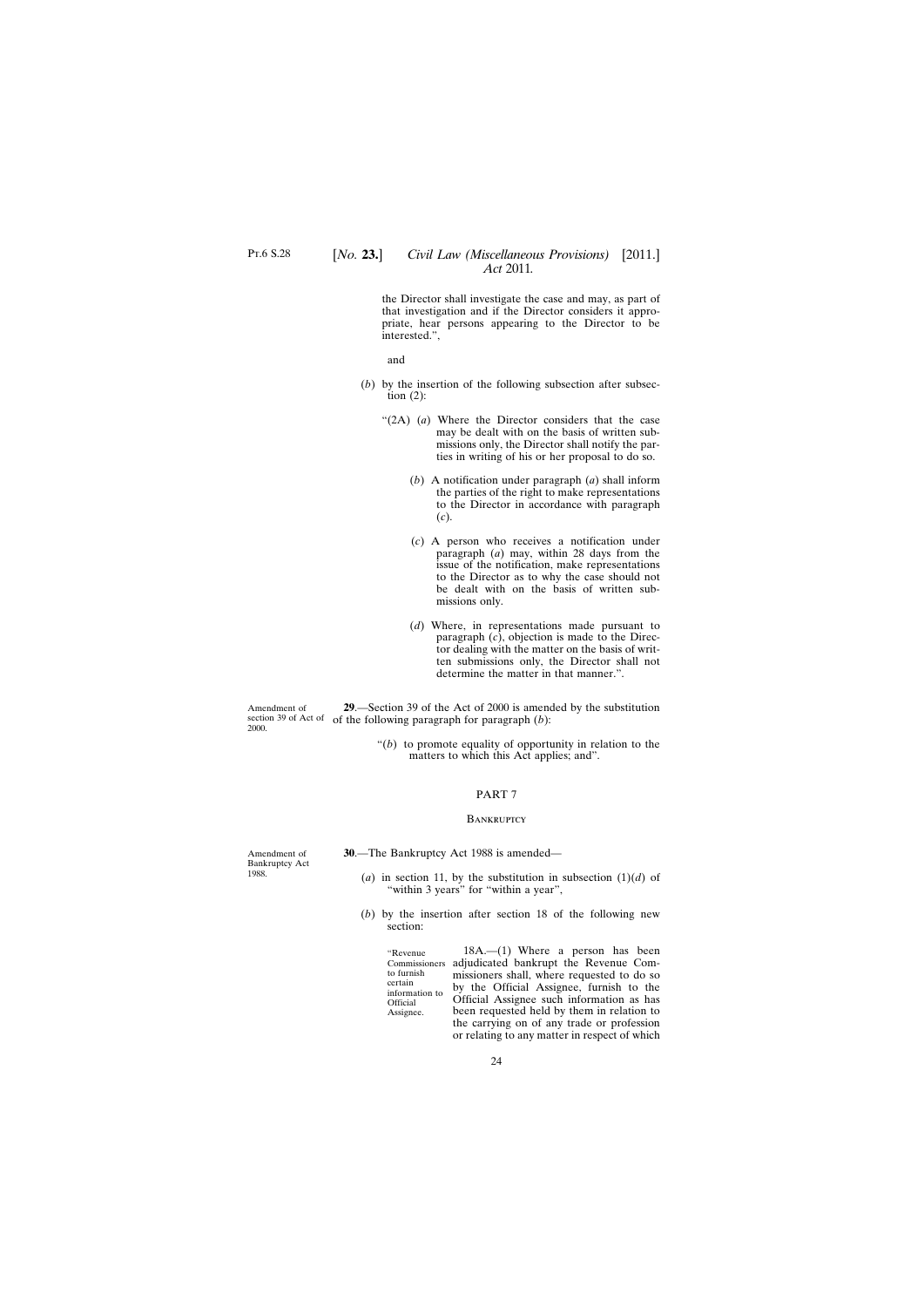a return is required to be made to the Revenue Commissioners and to which the bankrupt is or was a party.

(2) The information to be provided under subsection (1) shall also be provided to a trustee in bankruptcy other than the Official Assignee appointed under Part V.".

- (*c*) in section 57, by the substitution in subsection (1) of "if the person making, incurring, taking or suffering the same is adjudicated bankrupt within 1 year after the date of the making" for "if the person making, incurring, taking or suffering the same is adjudicated bankrupt within six months after the date of the making",
- (*d*) in section 58, by the substitution in subsection (1) of "If within 1 year" for "If within three months",
- (*e*) in section 61(3)(*h*) (amended by section 34 of the Courts and Court Officers Act 2002) by the substitution of "€12,000" for "€7,000",
- (*f*) in section 75, by the substitution of the following for subsection (2):

"(2) Where interest or any pecuniary consideration in lieu of interest is reserved or agreed for on a debt which is overdue at the date of adjudication or order for protection, the creditor shall be entitled to prove or to be admitted as a creditor for such interest or consideration up to the date of adjudication or order for protection.",

and

(*g*) by the substitution of the following for section 85:

"Discharge and annulment. 85.—(1) Every bankruptcy shall, on the 12th anniversary of the date of the making of the adjudication order in respect of that bankruptcy, unless prior to that date the bankruptcy has been discharged or annulled, stand discharged.

> (2) Where a bankruptcy is discharged by virtue of subsection (1) any property of the bankrupt which remains vested in the Official Assignee shall, after provision has been made for the payment of—

- (*a*) the expenses, fees, costs of the bankruptcy, and
- (*b*) preferential payments,

be returned to the bankrupt and shall be deemed to be revested in him on and from the date on which the bankruptcy stands discharged.

(3) A bankrupt shall be entitled to an order discharging him from bankruptcy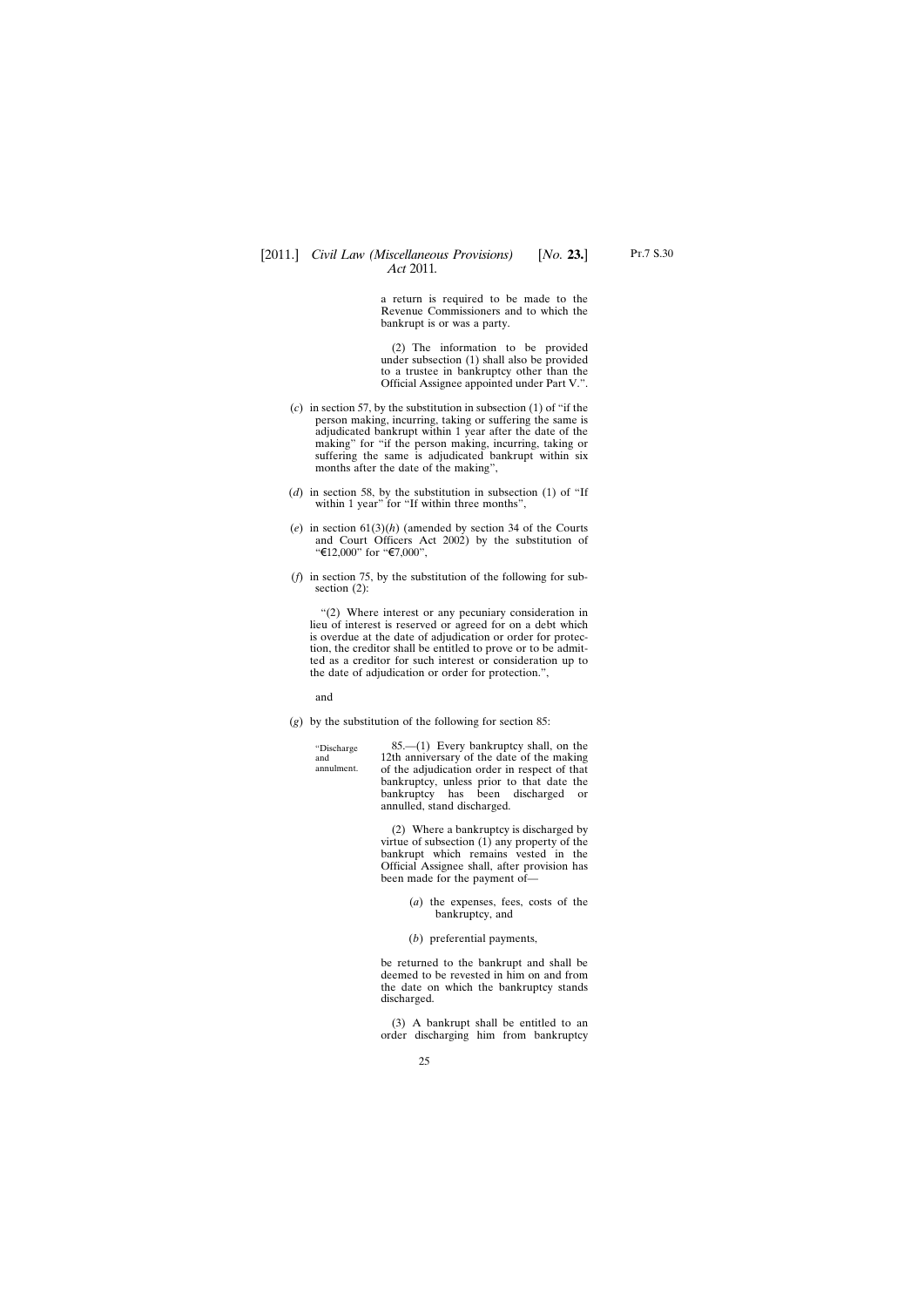where provision has been made for the payment of the expenses, fees and costs of the bankruptcy, and the preferential payments, and—

- (*a*) he has paid one euro in the euro, with such interest as the Court may allow, or
- (*b*) he has obtained the consent in writing of all of his creditors whose debts have been proved and admitted in the bankruptcy, or
- (*c*) section 41 (discharge of adjudication order) applies.

(4) The giving of consent by a creditor under subsection (3) constitutes a waiver by that creditor of the right to recover the amount concerned proved and admitted in bankruptcy.

(5) A bankrupt whose estate has, in the opinion of the Court, been fully realised, shall be entitled to an order discharging him from bankruptcy where provision has been made for the payment of the expenses, fees and costs of the bankruptcy, and the preferential payments, and—

- (*a*) his creditors have received 50 cent or more in the euro, or
- (*b*) he or his friends have paid to his creditors such additional sums as will together with the dividend paid make up 50 cent in the euro.

(6) Where a bankruptcy has subsisted for at least 5 years a bankrupt may apply to the Court for an order discharging him from bankruptcy where provision has been made for the payment of the expenses, fees and costs of the bankruptcy, and the preferential payments, and where the Court is satisfied that—

- (*a*) the estate of the bankrupt has been fully realised,
- (*b*) all after acquired property has been disclosed, and
- (*c*) it is reasonable and proper to grant the application,

the Court shall make an order discharging the bankruptcy.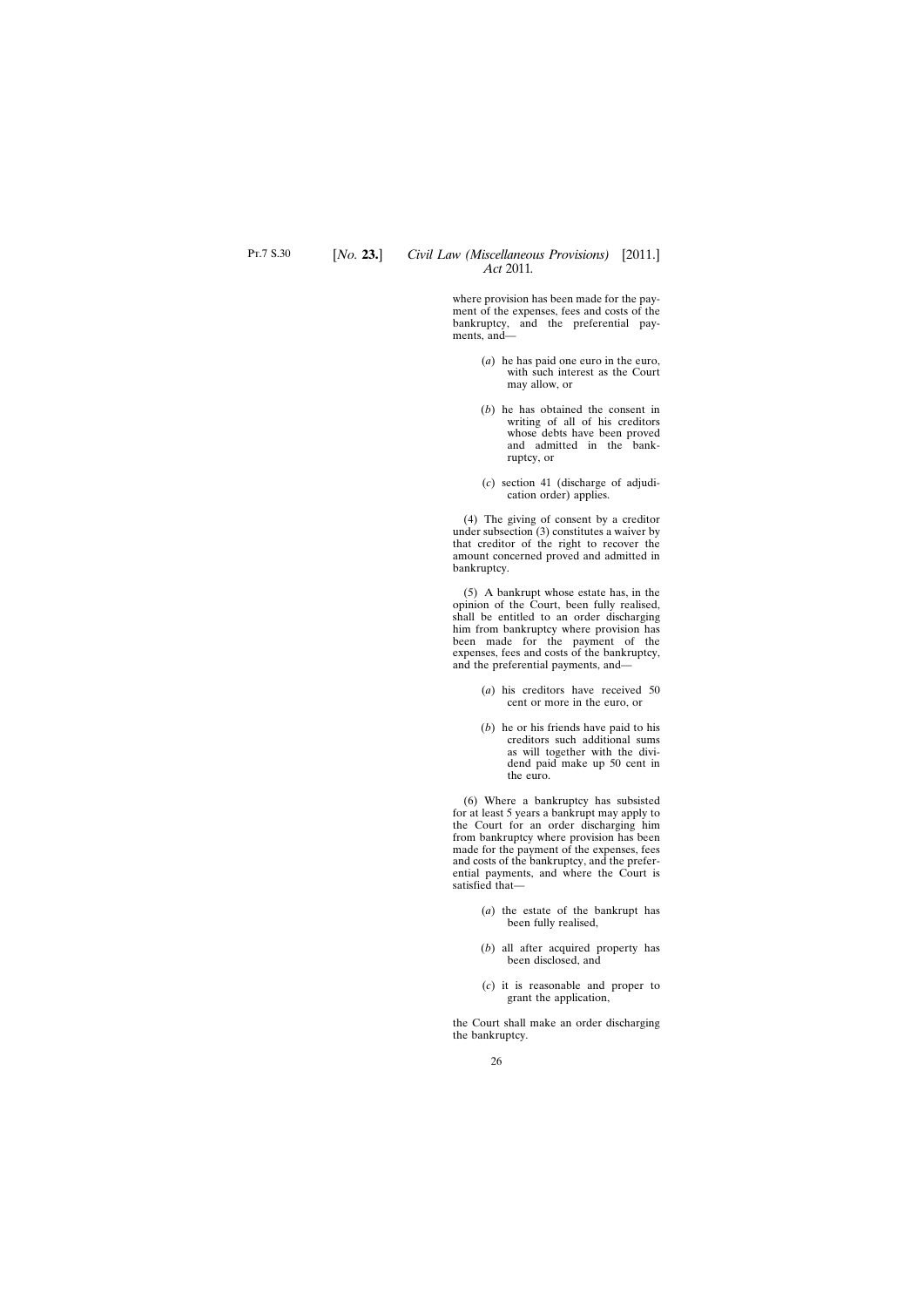<span id="page-26-0"></span>(7) Where a bankruptcy has been discharged pursuant to subsection (6) and sufficient funds remain available to pay a dividend to the creditors of the bankrupt such funds shall remain vested in the Official Assignee for the benefit of such creditors.

(8) A person shall be entitled to an annulment of his adjudication—

- (*a*) where he has shown cause pursuant to section 16, or
- (*b*) in any other case where, in the opinion of the Court, he ought not to have been adjudicated bankrupt.

(9) Subject to subsection (7), an order of discharge or annulment shall provide that any property of the bankrupt then vested in the Official Assignee shall be revested in or returned to the bankrupt, and that order shall for all purposes be deemed to be a conveyance, assignment or transfer of that property to the bankrupt and, where appropriate, may be registered accordingly.

(10) A person whose bankruptcy has been discharged or annulled may on application obtain a certificate of discharge or annulment, as the case may be, under the seal of the Court.

(11) In this section 'bankrupt' includes personal representatives and assigns.".

### PART 8

#### Amendment of Family Law (Maintenance of Spouses and Children) Act 1976

**31**.—The Family Law (Maintenance of Spouses and Children) Act Amendment of 1976 is amended by the insertion, after section 9, but in Part III, of Family Law the following new sections:

(Maintenance of Spouses and Children) Act 1976.

"Failure to make payments to court.

be contempt of make a payment due under an antecedent order. 9A.—(1) Subject to this section it shall be contempt of court for a maintenance debtor to fail to

> (2) As respects a contempt of court arising pursuant to this section, a judge of the District Court shall, subject to this section, have such powers, including the power to impose a sanction, as are exercisable by a judge of the High Court in relation to contempt of court in proceedings before the High Court.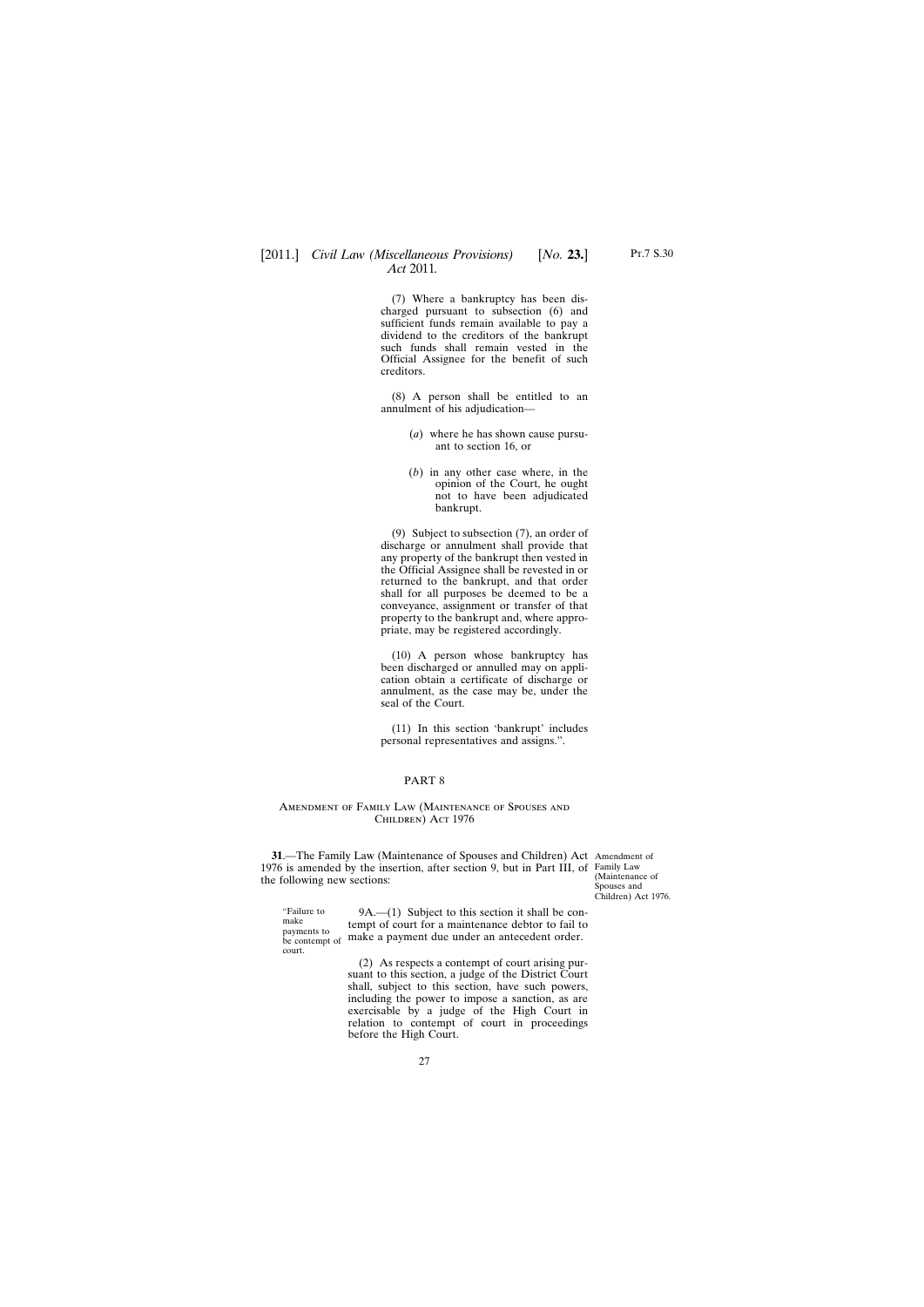(3) Where a payment under an antecedent order made by the District Court has not been made, the maintenance creditor may apply to the District Court clerk concerned for the issue of a summons directing the maintenance debtor to appear before the District Court.

(4) A summons referred to in subsection (3) shall—

- (*a*) be issued by the District Court clerk concerned,
- (*b*) contain a statement that failure to make a payment in accordance with the order concerned constitutes a contempt of court and giving details of the consequences of the court finding that a contempt of court has taken place including in particular the possibility of imprisonment,
- (*c*) state that the maintenance debtor may be arrested if he or she fails to appear before the District Court as directed in the summons, and
- (*d*) be served on the maintenance debtor personally, or in such other manner authorised by a judge of the District Court.

(5) If the maintenance debtor fails, without reasonable excuse, to appear before the court in answer to the summons, the judge of the District Court, on the application of the maintenance creditor, shall, if satisfied that the debtor was served with the summons, issue a warrant for the arrest of the maintenance debtor.

(6) A maintenance debtor arrested pursuant to a warrant issued under subsection  $(5)$  shall be brought as soon as practicable before the District Court.

(7) Where a maintenance debtor is arrested and brought before the District Court under subsection  $(6)$ , the judge shall fix a new date for the hearing of the summons and direct that the creditor be informed by the District Court by notice in writing of the date so fixed, and shall explain to the debtor in ordinary language—

- (*a*) that he or she is required to attend before the court at the date next fixed for the hearing of the summons,
- (*b*) that failure to attend may in itself constitute a contempt of court and the consequences of such contempt, including in particular the possibility of imprisonment, and that such contempt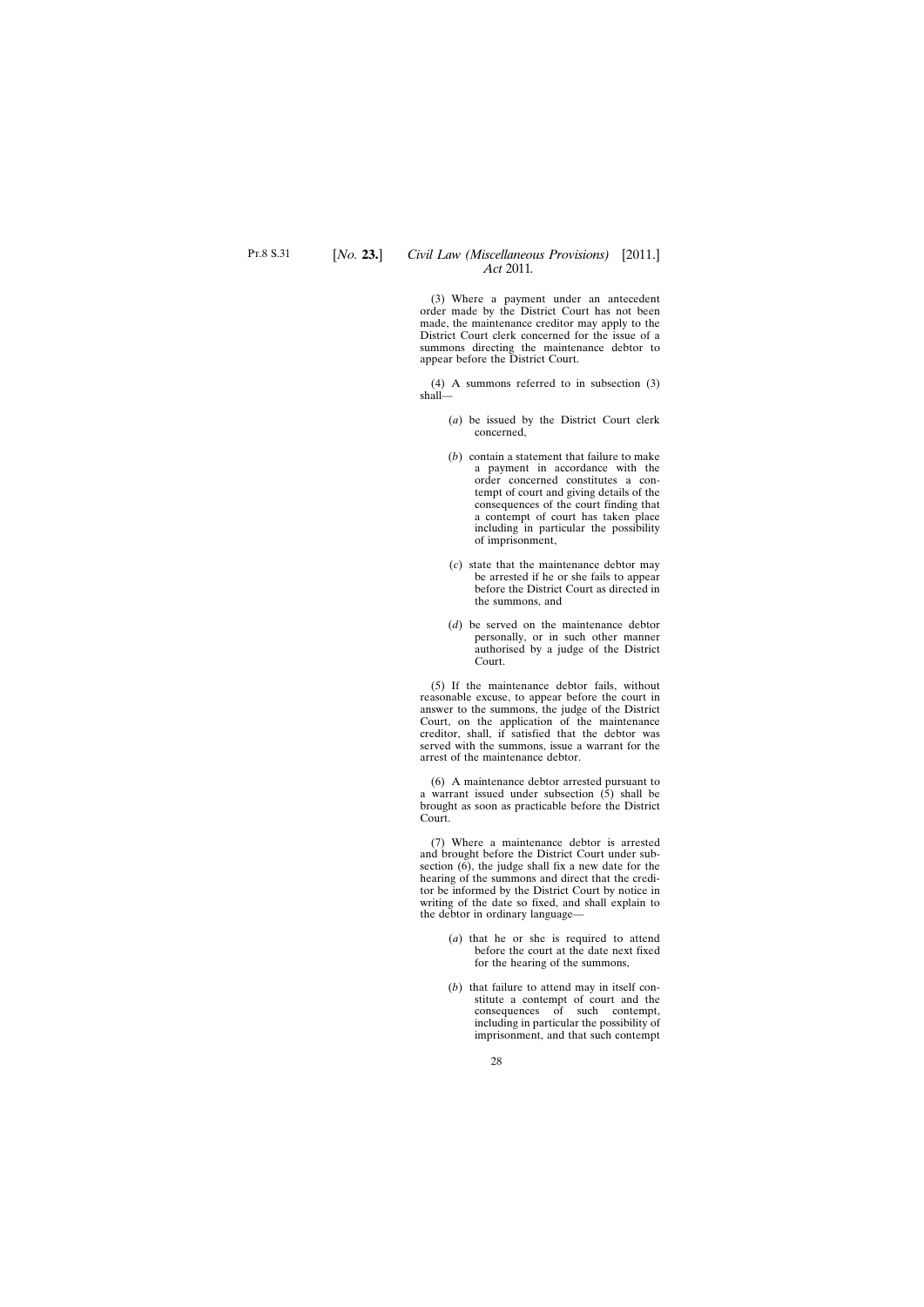and the consequences which may follow are in addition to the consequences arising by reason of failure to make a payment under the antecedent order, and

(*c*) that he or she is entitled to apply for legal advice and legal aid under the Civil Legal Aid Act 1995.

(8) At the hearing of the summons, before hearing evidence from any party the judge shall explain to the debtor in ordinary language—

- (*a*) the consequences, and in particular the possibility of imprisonment, which may follow a failure to make a payment in accordance with an antecedent order, and
- (*b*) unless the maintenance debtor has already been so informed under subsection (7), that he or she is entitled to apply for legal advice and legal aid under the Civil Legal Aid Act 1995.

(9) On the hearing of the summons, having given to the maintenance debtor the explanations referred to in subsection (8), having given the maintenance debtor an opportunity to apply for legal advice and legal aid, and having heard such evidence as may be adduced by the maintenance creditor and the maintenance debtor, if the judge is satisfied that the payment concerned has not been made, and—

- (*a*) that the failure to make the payment concerned is due to—
	- (i) the inability of the maintenance debtor to make the payment concerned by reason of a change in his or her financial circumstances which occurred since the antecedent order or an order varying that order was last made (whichever is the later), or
	- (ii) some other reason not attributable to any act or omission of the maintenance debtor,

the judge may, where he or she believes that to do so would improve the likelihood of the payment concerned being made within a reasonable period, adjourn the hearing—

(I) to enable the outstanding payment to be made, or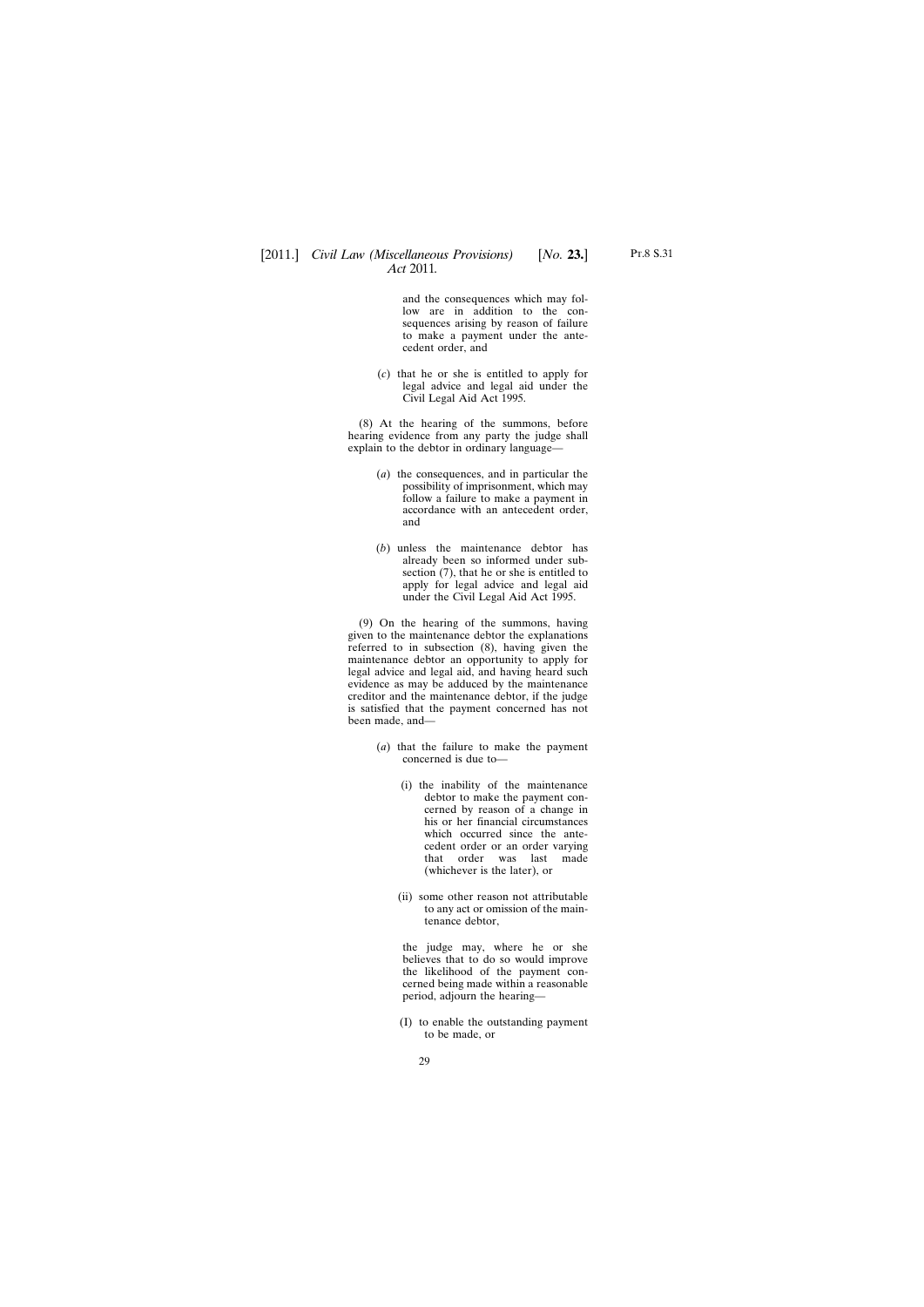- (II) to enable an application to be made for an attachment of earnings order under section 10,
- (*b*) that the failure to make the payment concerned is due to the inability of the maintenance debtor to make the payment concerned by reason of a change in his or her financial circumstances which occurred since the antecedent order or an order varying that order was last made (whichever is the later) the judge may, where the antecedent order was made by the District Court, treat the hearing as an application to vary the antecedent order, and having heard evidence as to the financial circumstances of both the maintenance debtor and the maintenance creditor, make an order varying the antecedent order.

(10) Where on the hearing of the summons, having given to the maintenance debtor the explanations referred to in subsection (8), having given the maintenance debtor an opportunity to apply for legal advice and legal aid, and having heard such evidence as may be adduced by the maintenance creditor and the maintenance debtor, the judge is satisfied that the payment concerned has not been made and that the failure to make the payment concerned is not due to—

- (*a*) the inability of the maintenance debtor to make the payment concerned by reason of a change in his or her financial circumstances which occurred since the antecedent order or an order varying that order was last made (whichever is the later), or
- (*b*) some other reason not attributable to any act or omission of the maintenance debtor,

the judge may treat the failure by the maintenance debtor to make the payment concerned as constituting contempt of court and the judge may deal with the matter accordingly.

(11) Where a maintenance debtor to whom subsection (7) applies does not attend court on the date fixed for the hearing of the summons the judge may treat such failure to attend court as constituting contempt of court and the judge may deal with the matter accordingly.

(12) In this section 'financial circumstances' means, in relation to a person—

> (*a*) the amount of the person's annual income,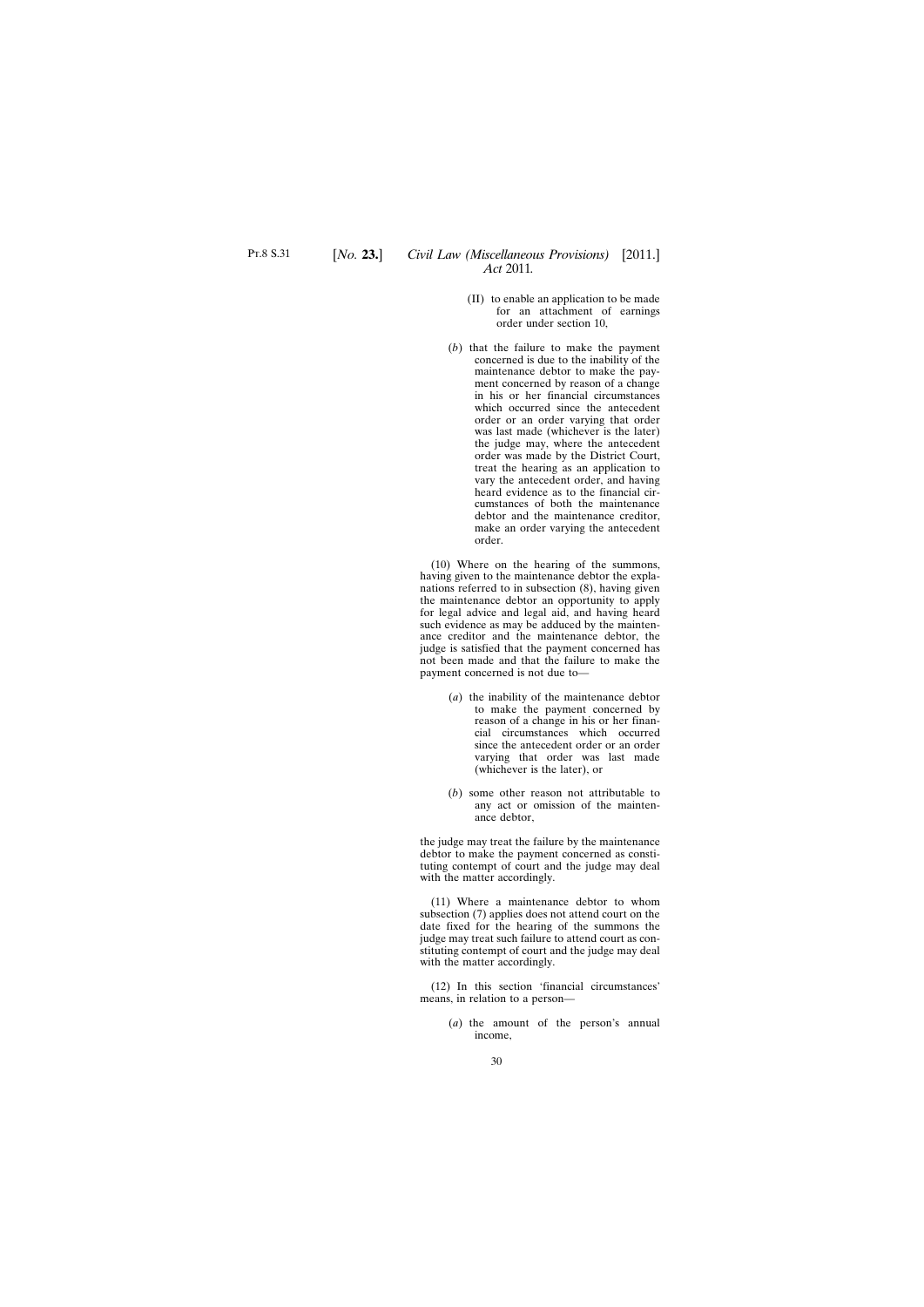- <span id="page-30-0"></span>(*b*) the aggregate value of all property (real and personal) belonging to the person,
- (*c*) the aggregate of all liabilities of the person including any duty (moral or legal) to provide financially for members of his or her family or other persons,
- (*d*) the aggregate of all monies owing to the person, the dates upon which they fall due to be paid and the likelihood of their being paid, and
- (*e*) such other circumstances as the court considers appropriate.

(13) This section does not apply unless the antecedent order concerned was actually made by the District Court.

Certificate of outstanding payments.

9B.—Where, pursuant to section 9, a court has made a maintenance order, a variation order or an interim order and directed that payments under the order be made to the District Court clerk, in any proceedings under this Act or under the Enforcement of Court Orders Acts 1926 to 2009, a certificate purporting to be signed by the relevant District Court clerk as to the amount of monies outstanding on foot of such order shall, until the contrary is shown, be evidence of the matters stated in the certificate.".

#### PART 9

#### **CORONERS**

**32**.—The Coroners Act 1962 is amended—

Amendment of Coroners Act 1962.

(*a*) by the insertion, after section 6 of the following new section:

"Coroner's district of Dublin.

6A.—(1) The coroners' districts of the county of Dublin and the city of Dublin existing immediately before the coming into operation of this section shall as and on the coming into operation of this section be amalgamated into one district and shall be known as the coroner's district of Dublin.

(2) On the coming into operation of this section, section 6 shall cease to apply to the coroner's district of Dublin.

(3) The persons who immediately before the coming into operation of this section held the offices of coroner and deputy coroner in the districts referred to in subsection (1) shall from that day hold such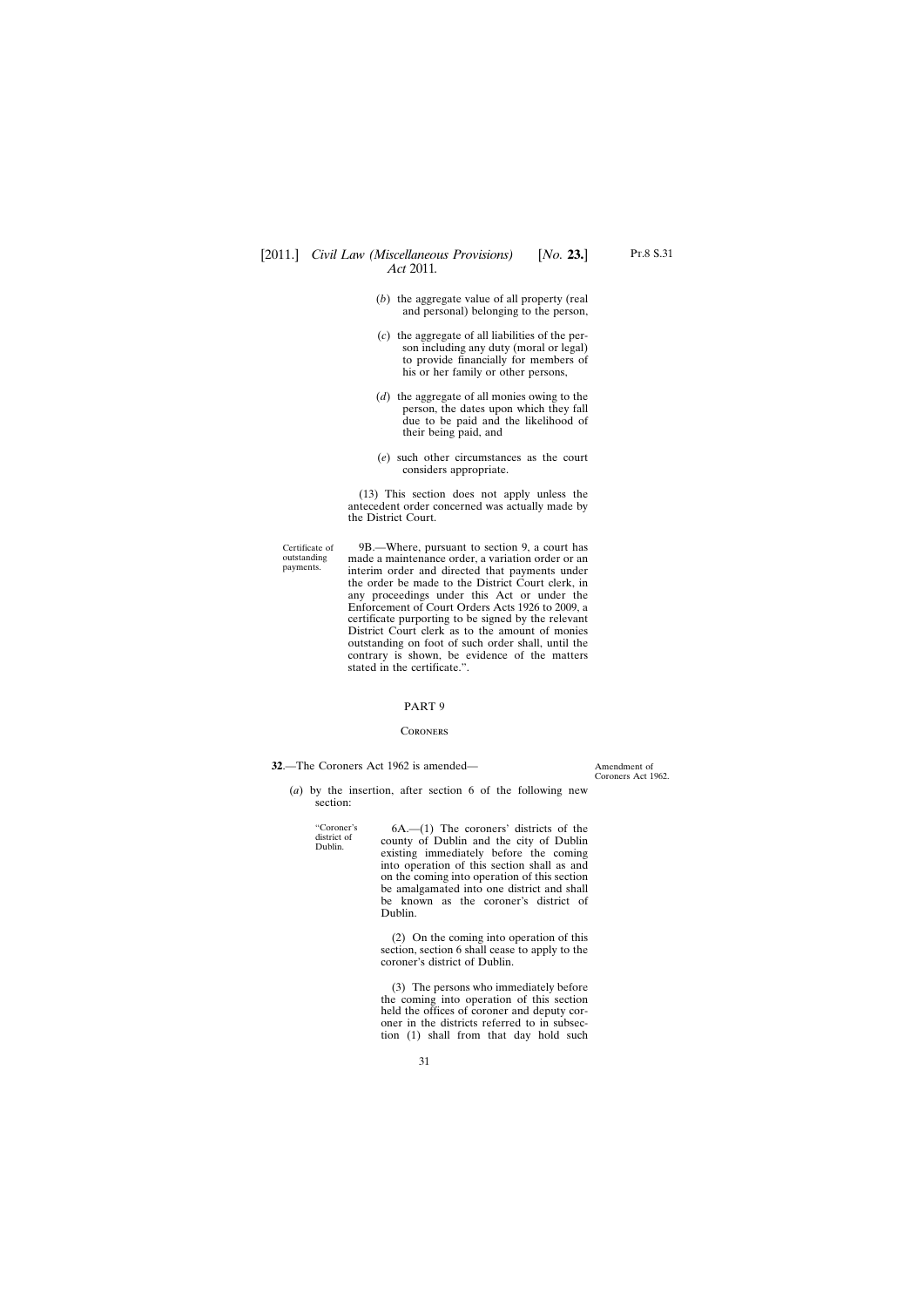respective offices in the coroner's district of Dublin.

(4) Notwithstanding the provisions of subsection (1), the financial arrangements referred to in section 23(4) of the Local Government (Dublin) Act 1993 shall continue to operate until the Minister specifies arrangements pursuant to subsection (5).

(5) The Minister may specify administrative arrangements in respect of the coroner's district of Dublin and such arrangements shall be operated by the local authorities to which they relate.

(6) Where a vacancy occurs in respect of the coroner's district of Dublin, the Minister shall make arrangements to fill the vacancy.

(7) Where more than one person stands duly appointed to be a coroner in respect of the coroner's district of Dublin, the Minister shall designate one of those persons to be the senior coroner of that district, but any such designation shall not affect the independence of any other coroner of the district in the performance of his or her functions as a coroner.

(8) The person designated under subsection (7) to be senior coroner in respect of the coroner's district of Dublin shall order the work of that district.",

(*b*) by the substitution of the following section for section 7:

"Amalgamation 7.— $(1)$  Where a vacancy arises in the office of coroner in respect of a coroner's district, and that district is within the area of a local authority in which there is more than one coroner's district, the Minister, following consultation with the local authority concerned, may direct that a coroner holding office in respect of another coroner's district within the area of that local authority shall also hold office as coroner in respect of the district in which the vacancy arose, and on the direction of the Minister coming into effect, the coroner's districts shall stand amalgamated.

> (2) The Minister shall not issue a direction under subsection (1) unless the coroner concerned consents to act as coroner in respect of the amalgamated district.",

(*c*) in section 8 by the substitution of the following for subsection  $(2)$ :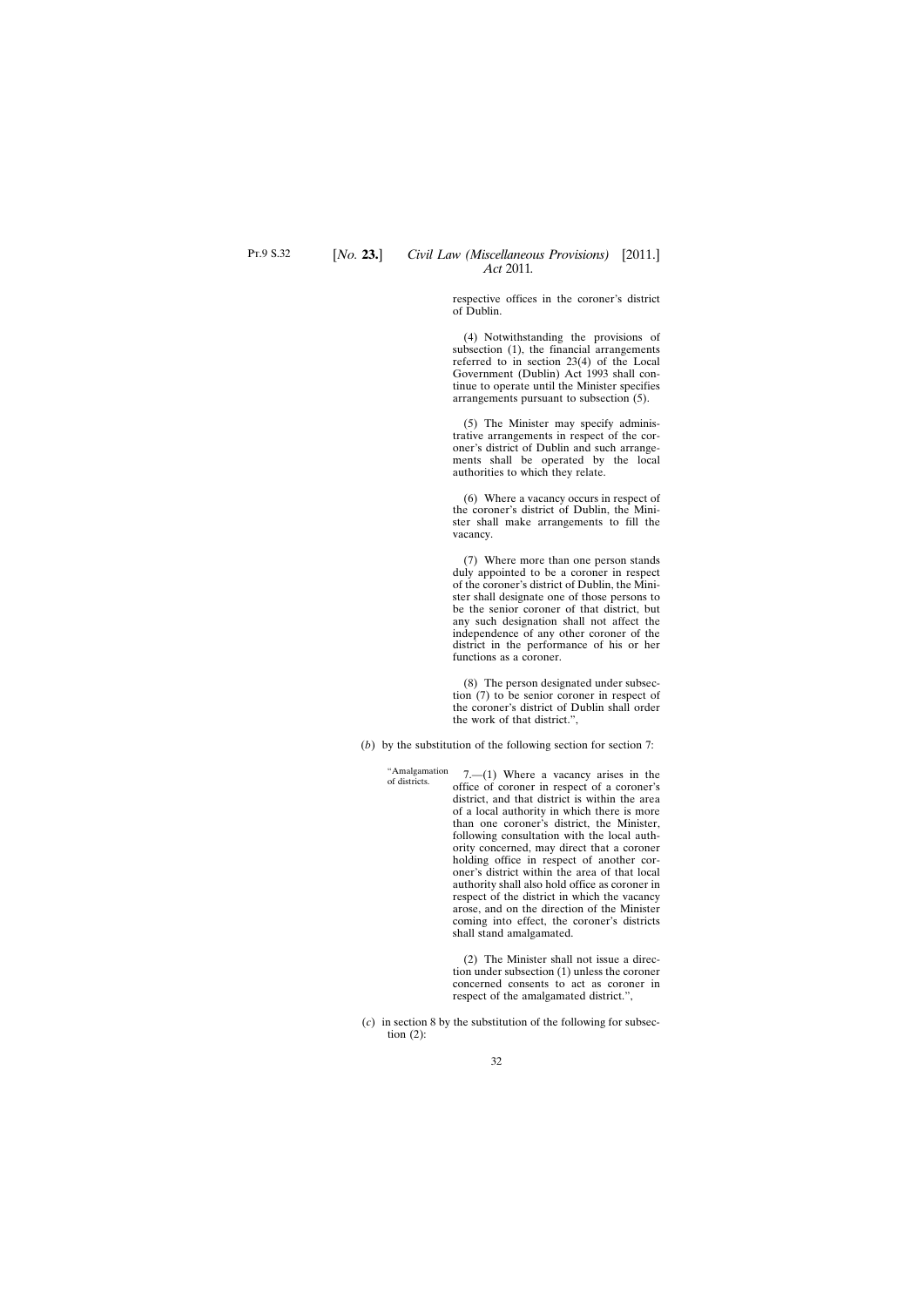"(2) Subject to section 7 and subsection (2A), the coroner for a coroner's district shall be appointed by the local authority in whose area the district is situate.

(2A) The coroner for the coroner's district of Dublin shall be appointed by the Minister.",

(*d*) in section 11 by the insertion of the following subsection after subsection (2):

"(3) Where a coroner intends to resign or will vacate the office on attaining the age of 70 years, he or she shall give not less than 3 months notice of such intention or attainment to the Minister.",

(*e*) by the insertion, after section 11, of the following section:

"Temporary coroner. 11A.—(1) A person who stands appointed as a coroner or deputy coroner in respect of a coroner's district may, with the consent of that person, be assigned by the Minister to act temporarily as a coroner in respect of a different coroner's district in which the coroner appointed to that district is temporarily absent or in respect of which the office of coroner is vacant.

> (2) A person assigned to act as a temporary coroner under subsection (1) shall on being so assigned have all the powers of a coroner in relation to the coroner's district concerned.

> (3) An assignment made under subsection (1) may be revoked by the Minister at any time.

> (4) Section 7 shall not apply where a person is appointed to act temporarily as a coroner under this section.",

- (*f*) in section 13—
	- (i) by the substitution in subsection (1) of "Subject to subsection (1A), every coroner" for "Every coroner",
	- (ii) by the insertion of the following subsection after subsection (1):

" $(1A)$  A person shall not be appointed as a deputy coroner without the prior approval of the Minister.", and

(iii) by the insertion of the following subsection after subsection (8):

"(9) Where a deputy coroner intends to resign or will vacate the office on attaining the age of 70 years, he or she shall give notice of not less than 3 months of such intention or attainment to the coroner for the coroner's district concerned and to the Minister.",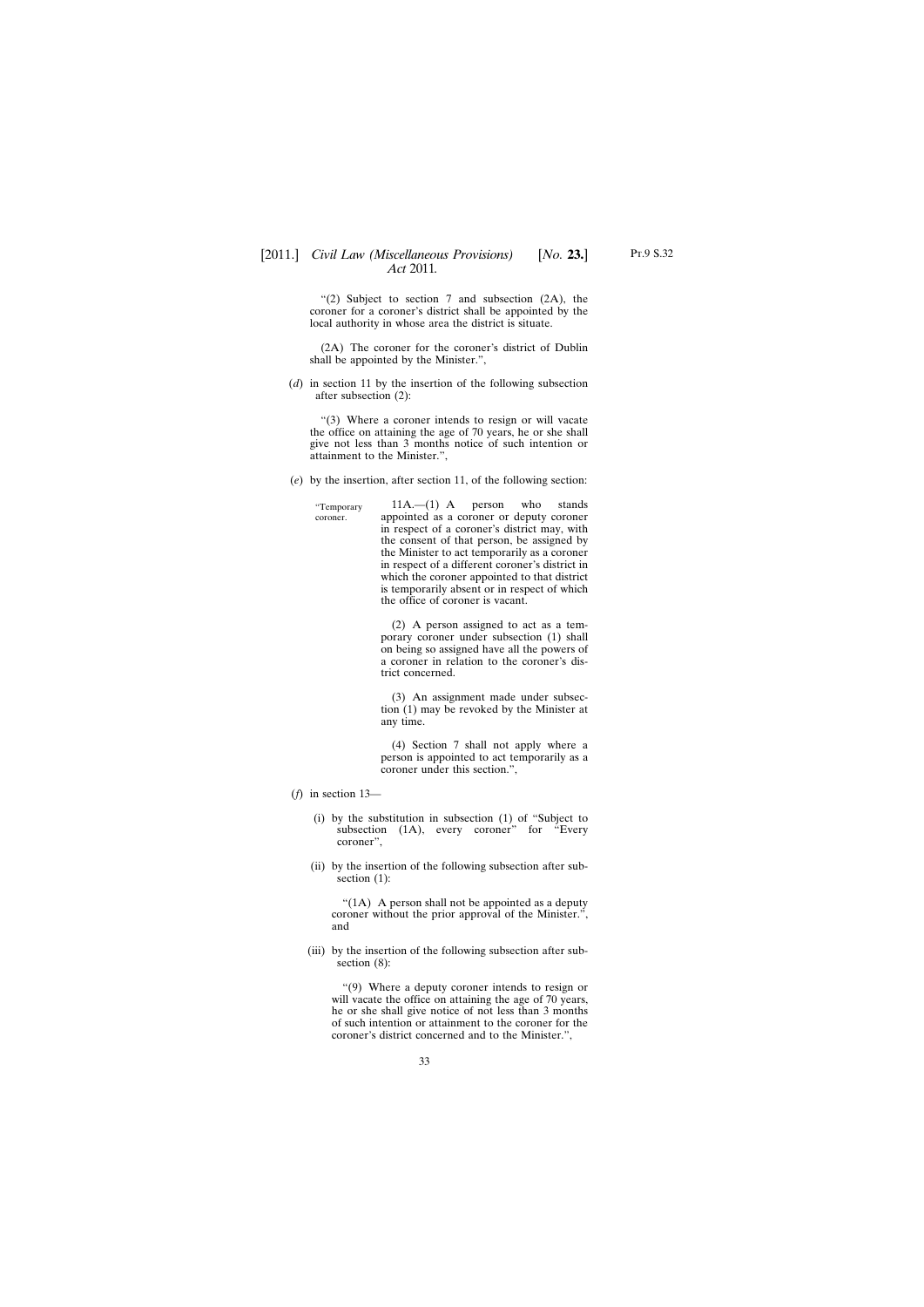and

(*g*) by the substitution of the following for section 14:

| "Oualification          | $14.$ (1) A person shall not be            |
|-------------------------|--------------------------------------------|
| for                     | appointed to be a coroner or a deputy cor- |
| appointment             | oner under this Act unless he or she is—   |
| as coroner or<br>deputy |                                            |
| coroner.                | $(a)$ a barrister who has practised as a   |
|                         | barrister for not less than 5              |

- years, (*b*) a solicitor who has practised as a
- solicitor for not less than 5 years, or
- (*c*) a registered medical practitioner who has practised as a medical practitioner for not less than 5 years.

(2) For the purposes of subsection (1), in reckoning the period of time a person has practised as a barrister, any period during which that person practised as a solicitor shall be taken into account.

(3) For the purposes of subsection (1), in reckoning the period of time that a person has practised as a solicitor, any period during which that person practised as a barrister shall be taken into account.

(4) For the purposes of subsection (1), where a person who is a solicitor or a barrister has served in a position—

- (*a*) as an officer in the civil service of the State,
- (*b*) as an officer in the civil service of the Government, or
- (*c*) as a member of the staff or as an officer of a body established by or under statute,

and it was a condition of eligibility for appointment to such position that the person be enrolled as a solicitor in the State or have been called to the Bar of Ireland, service in such position shall be reckoned as practice as a solicitor or barrister, as the case may be.

(5) Where a person has been appointed as a coroner or deputy coroner, the fact that such person ceases to practice as a barrister, solicitor or registered medical practitioner shall not affect the entitlement of that person to continue in office as a coroner or deputy coroner.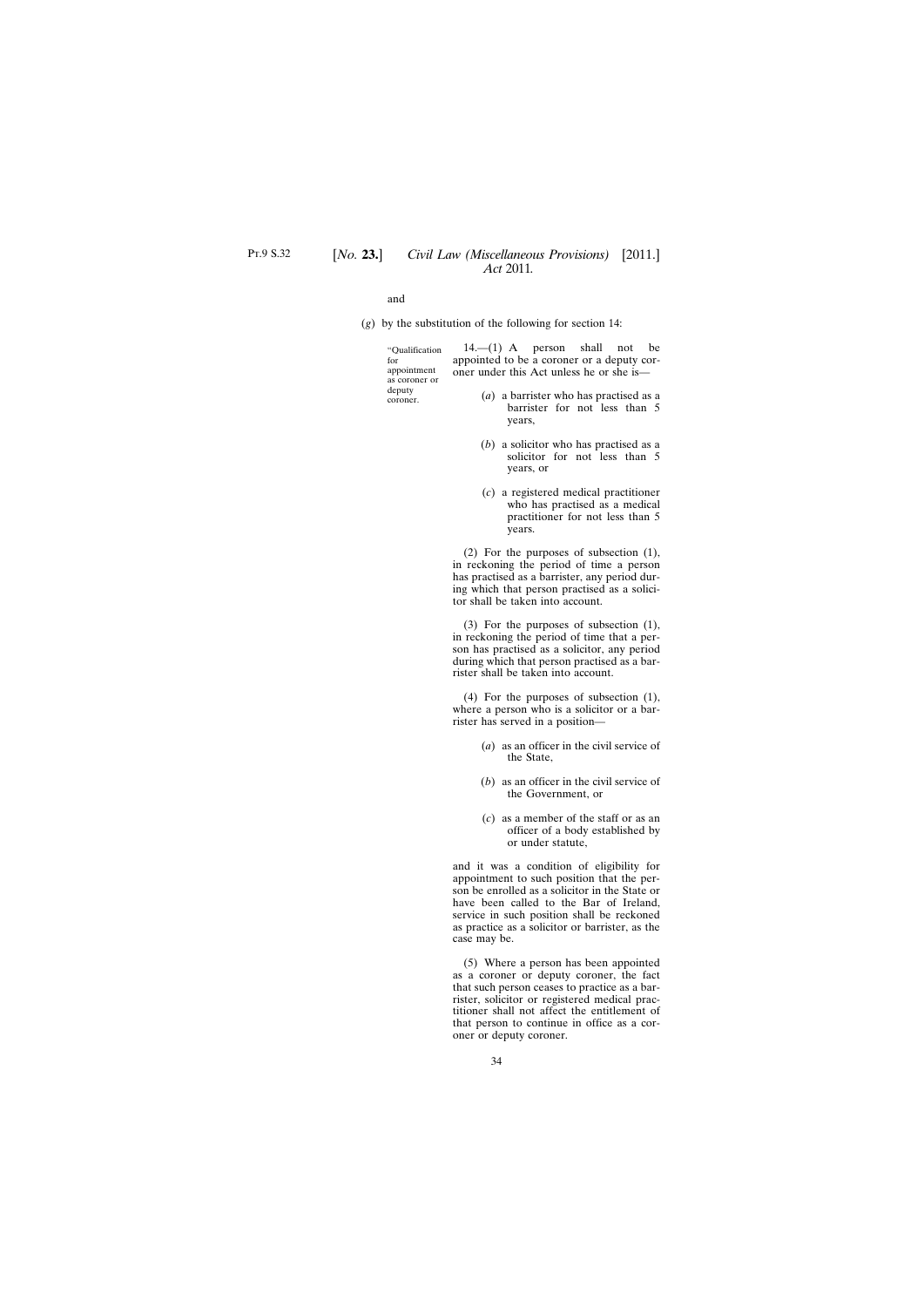(6) Subsection (5) does not apply where the person concerned ceased to practice by reason of—

- (*a*) in the case of a barrister, having being disbarred,
- (*b*) in the case of a solicitor, having been struck off the roll of solicitors, or
- (*c*) in the case of a medical practitioner, his or her registration in the Register of Medical Practitioners having been cancelled or suspended under the Medical Practitioners Act 2007,

otherwise than at the request of the person concerned.

(7) For the purposes of determining eligibility for appointment as a judge of any court established by the Courts (Establishment and Constitution) Act 1961—

- (*a*) in the case of a person who, is a barrister who, but for this subsection would not be considered to be in practice as a barrister as respects a particular period, service as a coroner for that period shall be reckoned as practice as a barrister,
- (*b*) in the case of a person who is a solicitor who, but for this subsection, would not be considered to be in practice as a solicitor as respects a particular period, service as a coroner for that period shall be reckoned as practice as a solicitor.

(8) Subsection (7) shall not apply where—

- (*a*) in the case of a barrister, that person has been disbarred,
- (*b*) in the case of a solicitor, that person has been struck off the roll of solicitors,

otherwise than at the request of the person concerned.".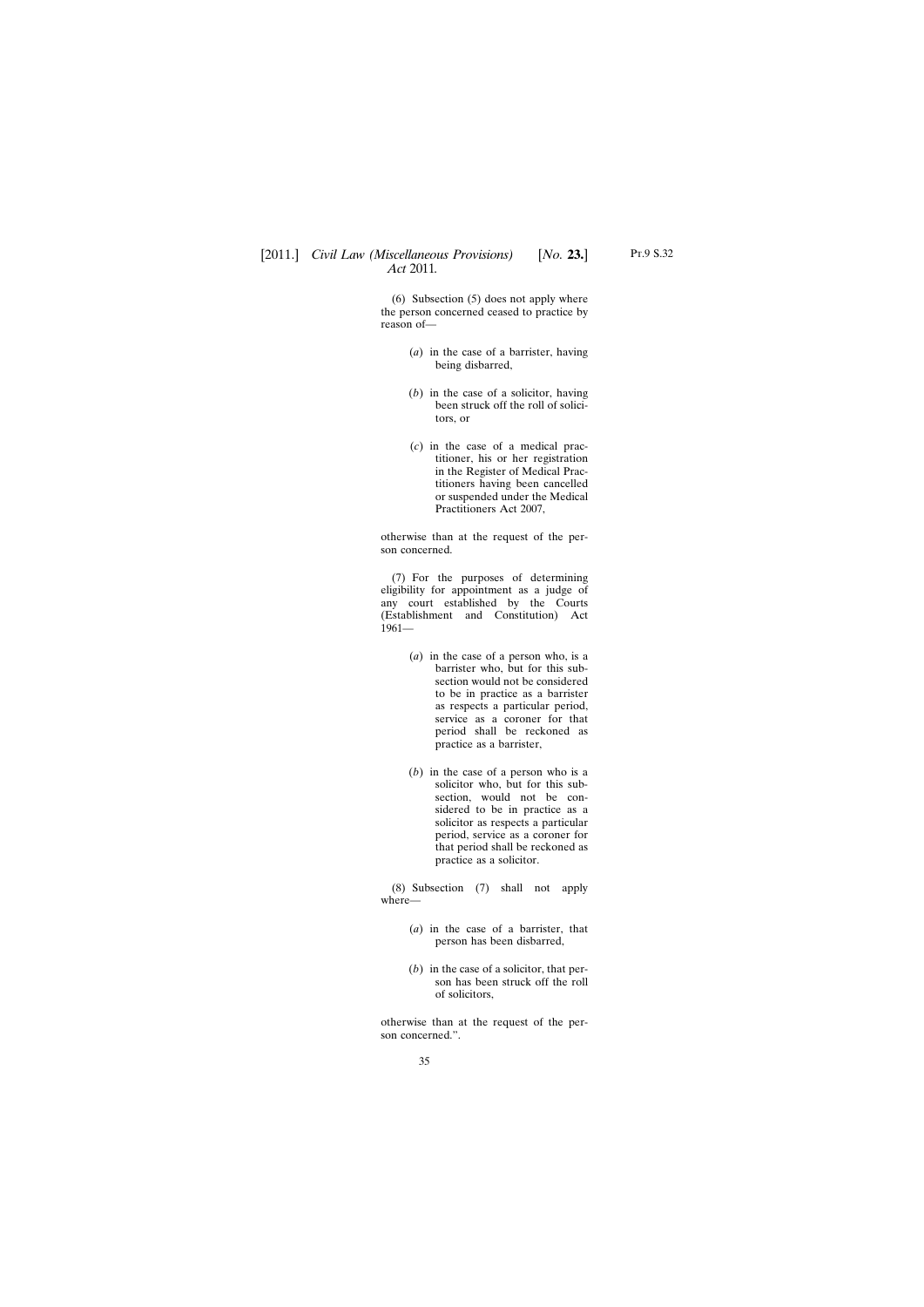# <span id="page-35-0"></span>[*No.* **23.**] *Civil Law (Miscellaneous Provisions)* [2011.] *Act* 2011*.*

# PART 10

#### Amendment of Irish Nationality and Citizenship Act 1956

Amendment of Irish Nationality and Citizenship Act 1956.

- **33**.—The Irish Nationality and Citizenship Act 1956 is amended—
	- (*a*) in section 2, by the insertion of the following definition:

" 'civil partner' means a civil partner within the meaning of section 3 of the Civil Partnership and Certain Rights and Obligations of Cohabitants Act 2010;",

- (*b*) in section 15 (amended by section 8 of the Irish Nationality and Citizenship Act 2004)—
	- (i) by the substitution of the following for subsection (1)(*e*):
		- "(*e*) has, before a judge of the District Court in open court, in a citizenship ceremony or in such manner as the Minister, for special reasons, allows—
			- (i) made a declaration, in the prescribed manner, of fidelity to the nation and loyalty to the State, and
			- (ii) undertaken to faithfully observe the laws of the State and to respect its democratic values.",

#### and

(ii) by the insertion of the following after subsection (3) (inserted by section 8 of the Irish Nationality and Citizenship Act 2004):

"(4) In this section and section 15A, 'citizenship ceremony' means a ceremony, held before a judge, or a retired judge, of the District Court, Circuit Court, High Court or Supreme Court, or such other person as may be designated for that purpose by the Minister, at a place and in a form approved by the Minister, at which the applicant has made the declaration and undertaking referred to in subsection (1)(*e*) or section 15A(1)(*h*).",

(*c*) by the substitution of the following section for section 15A (amended by section 9 of the Irish Nationality and Citizenship Act 2004):

"15A.—(1) Notwithstanding the provisions of section 15, the Minister may, in his or her absolute discretion, grant an application for a certificate of naturalisation to the non-national spouse or civil partner of an Irish citizen if satisfied that the applicant—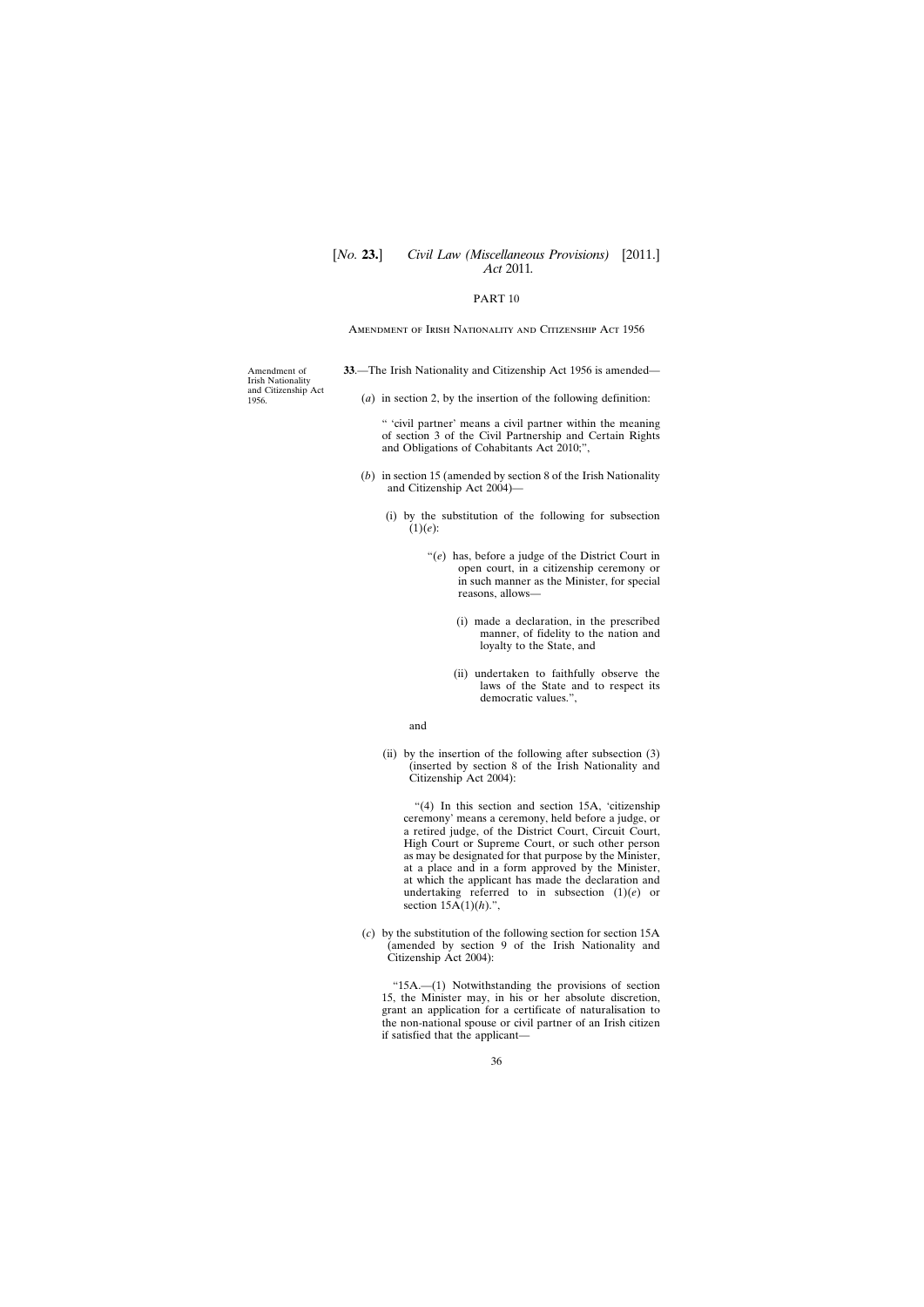- (*a*) is of full age,
- (*b*) is of good character,
- (*c*) and that citizen—
	- (i) are married to each other, have been married to each other for a period of not less than 3 years, and are living together, as attested to by affidavit submitted by the citizen to the Minister in the prescribed form, or
	- (ii) are civil partners of each other, have been civil partners of each other for a period of not less than 3 years, and are living together, as attested to by affidavit submitted by the citizen to the Minister in the prescribed form,
- (*d*) is, in the case of a spouse, in a marriage recognised under the laws of the State as subsisting,
- (*e*) had, immediately before the date of the application, a period of one year's continuous residence in the island of Ireland,
- (*f*) had, during the 4 years immediately preceding that period, a total residence in the island of Ireland amounting to 2 years,
- (*g*) intends in good faith to continue to reside in the island of Ireland after naturalisation, and
- (*h*) has, before a judge of the District Court in open court, in a citizenship ceremony or in such manner as the Minister, for special reasons, allows—
	- (i) made a declaration, in the prescribed manner, of fidelity to the nation and loyalty to the State, and
	- (ii) undertaken to faithfully observe the laws of the State and to respect its democratic values.

(2) The Minister may, in his or her absolute discretion, waive the conditions at paragraph (*c*), (*e*), (*f*) or (*g*) of subsection (1) or any of them if satisfied that the applicant would suffer serious consequences in respect of his or her bodily integrity or liberty if not granted Irish citizenship.

(3) Paragraph (*g*) of subsection (1) shall not apply to an applicant for a certificate of naturalisation to whom subsection (4) applies.

(4) Any period of residence outside the island of Ireland, during which—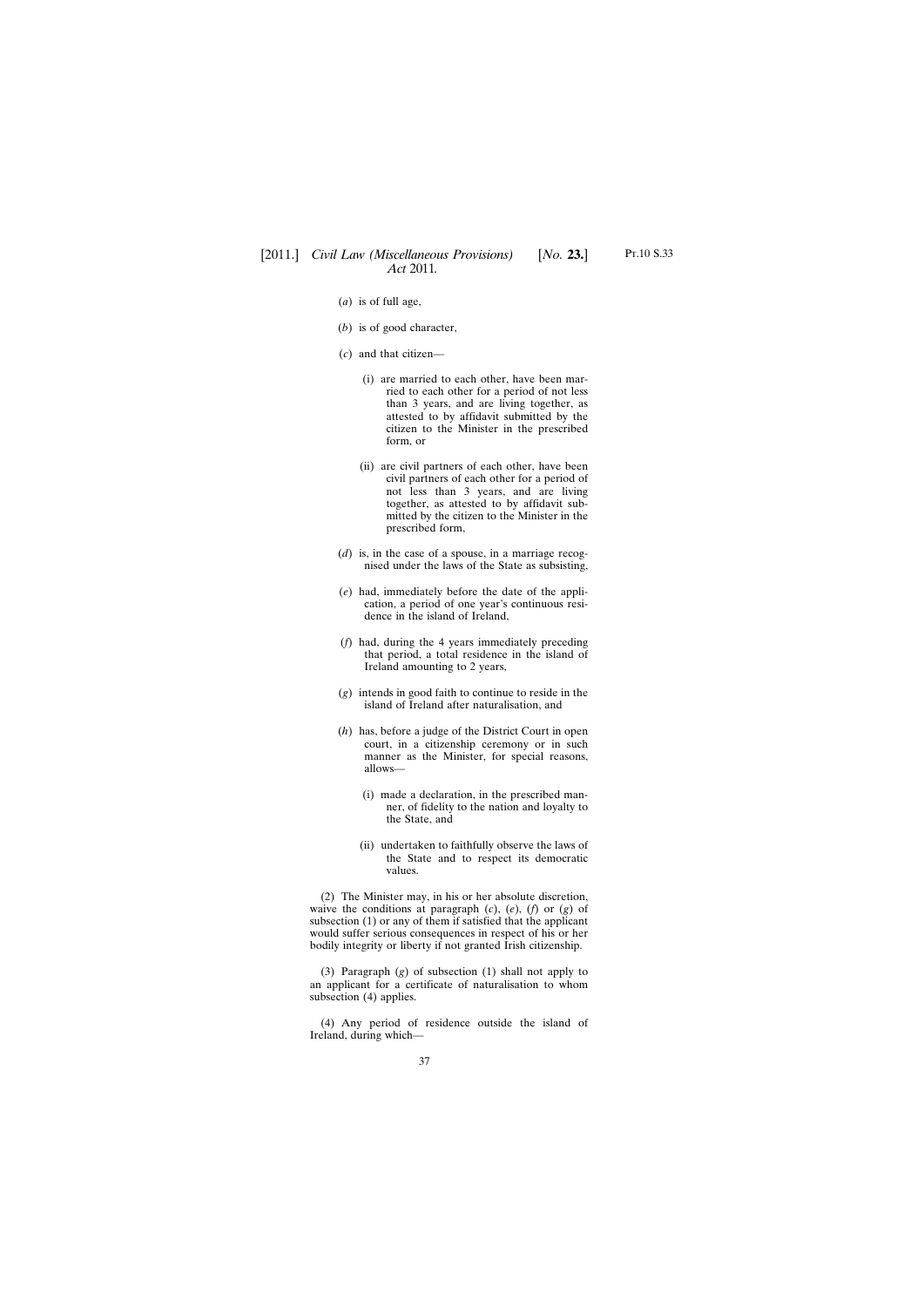- (*a*) the applicant for a certificate of naturalisation to which this section applies was—
	- (i) married to and living with his or her spouse, or
	- (ii) in a civil partnership with and living with his or her civil partner,

and

(*b*) the applicant's spouse or, as the case may be, civil partner was in the public service,

shall be reckoned as a period of residence in the island of Ireland for the purposes of calculating—

- (i) continuous residence under paragraph (*e*) of subsection (1), or
- (ii) total residence under paragraph (*f*) of that subsection.",
- (*d*) in section 16 (amended by section 10 of the Irish Nationality and Citizenship Act 2004)—
	- (i) by the insertion in subsection  $(2)(a)$  of ", or is the civil partner of," after "related by blood, affinity or adoption to", and
	- (ii) by the insertion in subsection  $(2)(b)$  of ", or was the civil partner of," after "related by blood, affinity or adoption to",
- (*e*) by the substitution of the following section for section 17 (amended by section 12 of the Irish Nationality and Citizenship Act 2004):

"17.—An application for a certificate of naturalisation shall be—

- (*a*) in the prescribed form, and
- (*b*) accompanied by—
	- (i) such fee (if any) as may be prescribed, and
	- (ii) such evidence (including statutory declarations) to vouch the application as the Minister may require.",
- (*f*) in section  $19(1)(e)$ , by the substitution for "act other than marriage" of "act, other than marriage or entry into a civil partnership,",
- (*g*) by the substitution of the following section for section 20:

"Acquisition of citizenship by person who is married or a civil partner.

20.—Acquisition of Irish citizenship by a person shall not of itself confer Irish citizenship on his or her spouse or civil partner.",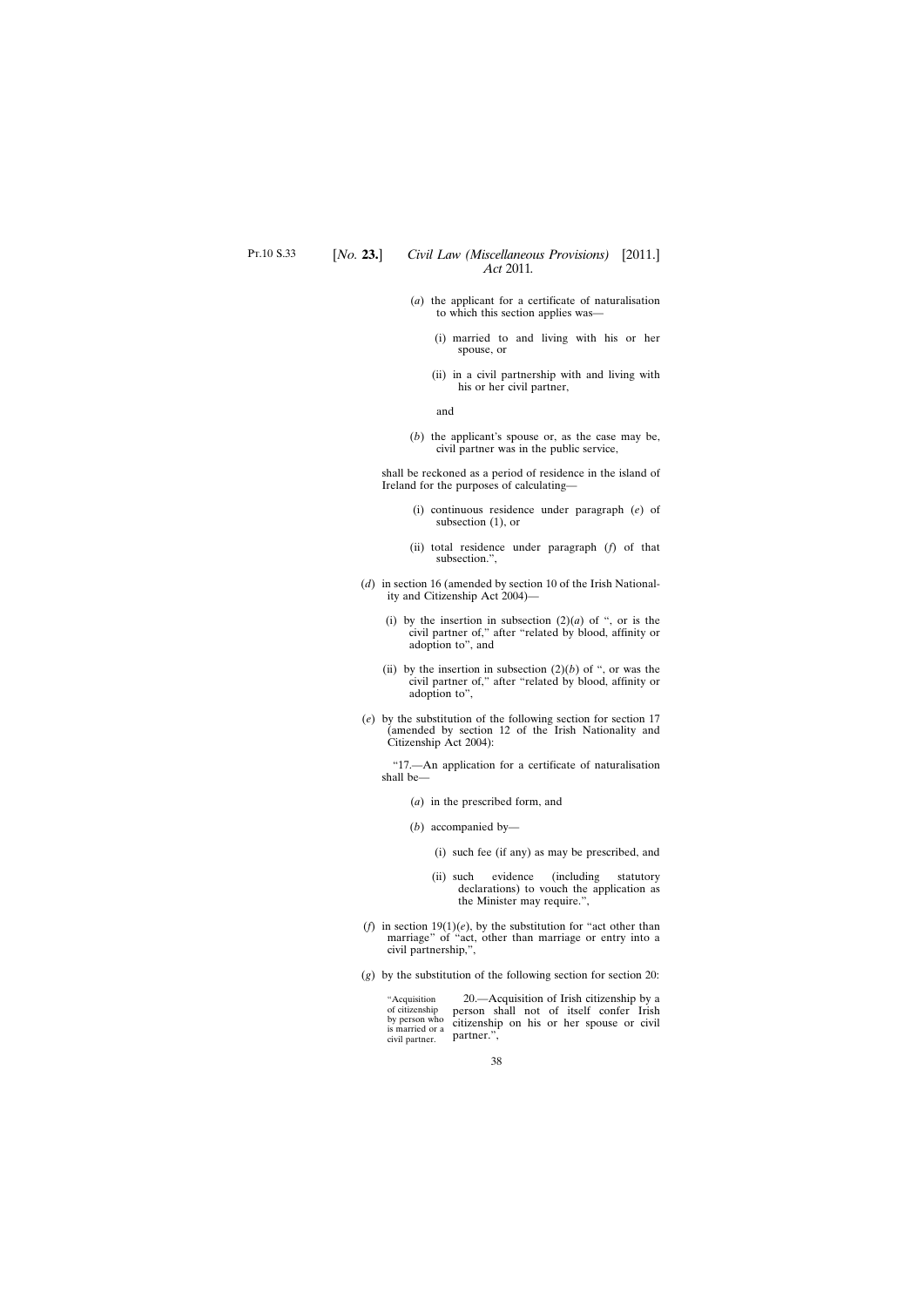<span id="page-38-0"></span>(*h*) by the substitution of the following section for section 22:

"Non-effect of death or loss of citizenship on person's spouse, civil partner or children.

22.—(1) The death of an Irish citizen shall not affect the citizenship of his or her surviving spouse, civil partner or children.

(2) Loss of Irish citizenship by a person shall not of itself affect the citizenship of his or her spouse, civil partner or children.",

and

(*i*) by the substitution of the following section for section 23 (amended by section 8 of the Irish Nationality and Citizenship Act 2001):

"Marriage or civil partnership not to effect loss of citizenship.

23.—A person who marries, or enters into a civil partnership with, a non-national shall not, merely by virtue of the marriage or civil partnership, cease to be an Irish citizen, whether or not he or she acquires the nationality of the non-national.".

### PART 11

#### **IMMIGRATION**

**34**.—The Immigration Act 2004 is amended—

Amendment of Immigration Act 2004.

(*a*) by the substitution of the following section for section 11:

"Requirements as to documents of identity and supply of information.

11.—(1) Every person (other than a person under the age of 16 years) landing in the State shall be in possession of a valid passport or other equivalent document, issued by or on behalf of an authority recognised by the Government, which establishes his or her identity and nationality.

 $(2)$  Every person landing in embarking from the State shall furnish to an immigration officer, when requested to do so by that officer—

- (*a*) the passport or other equivalent document referred to in subsection (1), and
- (*b*) such information in such manner as the immigration officer may reasonably require for the purposes of the performance of his or her functions.
- (3) (*a*) A person who contravenes this section shall be guilty of an offence.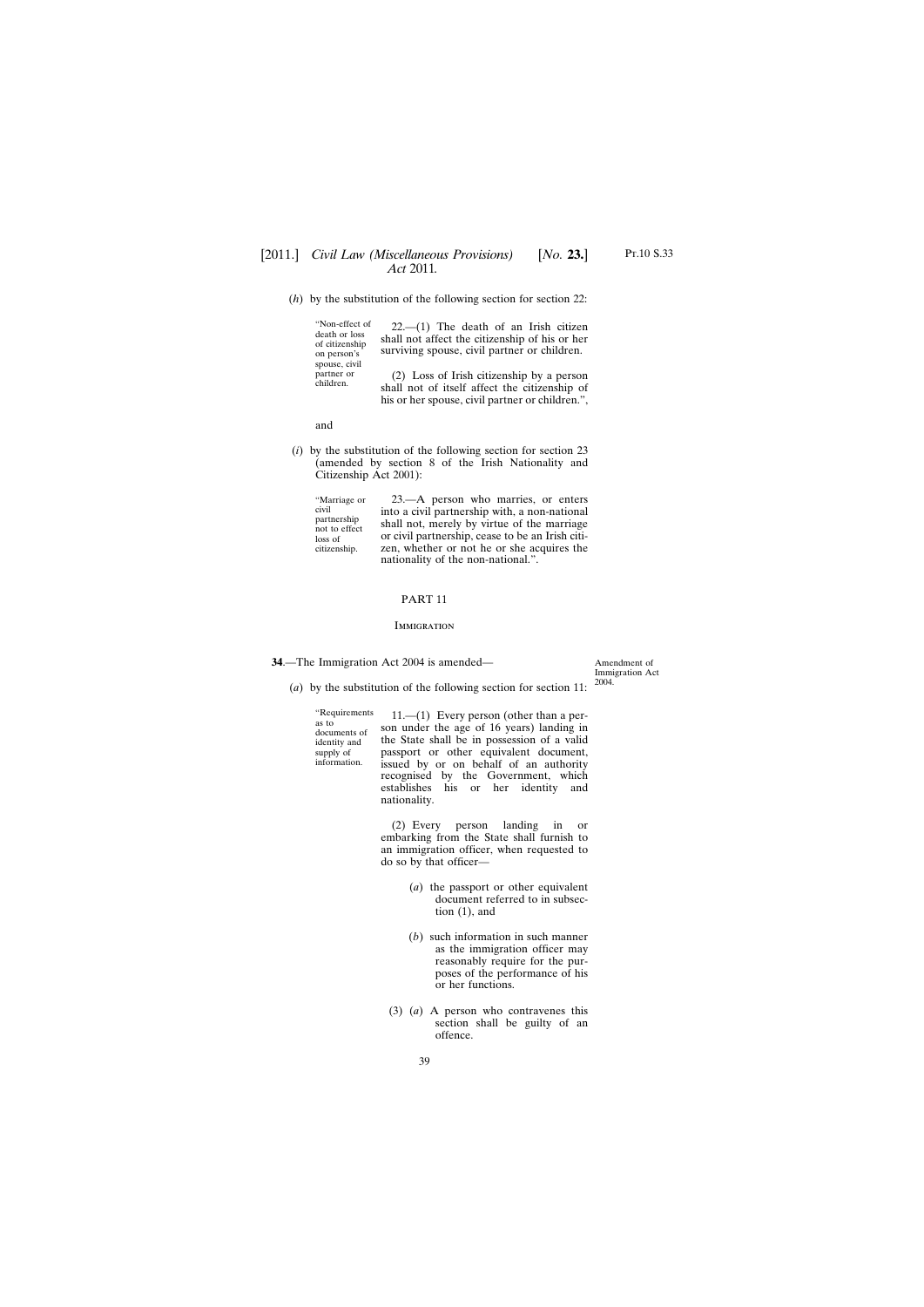(*b*) In proceedings brought against a person for an offence under this section, it shall be a defence for the person to prove that, at the time of the alleged offence, he or she had reasonable cause for not complying with the requirements of this section to which the offence relates.

(4) This section does not apply to any person (other than a non-national) coming from, or embarking for, a place in the State, Great Britain or Northern Ireland.

(5) In this section and section 12, 'nonnational' means a person who is neither—

- (*a*) an Irish citizen, nor
- (*b*) a person who has established a right to enter and be present in the State under the European Communities (Aliens) Regulations 1977 (S.I. No. 393 of 1977), the European Communities (Right of Residence for Non-Economically Active Persons) Regulations 1997 (S.I. No. 57 of 1997) or the European Communities (Free Movement of Persons) Regulations 2006 and 2008.",
- (*b*) by the substitution of the following section for section 12:

"Requirements as to production of documents.

12.—(1) Every non-national present in the State (other than a non-national under the age of 16 years) shall produce on demand—

- (*a*) a valid passport or other equivalent document, issued by or on behalf of an authority recognised by the Government, which establishes his or her identity and nationality, and
- (*b*) in case he or she is registered or deemed to be registered under this Act, his or her registration certificate.
- (2) (*a*) A non-national who contravenes this section shall be guilty of an offence.
	- (*b*) In proceedings brought against a person for an offence under this section, it shall be a defence for the person to prove that, at the time of the alleged offence, he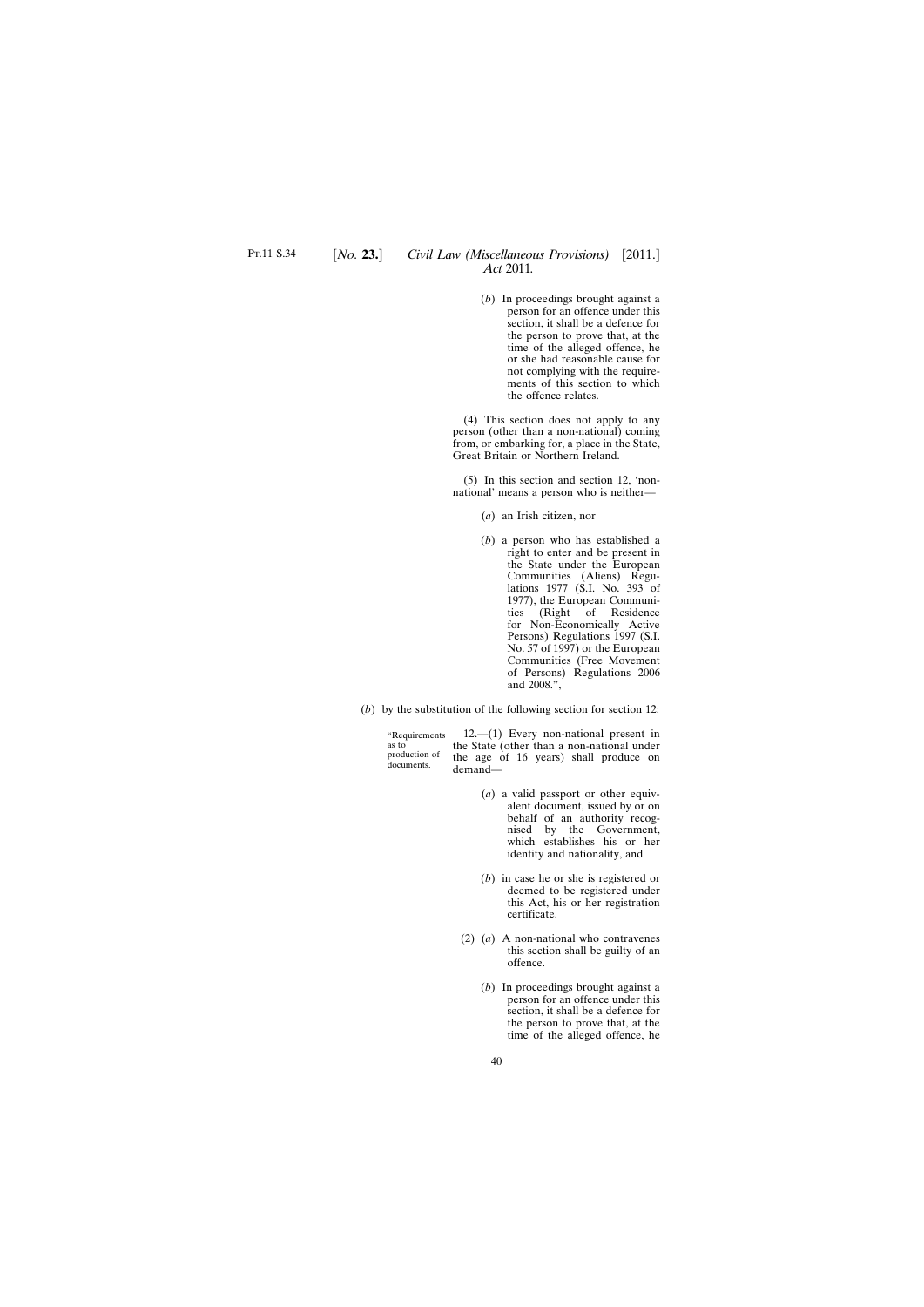or she had reasonable cause for not complying with the requirements of this section to which the offence relates.

(3) In this section 'on demand' means on demand made at any time by the Minister, any immigration officer or a member of the Garda Síochána, for the purposes of establishing that the presence in the State of the non-national concerned is not in contravention of section 5.",

and

(*c*) by the substitution of the following section for section 19:

- "Fees. 19.—(1) (*a*) There shall be paid to the Minister by the non-national concerned in respect of the making of an application for, or the giving of, a permission, or both, such fee (if any) as may be prescribed with the consent of the Minister for Public Expenditure and Reform.
	- (*b*) There shall be paid to the registration officer concerned by the non-national concerned in respect of the issue of a registration certificate such fee (if any) as may be prescribed with the consent of the Minister for Public Expenditure and Reform.
	- (*c*) There shall be paid to the Minister by the non-national concerned in respect of the issue of a travel document such fee (if any) as may be prescribed with the consent of the Minister for Public Expenditure and Reform.
	- (2) The Minister may refuse to—
		- (*a*) consider an application for a permission,
		- (*b*) give a permission, or
		- (*c*) issue a travel document,

if the appropriate fee, prescribed under paragraph  $(a)$  or  $(c)$  of subsection  $(1)$ , has not been paid.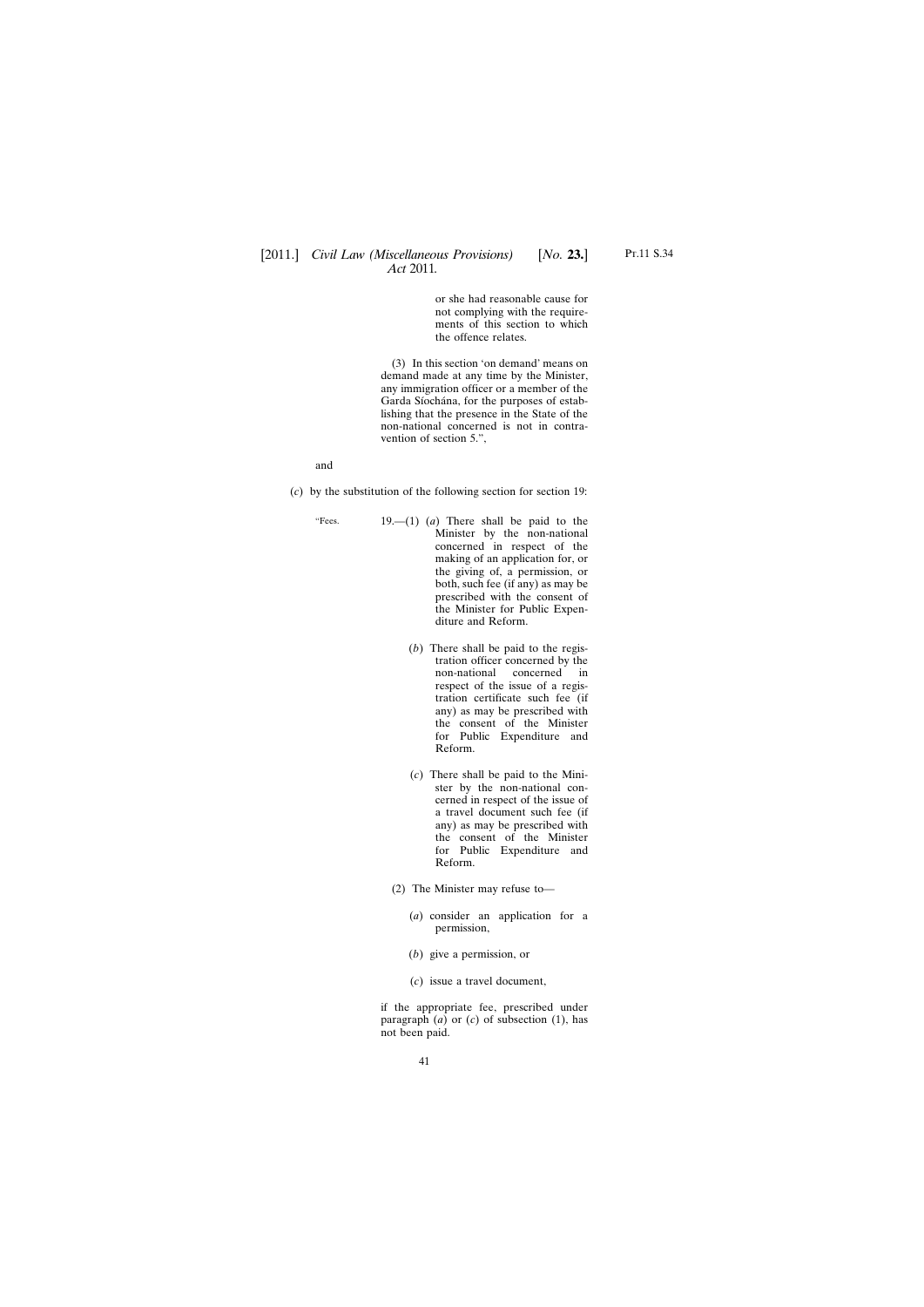<span id="page-41-0"></span>(3) The registration officer concerned may refuse to issue a registration certificate if the appropriate fee, prescribed under subsection  $(1)(b)$ , has not been paid.

(4) A fee payable under this section may be recovered by the person to whom it is payable from the person by whom it is payable as a simple contract debt in any court of competent jurisdiction.

(5) Regulations under subsection (1)(*a*) may prescribe different fees to be paid in different circumstances or in respect of different permissions (including permissions to which different conditions are attached under section 4(6)).

(6) Regulations under this section may provide for the waiver in specified circumstances of any prescribed fees, including fees payable by—

- (*a*) adult persons unable without undue hardship to arrange for their payment for themselves and their dependants,
- (*b*) applicants within the meaning of the Act of 1996, and
- (*c*) persons in respect of whom a declaration (within the meaning of that Act) is in force.

(7) In this section, 'travel document' means a document (other than a document to which section 4(1) of the Refugee Act 1996 refers) issued solely for the purpose of providing the holder with a document which can serve in lieu of a national passport.".

### PART 12

Amendment of Land and Conveyancing Law Reform Act 2009

Definition (*Part 12*). **35**.—In this Part "Act of 2009" means the Land and Conveyancing Law Reform Act 2009.

Amendment of section 27(1) of Act of 2009.

**36**.—Section 27(1) of the Act of 2009 is amended by the substitution of "may release or contract not to exercise the power by deed or in any other way in which the power can be released" for "may release or contract not to exercise the power by deed or in any other way in which the power could be created".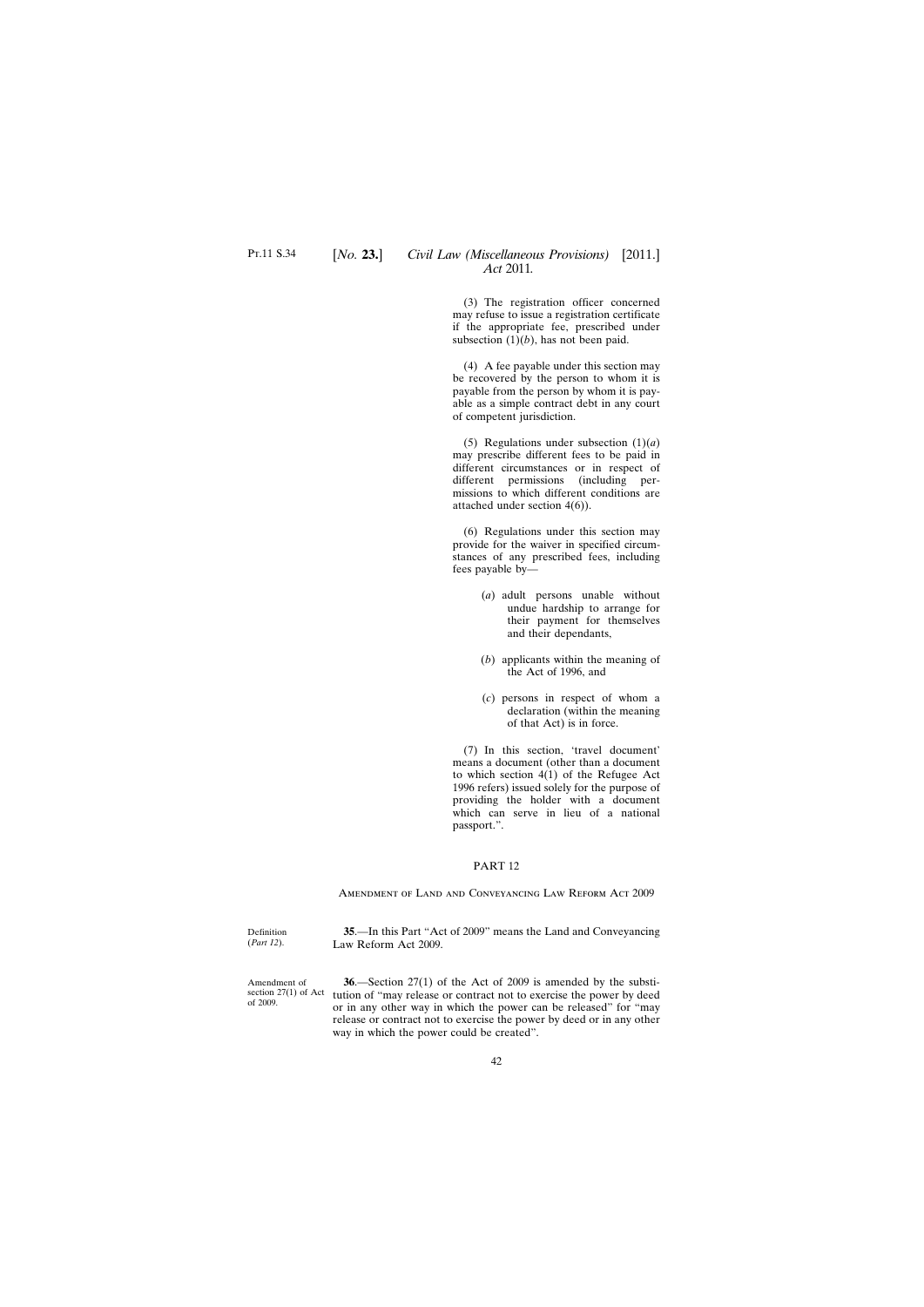<span id="page-42-0"></span>**37**.—Section 35 of the Act of 2009 is amended by the substitution Amendment of of the following subsection for subsection (1):

"(1) An easement or *profit à prendre* may be acquired at law by prescription—

(*a*) on registration of a court order under this section, or

(*b*) in accordance with section 49A of the Act of 1964.".

**38**.—Section 38 of the Act of 2009 is amended, in paragraph (*b*), Amendment of by the substitution of "within 12 years" for "within 3 years". section 38 of Act of

**39**.—Section 39 of the Act of 2009 is amended by the insertion, Amendment of after subsection (1), of the following new subsection: section 39 of Act of 2009.

"(1A) Subsection (1) does not affect the exercise by the Property Registration Authority of the power to modify or cancel any entry in accordance with section 69(4) of the Act of 1964.".

#### PART 13

#### AMENDMENT OF REGISTRATION OF TITLE ACT 1964

**40**.—In this Part "Act of 1964" means the Registration of Title Definition Act 1964. (*Part 13*).

**41**.—The Act of 1964 is amended by the insertion, after section Amendment of Act 49, of the following new section:

"Registration of easements and *profits à prendre* in certain cases.

of 1964 (insertion of section 49A).

49A.—(1) Where any person claims to be entitled to an easement or *profit à prendre* and the relevant requirements set out in sections 33 to 38 of the Land and Conveyancing Law Reform Act 2009 have been met, that person may apply to the Authority and the Authority, if satisfied that there is such an entitlement to the easement or *profit à prendre* concerned, may cause it, as appropriate, to be—

- (*a*) registered as a burden under section 69(1)*(jj)*,
- (*b*) entered in the register pursuant to section 82 or, in the case of a *profit à prendre* in gross, in the register of ownership maintained under section 8(*b*)(i).

(2) Subsection (1) applies only in relation to claims in respect of which—

> (*a*) the land benefited by the easement or *profit à prendre,* to which other land is subject, is registered land, or

section 35 of Act of 2009.

2009.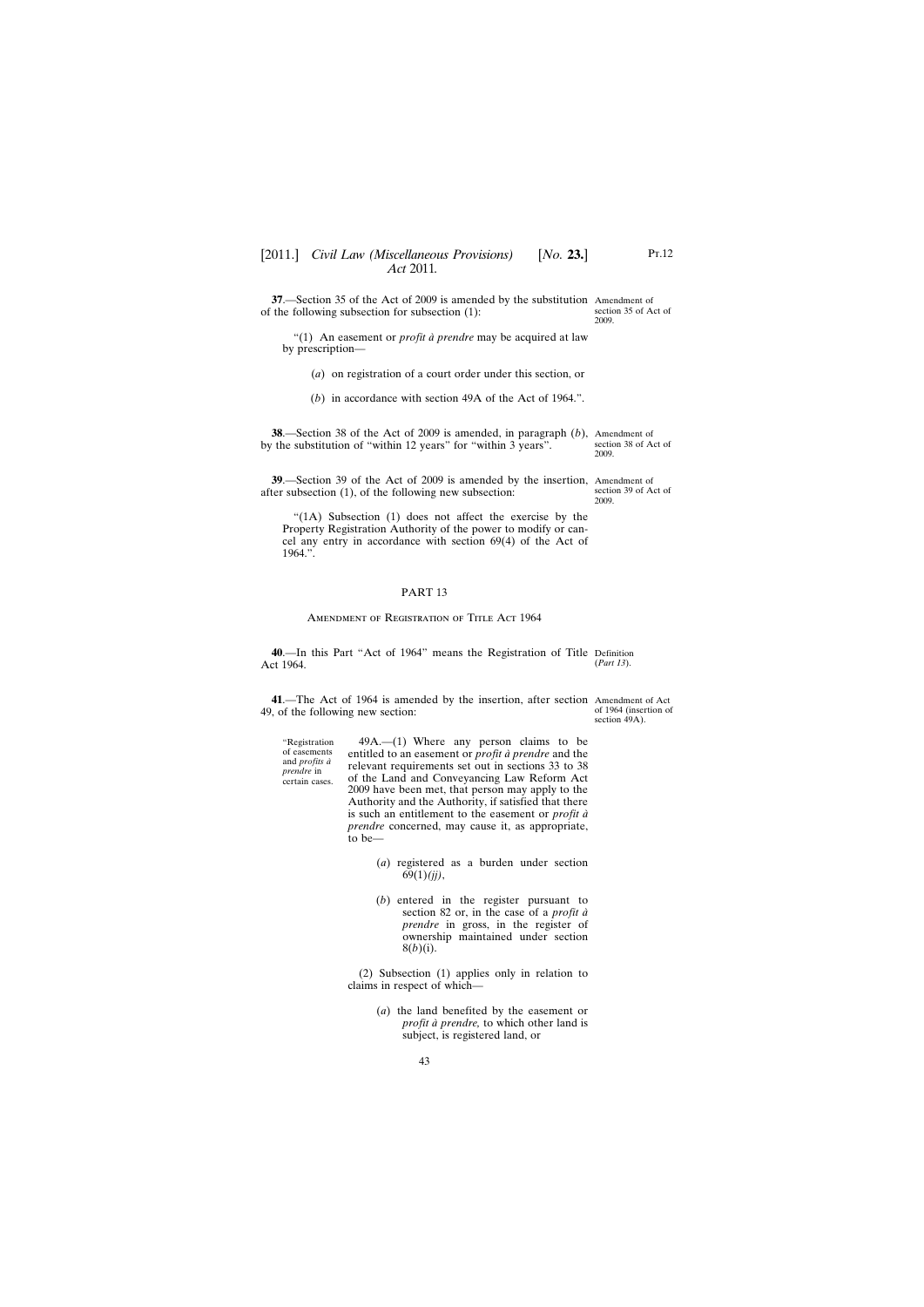# [*No.* **23.**] *Civil Law (Miscellaneous Provisions)* [2011.] *Act* 2011*.*

(*b*) the claim is made as part of an application for first registration of that land.".

<span id="page-43-0"></span>Amendment of section 69 of Act of of the following paragraph after paragraph *(j)*: 1964. **42**.—Section 69(1) of the Act of 1964 is amended by the insertion

> "(*jj*) any easement or *profit à prendre* where the Authority is satisfied, pursuant to section 49A, that there is an entitlement to such an easement or *profit à prendre*;".

#### PART 14

#### Taxing-Masters

Appointment of Taxing-Masters.

**43**.—(1) The Eighth Schedule to the Courts (Supplemental Provisions) Act 1961 is amended by the substitution of the following for paragraph 8:

> "8. The Taxing-Masters' Office shall be under the management of such Taxing-Master as the Government may designate, and there shall be transacted in that Office the business of the Taxing-Masters other than such business as is required by law to be transacted by a Taxing-Master in person.".

(2) The Eighth Schedule to the Courts (Supplemental Provisions) Act 1961 is amended by the substitution of the following for paragraph 18:

- "18. (1) No person shall be appointed to be a Taxing-Master unless at the time of his or her appointment that person—
	- (*a*) has practised as a solicitor for a period of not less than 10 years,
	- (*b*) has practised as a barrister for a period of not less than 10 years, or
	- (*c*) has practised as a legal costs accountant for a period of not less than 10 years.
	- (2) In subparagraph (1), legal costs accountant means a person who has regularly participated in the preparation and presentation of bills of costs of solicitors for taxation and has regularly attended before a Taxing-Master on the taxation of such bills of costs.
	- (3) In computing the periods referred to in subparagraph  $(1)$ —
		- (*a*) in the case of a solicitor, periods during which that person has practised as a barrister or a legal costs accountant may be aggregated with that person's practice as a solicitor,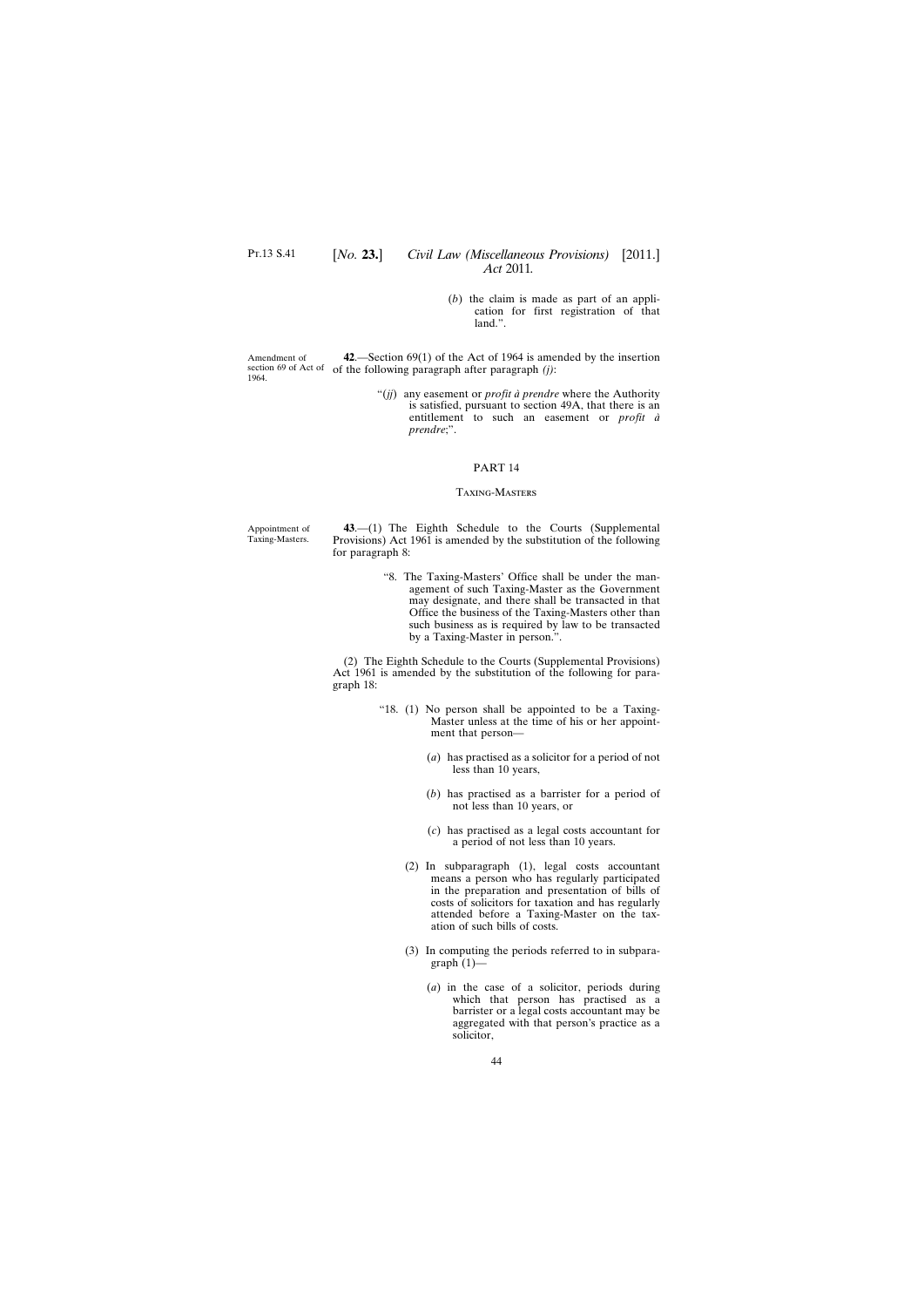# <span id="page-44-0"></span>[2011.] [ *Civil Law (Miscellaneous Provisions) No.* **23.**] *Act* 2011*.*

- (*b*) in the case of a barrister, periods during which that person has practised as a solicitor or a legal costs accountant may be aggregated with that person's practice as a barrister,
- (*c*) in the case of a legal costs accountant, periods during which that person has practised as a solicitor or barrister may be aggregated with that person's practice as a legal costs accountant.
- (4) In applying subparagraph (3) no period of time may, as respects any person, be counted more than once.
- (5) A person appointed to be a Taxing-Master shall be appointed by the Government on the nomination of the Minister.
- (6) Notwithstanding any other enactment, a person appointed pursuant to this paragraph—
	- (*a*) shall, subject to clauses (*b*) and (*c*), hold office for a period not exceeding 5 years,
	- (*b*) shall be required to retire on attaining the age of 70 years,
	- (*c*) shall not be eligible for re-appointment or to have the term of appointment extended.".

(3) Subsection (2) applies only as respects the appointment of a Taxing-Master made after the coming into operation of this section.

### PART 15

#### Tribunals of Inquiry

**44**.—In this Part—

Interpretation (*Part 15*).

"relevant material", in relation to a tribunal, means all material which is evidence received by, or a document created by or for, the tribunal whatsoever (including any document which is incomplete or in draft form only);

"responsible Minister", in relation to a tribunal, means the Minister of the Government to whom the appropriation-in-aid was granted out of which the expenses of the tribunal are paid;

"tribunal" means a tribunal to which the Tribunals of Inquiry (Evidence) Act 1921 is applied under section 1 of that Act.

**45**.—This Part applies to a tribunal irrespective of whether the Application of *Part* tribunal is appointed before, on or after the enactment of this Part. *15*.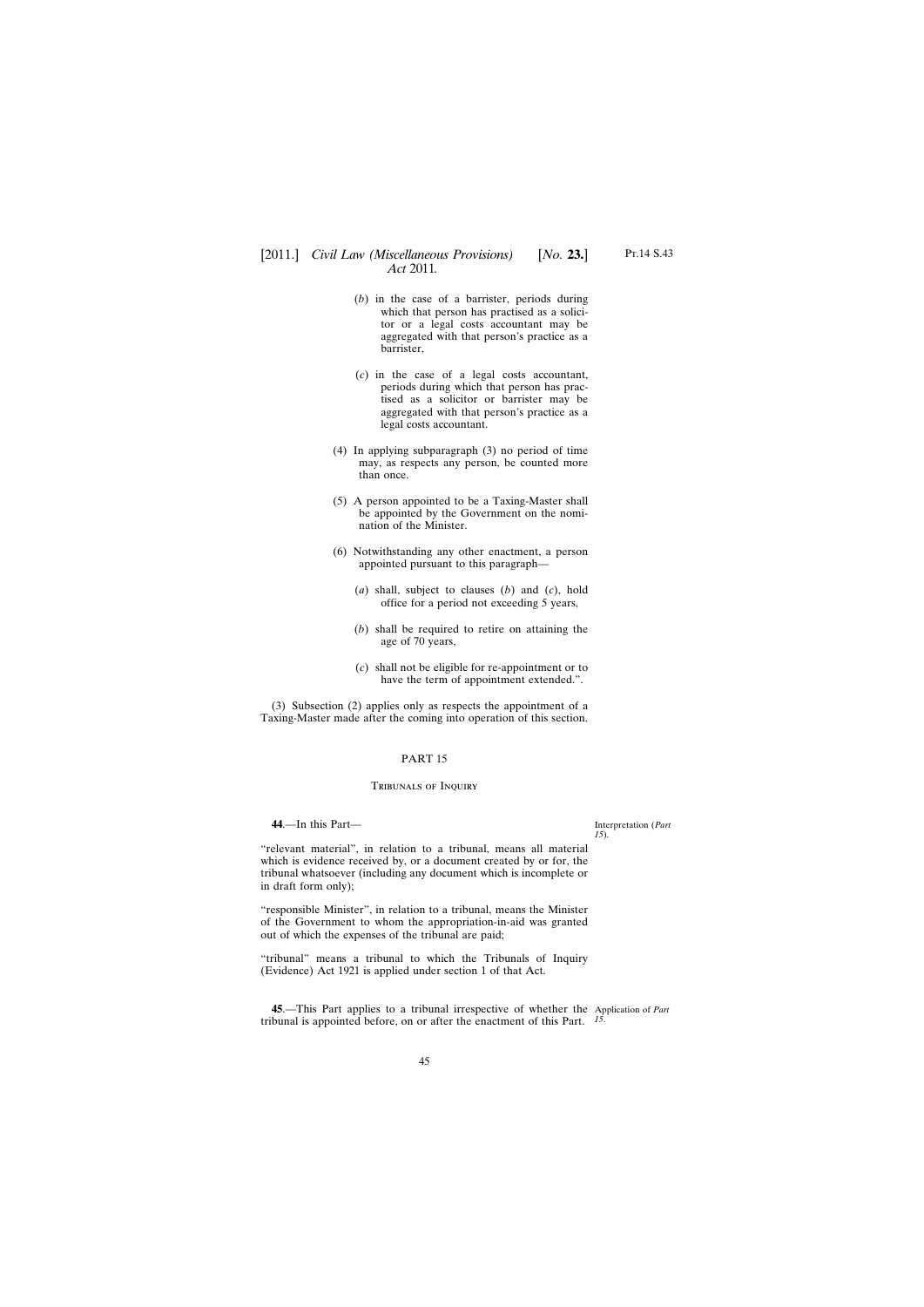<span id="page-45-0"></span>Deposition of relevant material following completion of inquiry, etc.

**46**.—(1) Where a tribunal has completed its inquiry or has indicated to the responsible Minister that it is about to complete its inquiry, the responsible Minister shall, as soon as it is practicable for him or her to do so and subject to the consent of the Minister for Finance, by notice in writing given to the chairman of the tribunal, require the chairman to deposit the relevant material—

- (*a*) with such person who is, or at such place which is, specified in the notice, and
- (*b*) within the period specified in the notice for the purpose.

(2) For the purposes of assisting the chairman of a tribunal to perform his or her functions under *subsection (4)* or *(5)* in a manner that is as efficient, effective and expeditious as is practicable, the responsible Minister may set out in a notice under *subsection (1)* guidelines in respect of the performance of those functions by the chairman.

(3) Subject to *subsection (5)*, the chairman of a tribunal shall comply with the requirements of a notice under *subsection (1)* (including any guidelines set out in the notice) given to the chairman in respect of the relevant material.

(4) The chairman of a tribunal may, in the course of complying with the requirements of a notice under *subsection (1)* given to the chairman in respect of the relevant material, and after having regard to *section 47*, cause that material to be accompanied by his or her—

- (*a*) opinion in writing as to which parts of that material, if any, need, in particular, to be considered for the purposes of *section 47(2)*, and
- (*b*) reasons in writing for holding the opinion referred to in *paragraph (a)*.

(5) Subject to *subsection (6)*, the chairman of a tribunal to whom a notice under *subsection (1)* has been given in respect of the relevant material may, with the consent of the responsible Minister, return any part of that material to the person who gave the part concerned to the tribunal if—

- (*a*) the chairman is satisfied that—
	- (i) the retention of the part concerned is not necessary in order to understand any of the following:
		- (I) any of the proceedings of the tribunal;
		- (II) any interim report of the tribunal;
		- (III) the final report of the tribunal;

and

- (ii) the part has little, if any, historical worth or relevance to either—
	- (I) the matter that the tribunal was established to inquire into, or
	- (II) the findings of the tribunal,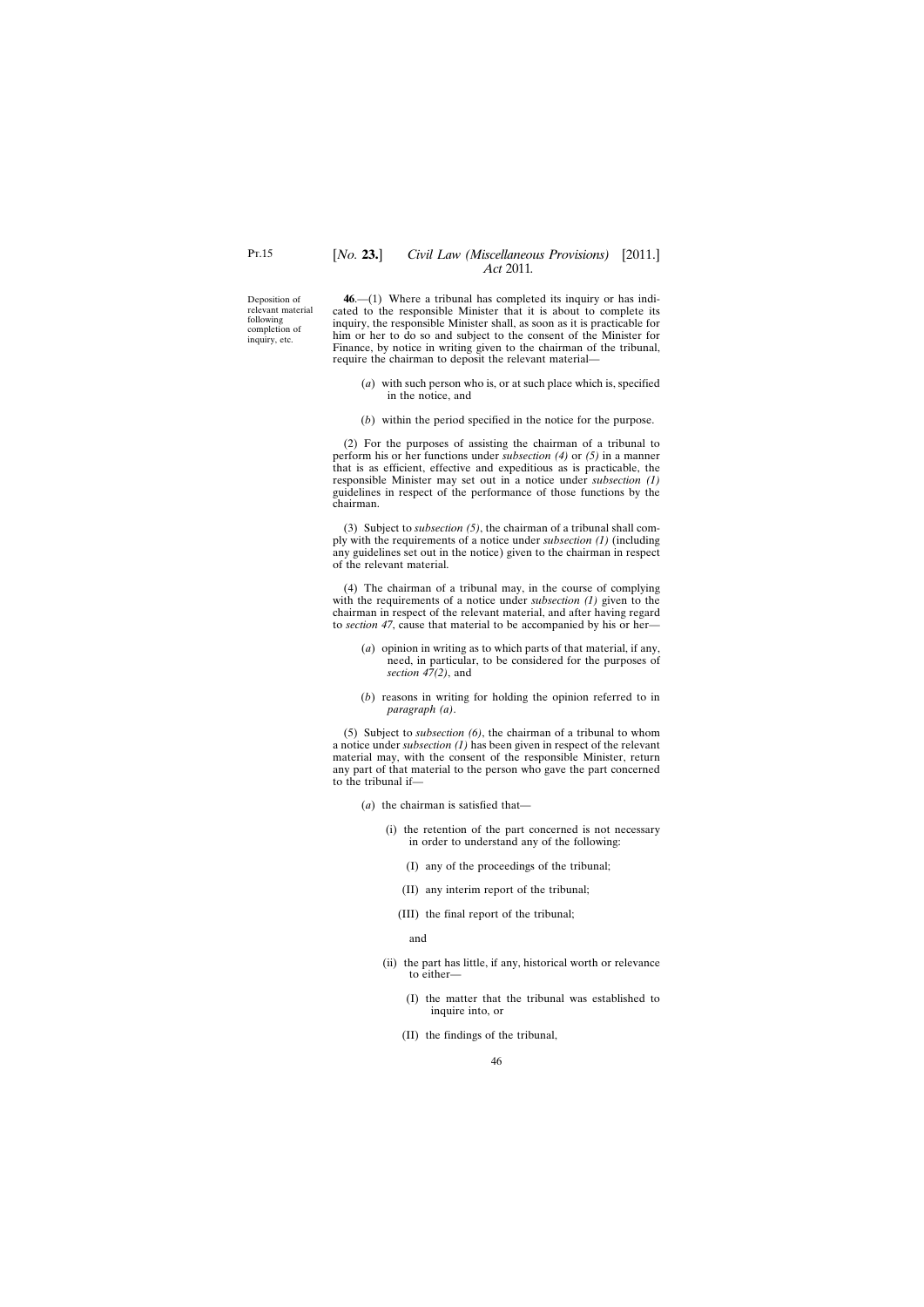and

- (*b*) the chairman—
	- (i) has prepared a record which gives a general description of the part of the relevant material concerned, specifies the name and address of the person to whom the part is to be returned and specifies the basis or bases on which the chairman is, in respect of that part, satisfied as described in *paragraph (a)*, and
	- (ii) ensures that such record accompanies the relevant material which is not returned to any person pursuant to this subsection.

(6) Where the chairman of a tribunal would, pursuant to *subsection (5)*, return a part of the relevant material to the person who gave the part concerned to the tribunal but for the fact that—

- (*a*) the person has declined to accept the return of the part, or
- (*b*) the whereabouts of the person cannot be reasonably ascertained,

then—

- (i) the chairman may, with the consent of the responsible Minister, cause the part to be disposed of in such manner as the chairman thinks proper, and
- (ii) the chairman shall—
	- (I) prepare a record which gives a general description of the part, specifies the name and address of the person who has declined to accept the return of the part (if *paragraph (a)* is applicable), specifies the name of the person to whom it is sought to return the part but whose whereabouts cannot be reasonably ascertained (if *paragraph (b)* is applicable), specifies the basis or bases on which the chairman is, in respect of that part, satisfied as described in *paragraph (a)* of *subsection (5)* and specifies the manner of disposal of the part, and
	- (II) ensure that such record accompanies the relevant material which is not returned to any person pursuant to *subsection (5)* or otherwise disposed of pursuant to this subsection.

(7) Where a tribunal has ceased to be seized of the relevant material (whether pursuant to the provisions of this section or otherwise), nothing in this section shall be construed to prevent the responsible Minister, or another Minister of the Government for the time being responsible for the storage of the material, from causing the material to be deposited from time to time with such person, or at such place, as the responsible Minister, or that other Minister of the Government, as the case may be, thinks proper.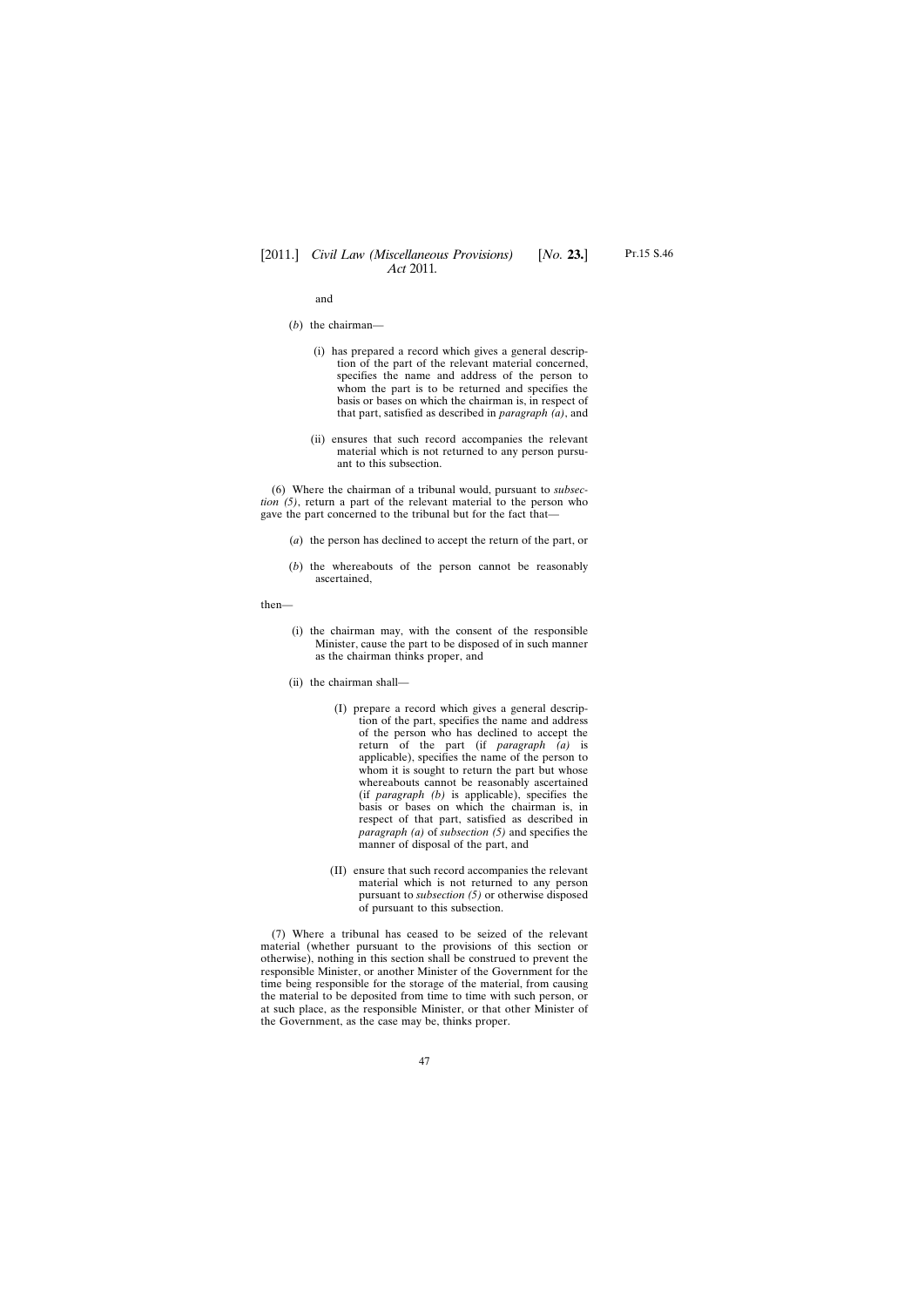# [*No.* **23.**] *Civil Law (Miscellaneous Provisions)* [2011.] *Act* 2011*.*

<span id="page-47-0"></span>Availability of relevant material for inspection by public under National Archives Act 1986.

**47**.—(1) Any relevant material of a tribunal (other than any part of such relevant material which falls within *section 46(5)* or *(6)*) that constitutes Departmental records within the meaning of section 2(2) of the National Archives Act 1986 is, on the expiry of 30 years after the date of the dissolution of the tribunal, deemed to have been prescribed under section 8(11) of that Act as a class of records to which a certificate granted under section 8(4) of that Act may relate.

(2) As soon as is practicable after the date on which any relevant material of a tribunal is deemed to have been prescribed as described in *subsection (1)*, an officer of a Department of State authorised for the purposes of section 8(4) of the National Archives Act 1986 shall consider whether, after having regard to any opinion and reasons referred to in *section 46(4)* that the chairman of the tribunal caused to accompany the material and subject to any consent required under that section 8(4), the material, or specified parts of it, should be certified under that section 8(4).

(3) Subject to *subsections (1)* and *(2)*, the National Archives Act 1986 applies to any relevant material of a tribunal (other than any part of such relevant material which falls within *section 46(5)* or *(6)*) that constitutes Departmental records within the meaning of section 2(2) of that Act.

Restriction of Freedom of Information Acts 1997 and 2003.

**48**.—(1) The Freedom of Information Acts 1997 and 2003 do not apply to a record relating to the inquiry into any matter by a tribunal unless—

- (*a*) the record was created before the appointment of the tribunal, or
- (*b*) the record relates to the expenses of the tribunal or other matters concerning the general administration of the tribunal.
- (2) *Subsection (1)* applies whether the record concerned is—
	- (*a*) held by the tribunal, or
	- (*b*) deposited with a person, or at a place, in compliance with the requirements of a notice under *section 46(1)* given to the chairman or former chairman, as the case may be, of the tribunal.

(3) In this section, "record" has the same meaning as in the Freedom of Information Acts 1997 and 2003.

### PART 16

#### Family Mediation Services

Definitions (*Part 16*).

**49**.—In this Part—

"Agency" means the Family Support Agency;

"Board" means the Legal Aid Board;

"family mediation services" has the same meaning as it has in the Civil Legal Aid Act 1995 (inserted by *section 54* of this Act).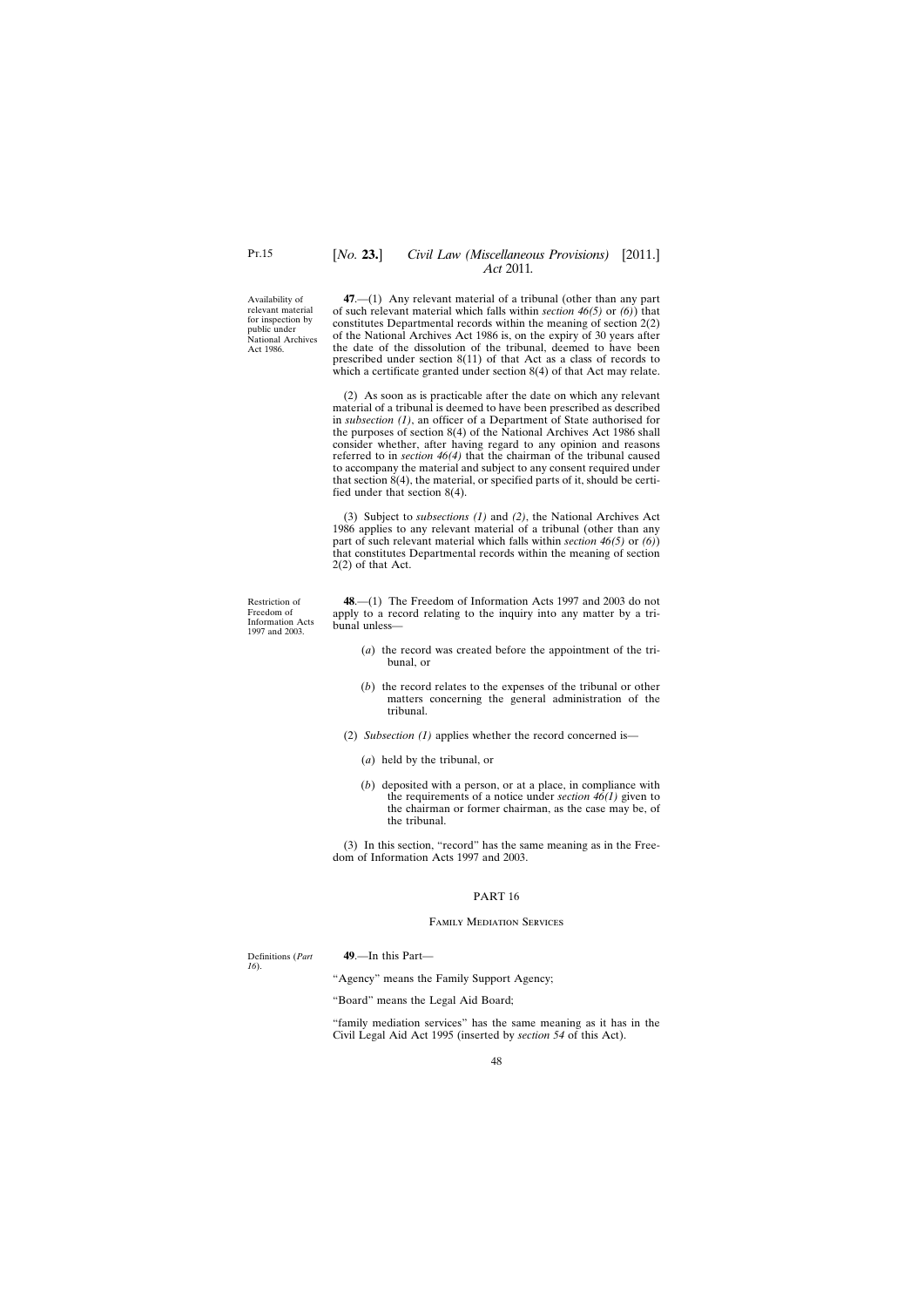<span id="page-48-0"></span>**50.**—On the coming into operation of this section the functions of Transfer of the Agency relating to family mediation services shall be transferred functions relating to to and be a function of the Board.

**51.**—(1) The Agency shall, as soon as practicable following Transfer of certain receipt by it of a direction from the Minister for Children and Youth property. Affairs in that regard, transfer such land as may be specified in that direction to the Board.

(2) A direction referred to in *subsection (1)* shall be made with the consent of the Minister and the Minister for Public Expenditure and Reform.

**52.**—(1) The Agency shall, as soon as practicable following Transfer of certain receipt by it of a direction from the Minister for Children and Youth rights and liabilities. Affairs in that regard, transfer such rights and liabilities as may be specified in that direction to the Board.

(2) A direction referred to in *subsection (1)* may be made by reference to a class or classes of rights or liabilities.

(3) A direction referred to in *subsection (1)* shall be made with the consent of the Minister and the Minister for Public Expenditure and Reform.

(4) In the event of any doubt arising as to whether a right or obligation stands transferred to the Board in accordance with this section, the Minister for Public Expenditure and Reform may issue a determination as respects any such right or liability and such determination shall be admissible as evidence in any proceedings relating to the right or liability concerned.

(5) Every right or liability transferred to the Board pursuant to this section may, on and after such transfer, be sued on, recovered or enforced by or against the Board in its own name.

**53.**—(1) Subject to the provisions of this section, such officers and Transfer of officers members of the staff of the Agency who are designated by the Mini- and staff. ster for the purposes of this section shall stand transferred to the Board on such day as may be specified for the purpose by the Minister.

(2) The designation of staff and the specifying of a day in accordance with *subsection (1)* shall be made with the consent of the Minister for Children and Youth Affairs and the Minister for Public Expenditure and Reform.

- (3) (*a*) Subject to *paragraph (b)* every person who, immediately before he or she was transferred to the Board in accordance with *subsection (1)*, was an officer of the Agency shall, on such transfer, be an officer of the Board and hold an unestablished position in the Civil Service.
	- (*b*) Every person who, immediately before he or she was transferred to the Board in accordance with *subsection (1)*, was a fixed-term employee of the Agency shall, on such transfer, hold an unestablished position as a fixedterm employee of the Board for the unexpired duration of his or her contract of employment.

family mediation services from Agency to Board.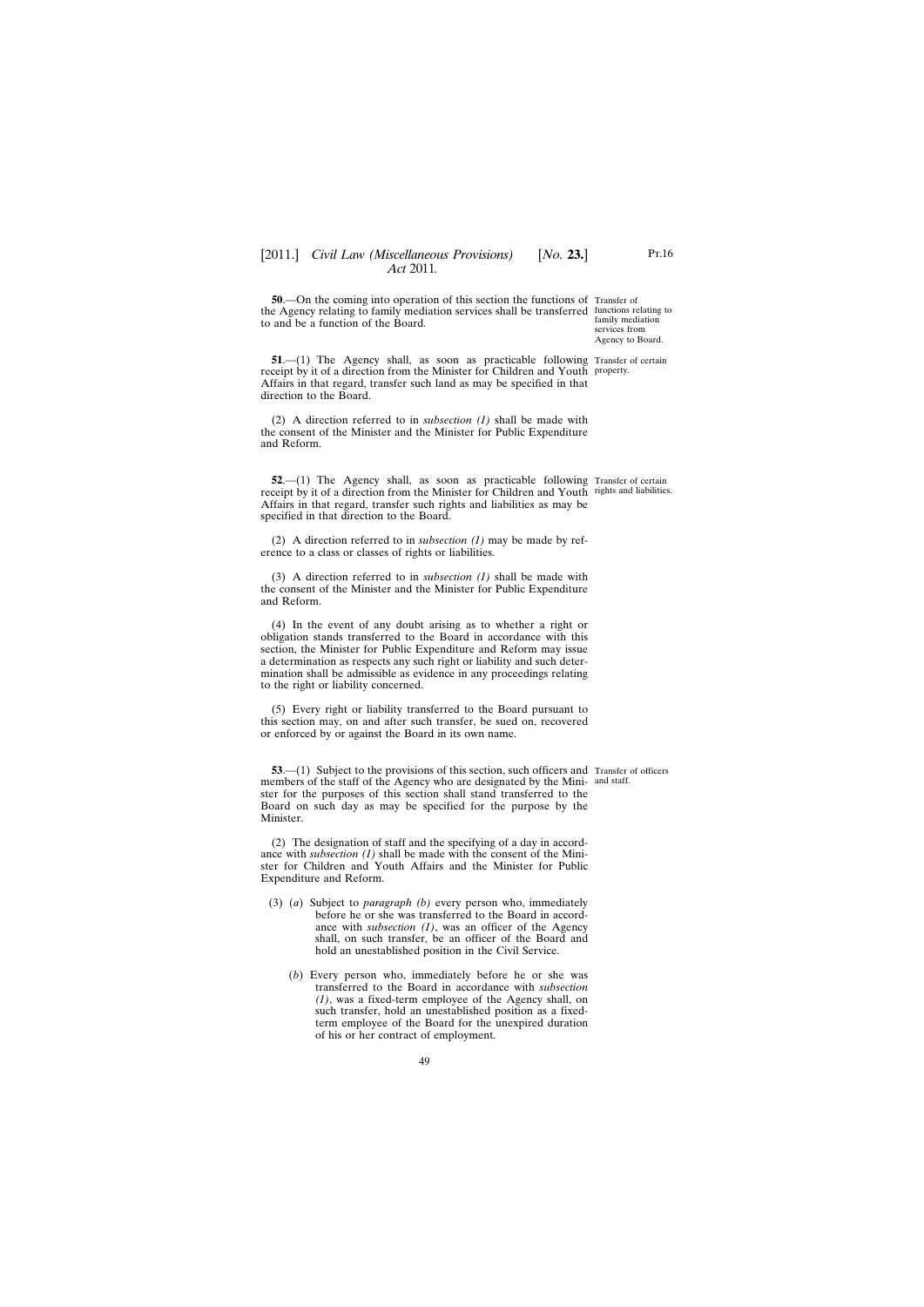# <span id="page-49-0"></span>[*No.* **23.**] *Civil Law (Miscellaneous Provisions)* [2011.] *Act* 2011*.*

(4) Save in accordance with a collective agreement negotiated with any recognised trade union or staff association concerned, a person referred to in *subsection (1)* shall not, on being transferred to the Board, be made subject to less beneficial terms and conditions of service (including those relating to tenure of office) or of remuneration than the terms and conditions of service (including those relating to tenure of office) or of remuneration to which he or she was subject immediately before that transfer.

(5) The previous service of a person transferred under *subsection (1)* shall be reckonable for the purposes of, but subject to the exceptions or exclusions in, the following:

- (*a*) the Redundancy Payments Acts 1967 to 2007;
- (*b*) the Protection of Employees (Part-Time Work) Act 2001;
- (*c*) the Protection of Employees (Fixed-Term Work) Act 2003;
- (*d*) the Organisation of Working Time Act 1997;
- (*e*) the Terms of Employment (Information) Acts 1994 and 2001;
- (*f*) the Minimum Notice and Terms of Employment Acts 1973 to 2005;
- (*g*) the Unfair Dismissals Acts 1977 to 2007;
- (*h*) the Maternity Protection Acts 1994 and 2004;
- (*i*) the Parental Leave Acts 1998 and 2006;
- (*j*) the Adoptive Leave Acts 1995 and 2005;
- (*k*) the Carer's Leave Act 2001.

(6) Any superannuation benefits awarded to or in respect of a person transferred under *subsection (1)*, and the terms and conditions relating to those benefits, shall be no less favourable than those applicable to or in respect of the person immediately before the transfer.

(7) In this section—

"Civil Service" has the same meaning as in the Civil Service Regulations Act 1956;

"recognised trade union or staff association" means a trade union or staff association recognised by the Agency or the Board for the purposes of negotiations which are concerned with the remuneration, conditions of employment or working conditions of the persons concerned.

Amendment of Civil Legal Aid Act 1995.

**54**.—With effect from the coming into operation of *section 50* of the *Civil Law (Miscellaneous Provisions) Act 2011*, the Civil Legal Aid Act 1995 is amended:

(*a*) in section 1, by the insertion of the following definition: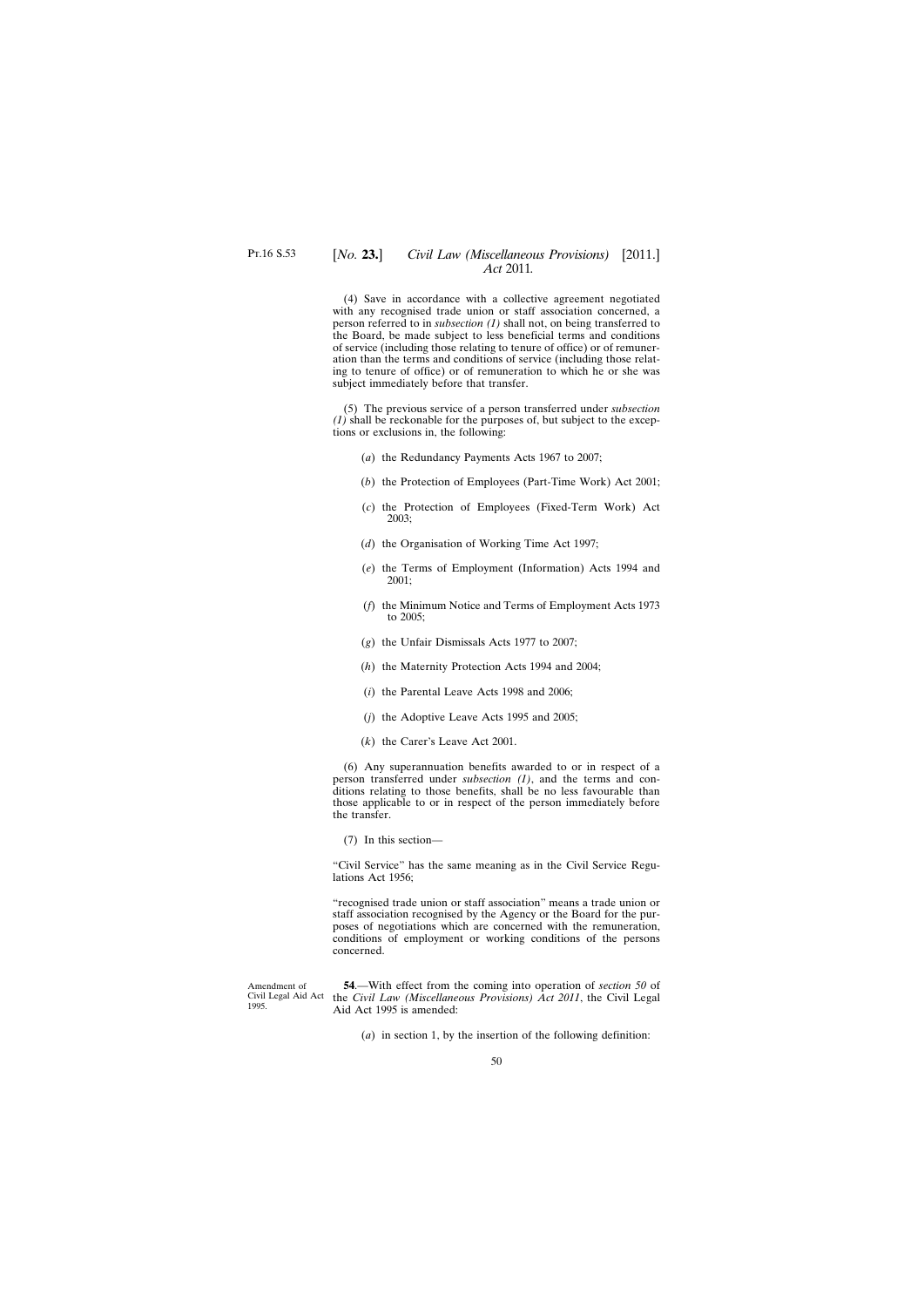" 'family mediation services' means services designed to assist persons involved in the process of seeking—

- (i) a separation,
- (ii) a divorce,
- (iii) a dissolution of a civil partnership,
- (iv) payment of maintenance,
- (v) an order of a court or an agreement relating to guardianship or custody of a child, or to parental access to a child,

to reach agreement relating to some or all of such matters as relate to the persons concerned;",

(*b*) in section 5, by the substitution of the following for subsection  $(1)$ :

"(1) The principal functions of the Board shall be:

- (*a*) to provide, within the Board's resources and subject to the other provisions of this Act—
	- (i) legal aid and advice in civil cases to persons who satisfy the requirements of this Act, and
	- (ii) a family mediation service;
- (*b*) where the Board considers it necessary or expedient to do so to make arrangements for the provision of—
	- (i) family mediation services on its behalf by the engagement of persons appointed by it for that purpose, and
	- (ii) training in family mediation, either by itself or by persons appointed by it for that purpose.",
- (*c*) by the insertion, after section 11, of the following section:

"Appointment of persons to provide family mediation services or training in relation to such services. 11A.—(1) The Board may appoint persons who it considers to be qualified by reason of training and experience, to provide family mediation services on its behalf or to provide training in family mediation.

> (2) A person appointed pursuant to subsection (1) shall not be an officer or member of the staff of the Board.

> (3) A person appointed by the Board pursuant to subsection (1) shall be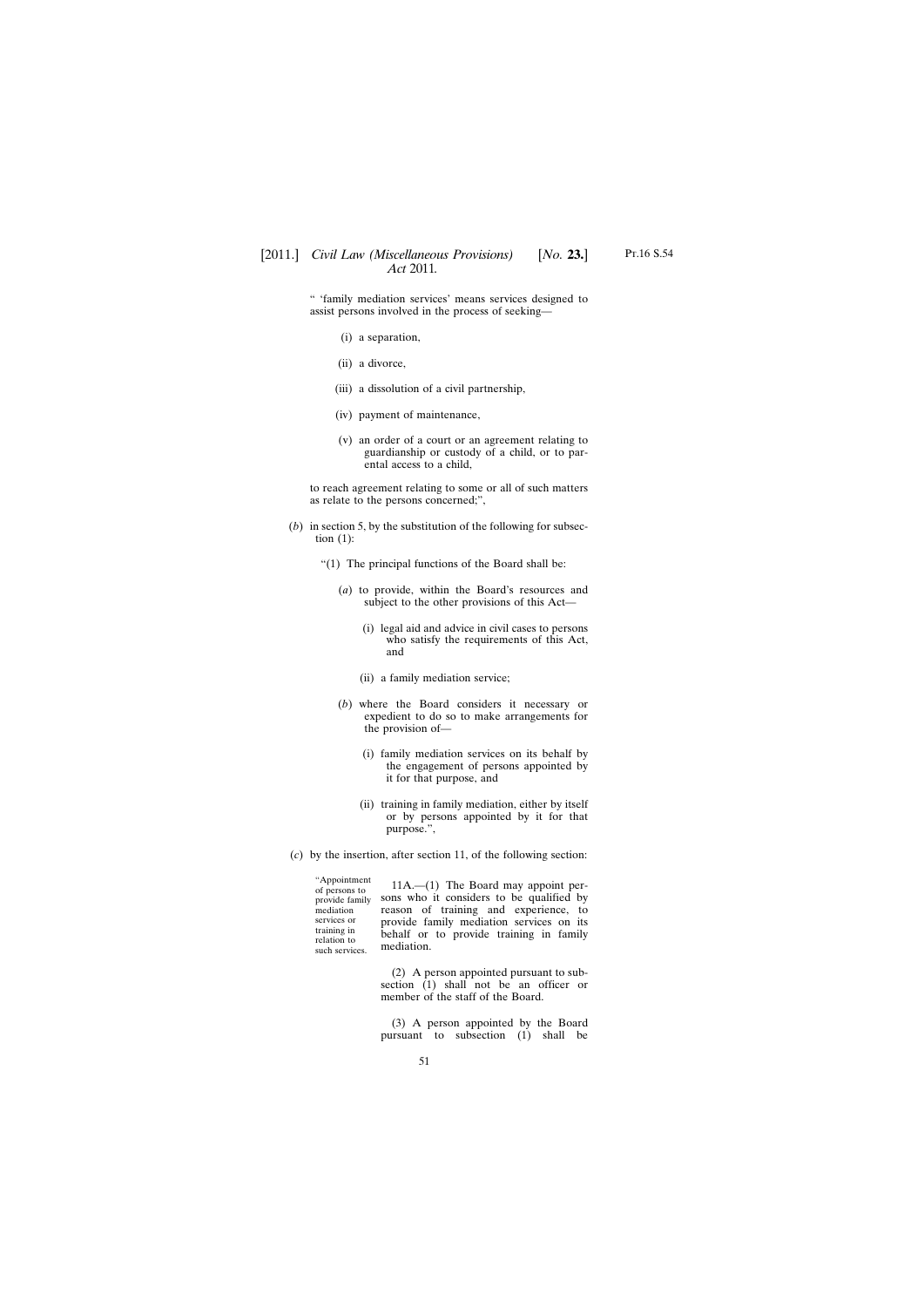appointed subject to such terms and conditions as may be determined by the Minister and the Minister for Public Expenditure and Reform.

(4) Subsection (2) shall not be construed as preventing the Board appointing a person as an officer or member of the staff of the Board in relation to the provision of a family mediation service by the Board.",

(*d*) by the insertion, after section 36, of the following sections:

"Confidentiality of information disclosed in course of family mediation.

36A.—(1) Any communication (including any record of such communication) between any of the parties to a family mediation provided by the Board or provided by other persons appointed for that purpose by the Board under this Act, and a third party, including a mediator, for the purposes of attempting to reach agreement relating to such of the following matters as relate to the parties to the mediation—

- (*a*) a separation,
- (*b*) a divorce,
- (*c*) a dissolution of a civil partnership,
- (*d*) payment of maintenance,
- (*e*) an order of a court or an agreement relating to guardianship or custody of a child, or to parental access to a child,

shall not be disclosed and shall not be admissible as evidence in any court.

(2) Subsection (1) is in addition to and not in substitution for any other statutory provision.

(3) Nothing in this section shall prevent a party who is engaged in or who engaged in a family mediation communicating the progress made in that mediation to his or her solicitor and obtaining legal advice in relation to the matters the subject of the mediation.

Guidelines relating to confidentiality of family mediation.

36B.—(1) The Board shall, with the consent of the Minister, make guidelines with the objective of preventing the disclosure of communications referred to in section 36A.

(2) Guidelines made under subsection (1) shall include provisions relating to—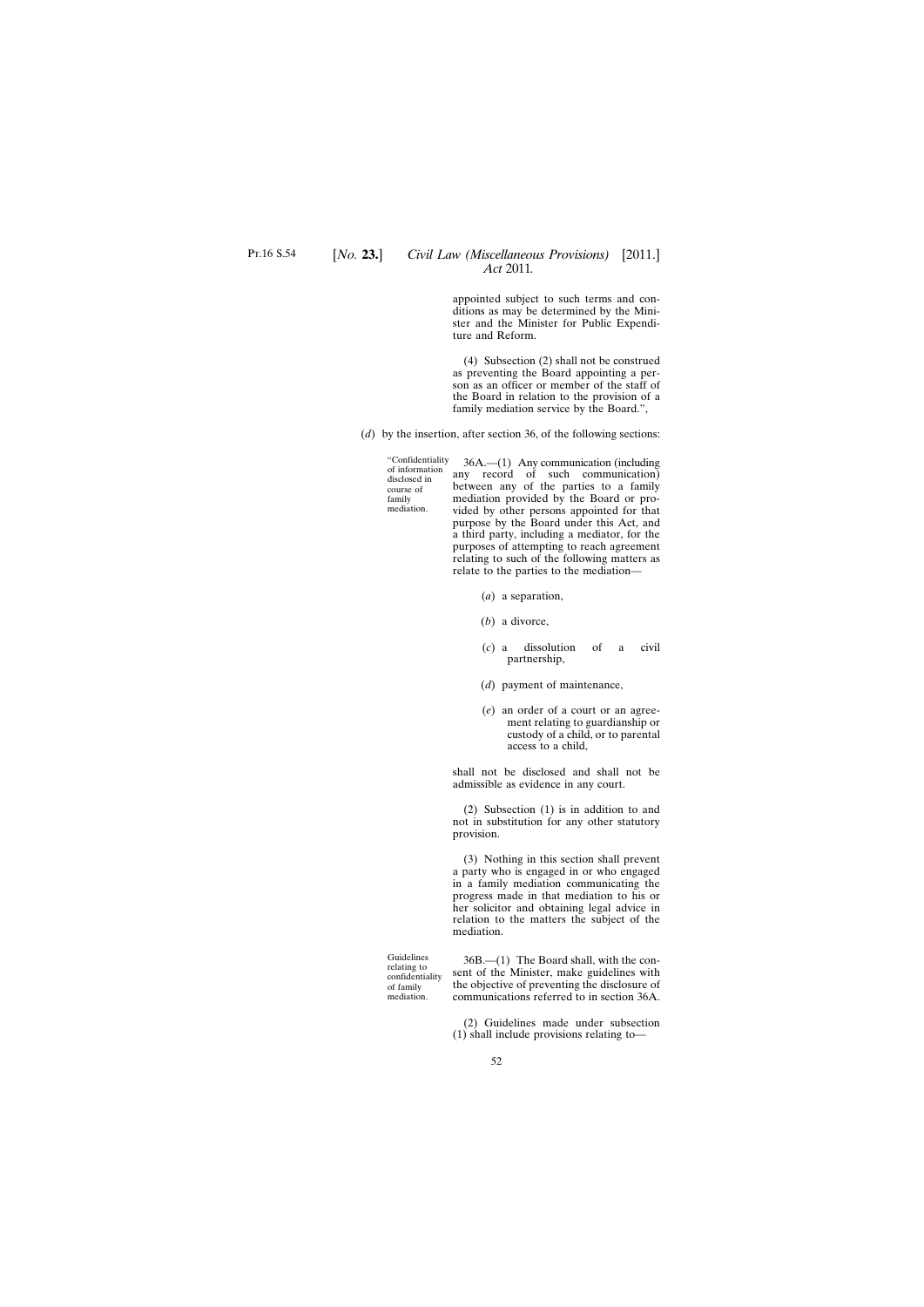- <span id="page-52-0"></span>(*a*) the utilisation of premises for the purposes of family mediation services other than the premises where the solicitor of the Board is usually located who is acting for a person who has been issued with a legal aid certificate under section 29 and who is a party to a family mediation provided by the Board or a person appointed by it, and
- (*b*) the regular training of staff and officers of the Board and of persons appointed by the Board to provide family mediation services regarding the need to maintain confidentiality of communications made in connection with a family mediation.",

and

- (*e*) in section 37—
	- (i) by the insertion in subsection (2), after paragraph (*f*), of the following paragraphs:
		- "(*fa*) make provision as to the conditions relating to the provision of family mediation services by the Board;
		- (*fb*) prescribe fees or charges which may be charged by the Board in relation to the provision of family mediation services, which regulations may prescribe different fees or charges in relation to different classes of persons or different classes of cases;",

and

(ii) by the insertion after subsection (2) of the following subsection:

"(3) Regulations made pursuant to subsection (2)(*fb*) shall not prescribe fees or charges in relation to the provision of family mediation services where the parties to the mediation had agreed to enter such mediation before the coming into operation of *section 50* of the *Civil Law (Miscellaneous Provisions) Act 2011*.".

**55.**—Section 4 of the Family Support Agency Act 2001 is Amendment of amended—

Family Support Agency Act 2001.

- (*a*) in subsection (1), by the deletion of paragraphs (*a*) and (*b*), and
- (*b*) in subsection (2), by the deletion of paragraph (*a*).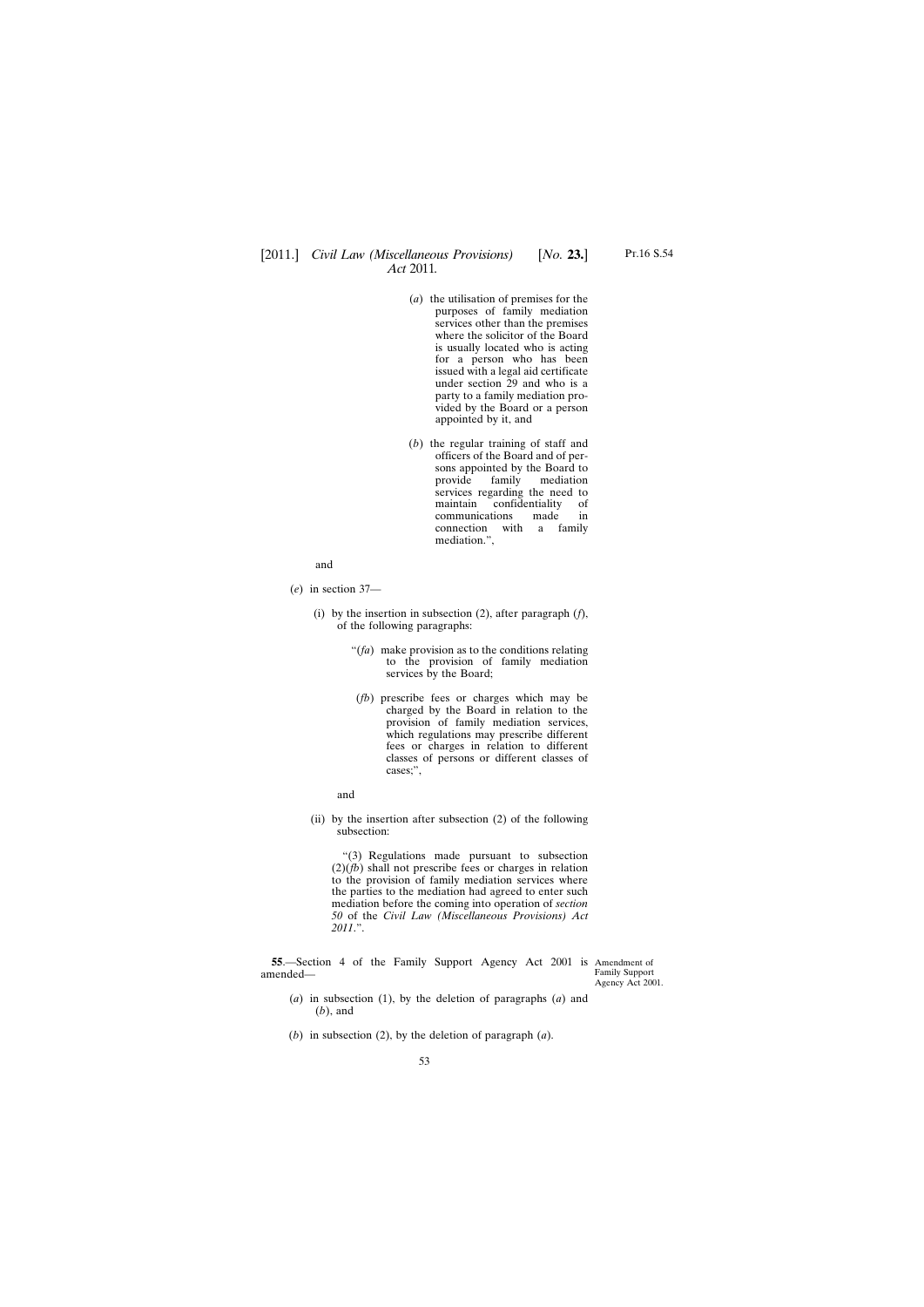# <span id="page-53-0"></span>[*No.* **23.**] *Civil Law (Miscellaneous Provisions)* [2011.] *Act* 2011*.*

### PART 17

#### **MISCELLANEOUS**

Amendment of Personal Injuries Assessment Board Act 2003.

**56**.—(1) The Personal Injuries Assessment Board Act 2003 is amended—

(*a*) by the insertion, after section 3 of the following section:

"Civil actions to which Act does not apply. of the following applies: 3A.—Notwithstanding section 3, this Act does not apply to a civil action to which any

- (*a*) the Warsaw Convention;
- (*b*) the Montreal Convention;
- (*c*) Council Regulation (EC) No. 2027/97;
- (*d*) section 46(2) of the Civil Liability Act 1961;
- (*e*) the Athens Convention;
- (*f*) Regulation (EC) No. 392/2009;
- (*g*) Part III of the Merchant Shipping (Liability of Shipowners and Others) Act 1996;

insofar as those statutory provisions are in force and insofar as those conventions and regulations are applicable to or in the State.",

(*b*) in section 4(1), by the insertion of the following:

" 'Athens Convention' means the Athens Convention relating to the Carriage of Passengers and their Luggage by Sea, 1974, as amended by the Protocol of 2002 (the Athens Convention) and as amended from time to time;

'Council Regulation (EC) No. 2027/97' means Council Regulation (EC) No. 2027/97 on air carrier liability in respect of the carriage of passengers and their baggage by air, as amended by Regulation (EC) No.  $889/2002^1$  and as amended from time to time;

'Montreal Convention' means the Convention for the Unification of Certain Rules for International Carriage by Air, signed at Montreal on 28 May 1999 and as amended from time to time;

'Regulation (EC) No. 392/2009<sup>2</sup>' means Regulation (EC) No. 392/2009 of the European Parliament and of the Council of 23 April 2009 on the liability of carriers of passengers by sea in the event of accidents, as amended from time to time;

<sup>1</sup>OJ No. L 140, 30.05.2002, p2-5. 2 OJ No. L 131, 28.05.2009, p24-46.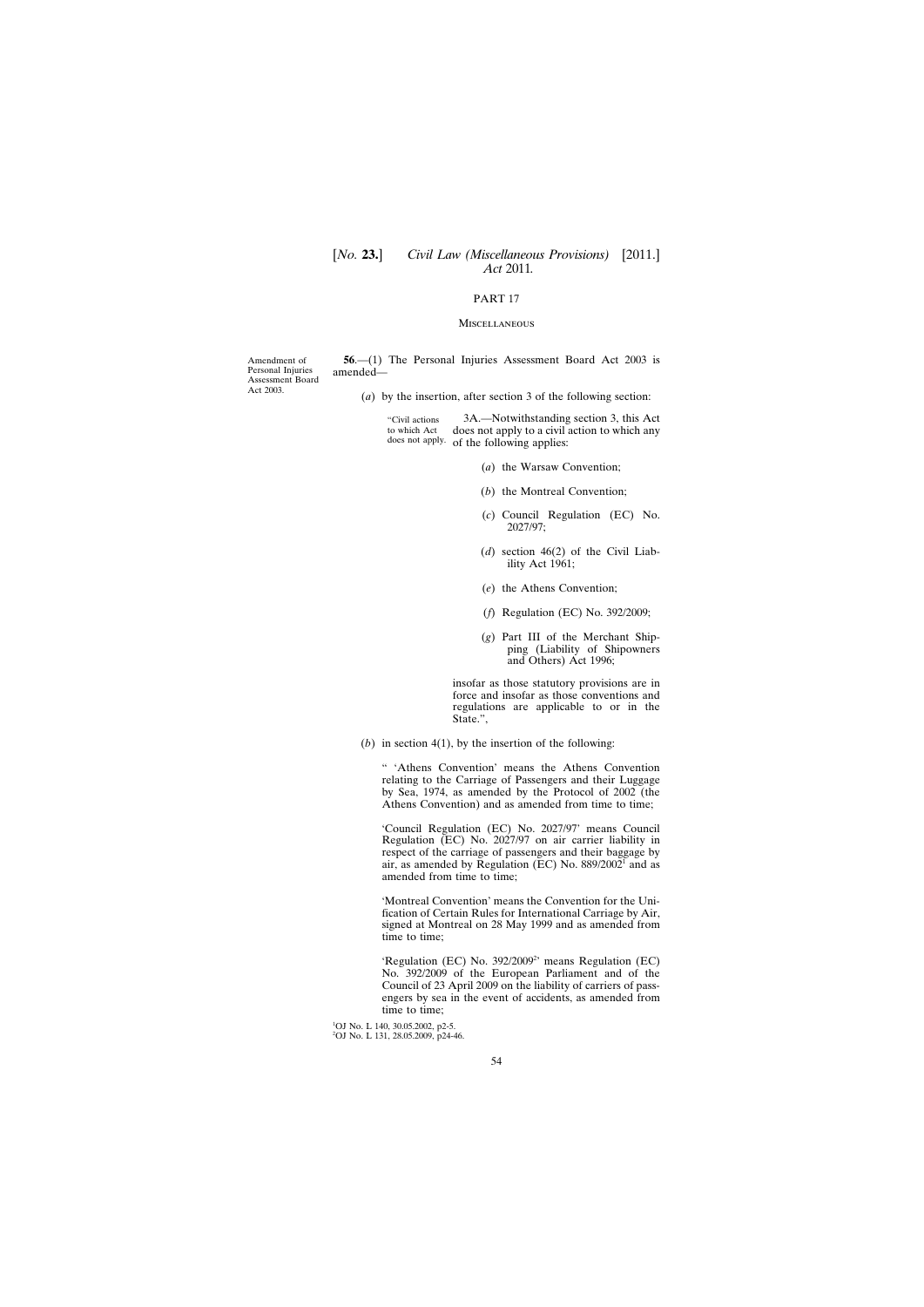<span id="page-54-0"></span>'Warsaw Convention' means the Convention for the Unification of Certain Rules Relating to International Carriage by Air, signed at Warsaw on 12 October 1929, or the Warsaw Convention as amended—

- (*a*) at The Hague on 28 September 1955,
- (*b*) by the Convention supplementary to the Warsaw Convention done at Guadalajara on 18 September 1961, and
- (*c*) as amended from time to time;",
- (*c*) in section 12, by the substitution for subsection (5) of the following:

"(5) The issuing of a notice of motion or the moving of a motion for the purposes of an application referred to in subsection (4) shall not be regarded as the commencement of proceedings in respect of the relevant claim for the purposes of any applicable limitation period in relation to such claim (including any limitation period under the Statute of Limitations 1957, section 9(2) of the Civil Liability Act 1961, the Statute of Limitations (Amendment) Act 1991 and an international agreement or convention by which the State is bound).",

and

(*d*) by the substitution of the following for section 50:

| "Reckoning of            | 50.—In reckoning any period of time for        |
|--------------------------|------------------------------------------------|
| time for                 | the purpose of any applicable limitation       |
| purpose of<br>Statute of | period in relation to a relevant claim         |
| Limitations,<br>etc.     | (including any limitation period under the     |
|                          | Statute of Limitations 1957, section $9(2)$ of |
|                          | the Civil Liability Act 1961, the Statute of   |
|                          | Limitations (Amendment) Act 1991 and an        |
|                          | international agreement or convention by       |
|                          | which the State is bound), the period begin-   |
|                          | ning on the making of an application under     |
|                          | section 11 in relation to the claim and end-   |
|                          | ing 6 months from the date of issue of an      |
|                          | authorisation under, as appropriate, section   |
|                          | 14, 17, 32, or 36, rules under section 46(3)   |
|                          | or section 49 shall be disregarded.".          |

(2) The amendment effected by paragraph (*d*) of subsection (1) shall apply as respects applications made under section 11 after the coming into operation of this section.

**57**.—Section 40 of the Commissions of Investigation Act 2004 is Amendment of amended—

section 40 of Commissions of Investigation Act

- (*a*) in subsection (1) by the substitution of "and 2003" for "to  $\frac{10000}{2004}$ . 2003", and
- (*b*) in subsection (3) by the substitution of "and 2003" for "to 2003".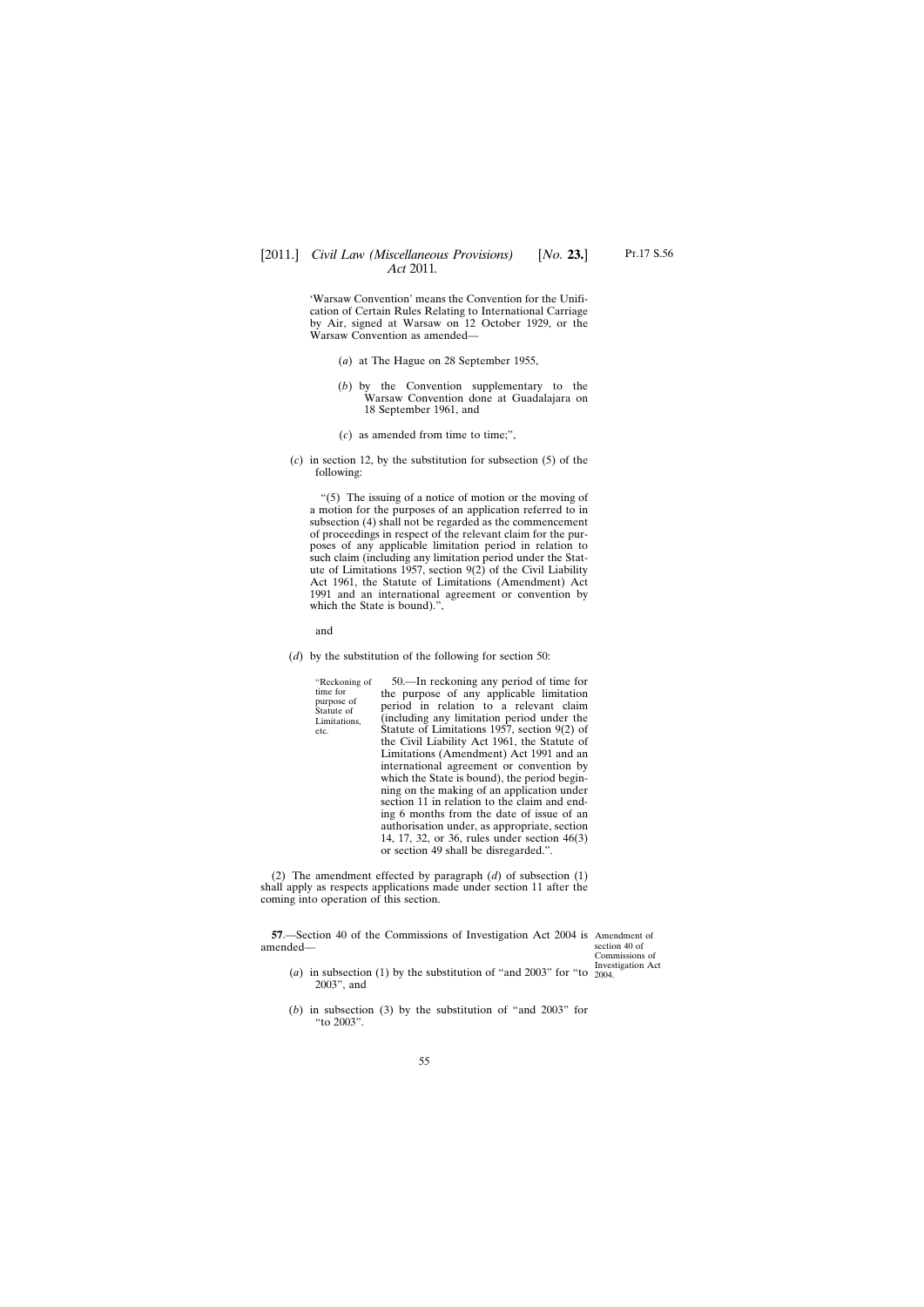<span id="page-55-0"></span>Amendment of section 2(2) of **Solicitors** (Amendment) Act 1994.

Amendment of section 1 of Statutory Declarations Act

Amendment of Domestic Violence Act 1996.

1938.

**58**.—Section 2(2) of the Solicitors (Amendment) Act 1994 is amended by the substitution of "to any complaints made to the Society by the registrar under section 14C of this Act" for "to any complaints made to the Society by the registrar under section 14B of this Act".

**59**.—Section 1(1) of the Statutory Declarations Act 1938 is amended by the insertion after paragraph (*d*) of the following paragraph:

"(*e*) a judge of the District Court,".

**60**.—The Domestic Violence Act 1996 is amended—

- (*a*) in the definition of "the applicant" in section  $2(1)(a)$ :
	- (i) by the substitution of the following subparagraph for subparagraph (ii):
		- "(ii) is not the spouse or civil partner within the meaning of the Act of 2010 of the respondent and is not related to the respondent within the prohibited degrees of relationship, but lived with the respondent in an intimate and committed relationship prior to the application for the safety order, or",
	- (ii) in subparagraph (iv), by the substitution of "primarily contractual, or" for "primarily contractual;", and
	- (iii) by the insertion of the following subparagraph after subparagraph (iv):
		- "(v) is a parent of a child whose other parent is the respondent;",
		- and
- (*b*) in the definition of "the applicant" in section 3(1), by the substitution of the following paragraph for paragraph (*b*):
	- "(*b*) is not the spouse or civil partner within the meaning of the Act of 2010 of the respondent and is not related to the respondent within the prohibited degrees of relationship, but lived with the respondent in an intimate and committed relationship for a period of at least six months in aggregate during the period of nine months immediately prior to the application for the barring order, or".

**61**.—The Civil Partnership and Certain Rights and Obligations of Cohabitants Act 2010 is amended—

(*a*) in section 34(3) by the substitution of "a class D fine" for "a fine not exceeding €127",

Amendment of Civil Partnership and Certain Rights and Obligations of Cohabitants Act 2010.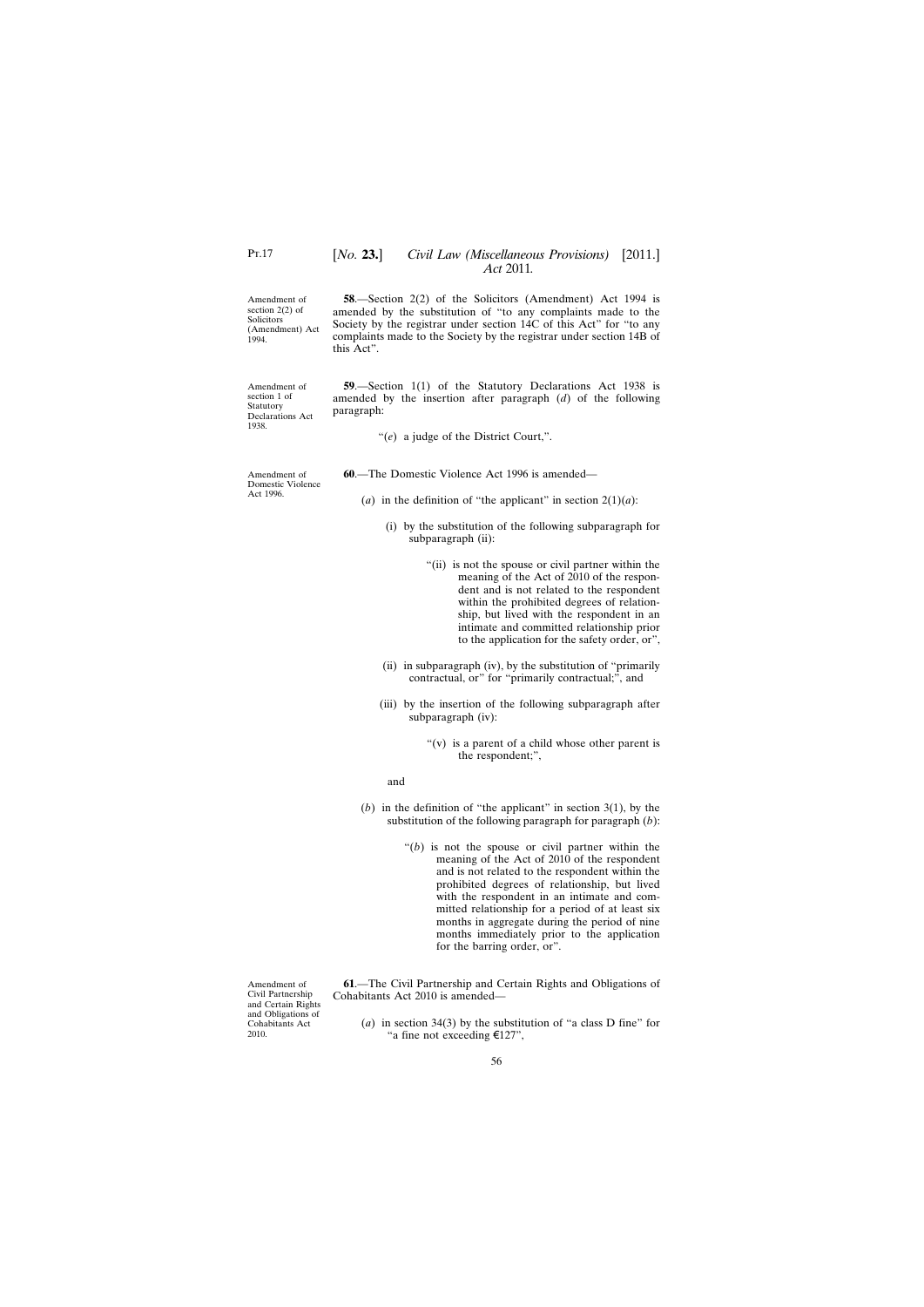- <span id="page-56-0"></span>(*b*) in section  $39(2)(a)$  by the substitution of "a class C fine" for "a fine not exceeding €254",
- (*c*) in section 63—
	- (i) in subsection (2) by the substitution of "a class C fine" for "a fine not exceeding €254", and
	- (ii) in subsection (3) by the substitution of "a class  $E$  fine" for "a fine not exceeding €63",
- (*d*) in section 186—
	- (i) in subsection  $(2)$  by the substitution of "a class C fine" for "a fine not exceeding €254", and
	- (ii) in subsection (3) by the substitution of "a class  $E$  fine" for "a fine not exceeding €63",

and

(*e*) in section 197 by the substitution of "a class C fine" for "a fine not exceeding  $E254$ ".

**62**.—The Official Languages Act 2003 is amended—

Amendment of Official Languages Act 2003.

(*a*) in the Irish text by substituting the following section for section 7:

"Achtanna an  $7.$ — $(1)$  A luaithe is féidir tar éis aon Acht den Oireachtas a achtú, déanfar an téacs den chéanna a chló agus a fhoilsiú go comhuaineach i ngach ceann de na teangacha oifigiúla.

> (2) Ní oibreoidh fo-alt (1) chun toirmeasc a chur ar Acht den Oireachtas a fhoilsiú ar an idirlíon in aon teanga oifigiúil amháin sula ndéanfar é a chló agus a fhoilsiú de réir an fho-ailt sin.",

and

"Acts of the

(*b*) in the English text by substituting the following section for section  $\overline{7}$ :

"Acts of the  $7-(1)$  As soon as may be after the Oireachtas. enactment of any Act of the Oireachtas, the text thereof shall be printed and published in each of the official languages simultaneously.

> (2) Subsection (1) shall not operate to prohibit the publication on the internet of an Act of the Oireachtas in one official language only prior to its printing and publication in accordance with that subsection.".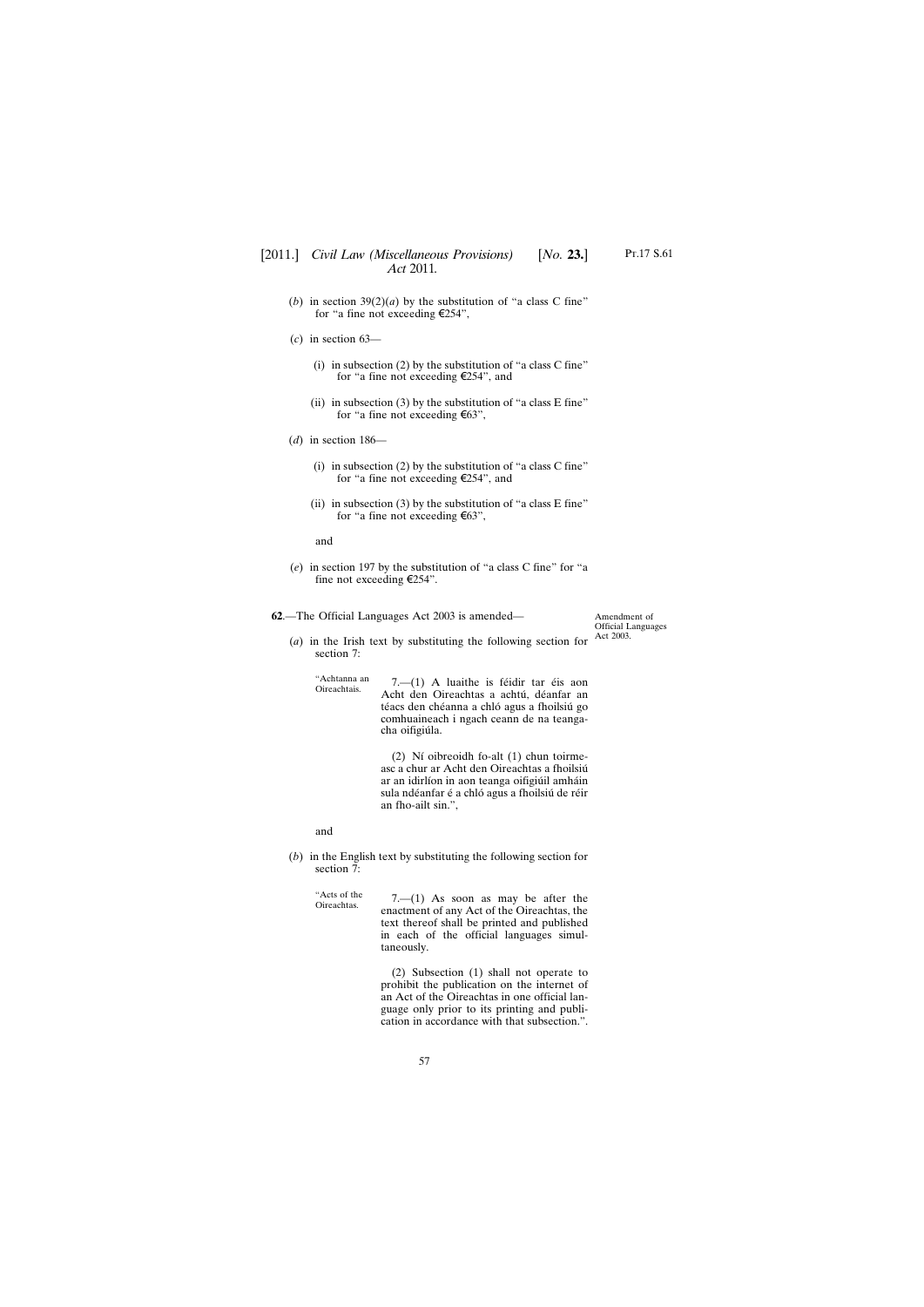<span id="page-57-0"></span>Amendment of section 8 of Enforcement of Court Orders Act 1940.

**63**.—The Enforcement of Court Orders Act 1940 is amended by the substitution of the following for section 8:

"Enforcement of certain orders for periodical payments.

8.—(1) Where a monetary amount payable by virtue of an antecedent order within the meaning of the Family Law (Maintenance of Spouses and Children) Act 1976 is not duly paid, the person entitled to the payments (in this section referred to as the applicant) may apply to the relevant District Court clerk for the issue of a summons directed to the person by whom such amounts are payable (in this section referred to as the defaulter) requiring the defaulter to attend before the District Court at a time and date specified in the summons for the purpose of giving evidence to the court as to his or her means and assets and on the hearing of such summons such person may be examined on oath by or on behalf of the applicant.

(2) Having heard evidence as to the amount outstanding on foot of such order and having heard evidence as to the means and assets of the defaulter, the District Court Judge may make such order as to the payment, collection or recovery of the amounts outstanding under such order as to the Judge seems fair and reasonable including one or more than one of the following:

- (*a*) where the Judge is satisfied that there are monies due and owing by any other person to the defaulter, an order directing such other person to pay the monies concerned to the relevant District Court clerk to the extent of the amount outstanding to the applicant on foot of the order referred to in subsection (1) and which is specified in the order together with the costs of the application under this section,
- (*b*) where the Judge is satisfied that there are monies which will become due or may become due by any other person to the defaulter, an order directing such other person to pay any such monies to the relevant District Court clerk to the extent of the amount outstanding to the applicant on foot of the order referred to in subsection (1) and which is specified in the order together with the costs of the application under this section,
- (*c*) where the Judge is satisfied that it would be effective to do so, an order that the amounts outstanding to the applicant referred to in subsection (1) be levied by distress against the goods of the defaulter and the sale of such goods and for the transmission to the relevant District Court clerk of the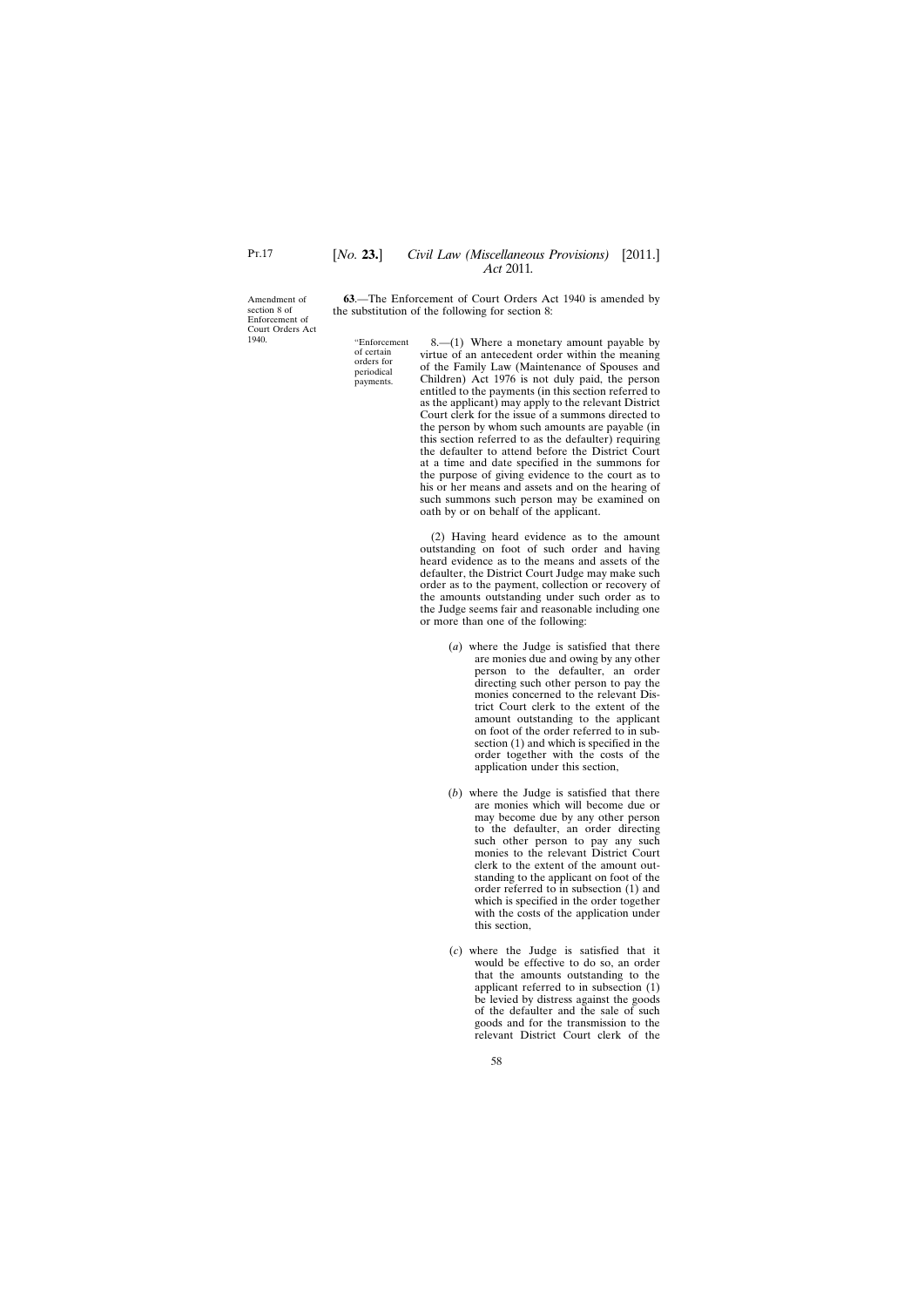proceeds of sale after payment of all costs and expenses properly arising in connection with the levying of distress and the sale of the goods.

<span id="page-58-0"></span>(3) Every distress and sale made in pursuance of an order of the District Court Judge under this section shall be carried out by the appropriate under-sheriff.

(4) All moneys received by the relevant District Court clerk shall be paid as soon as practicable after receipt to the applicant.

(5) In this section "relevant District Court clerk" means the District Court clerk for the District Court area in which the defaulter resides or carries on any profession, business or occupation, unless by virtue of any other enactment relating to the antecedent order concerned any other District Court clerk is the relevant District Court clerk as respects that antecedent order.".

**64**.—The Courts of Justice Act 1936 is amended—

Amendment of Courts of Justice Act 1936.

(*a*) by the substitution of the following for section 32:

"Appeal Towns.

32.—Each city and town specified in the Second Schedule to this Act shall be an appeal town for the purposes of this Part of this Act.",

(*b*) by the substitution of the following for section 34:

"The High Court on Circuit.

 $34$ —(1) Subject to subsections  $(6)$ ,  $(7)$ and (8), the High Court shall, not less than once in every year, at such times as shall be determined by the President of the High Court, sit in the appeal towns referred to in subsection (2) for the purposes mentioned in that subsection and to transact such other business as shall lawfully be brought before it.

(2) Subject to subsections (6), (7) and (8), the President of the High Court shall designate the appeal towns in which the High Court shall sit in accordance with subsection (1) to hear appeals from the Circuit Court.

(3) For the purposes of this section, one or more judges of the High Court shall hold sittings of the High Court in the appeal towns referred to in subsection (2) where their attendance is required as determined by the President of the High Court.

(4) The High Court when sitting in an appeal town in accordance with this section shall be known and is in this Act referred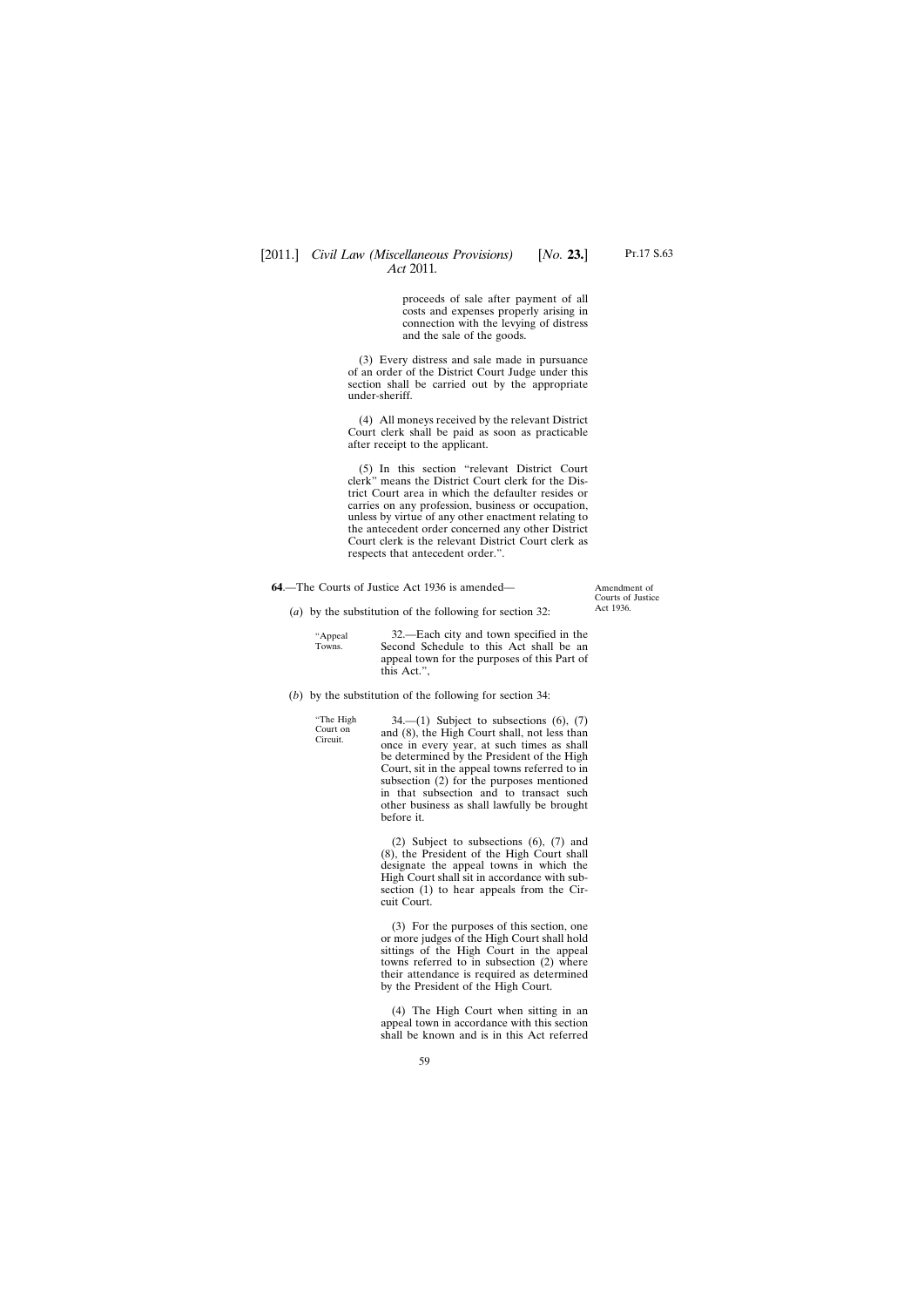to as the High Court on Circuit, and the sittings of the High Court in any such appeal town in accordance with this section shall be known and are in this Act referred to as sittings of the High Court on Circuit.

(5) The President of the High Court shall determine, in respect of each sitting of the High Court on Circuit, the number of judges who shall sit for the purposes of the High Court on Circuit and the day and hour at which such sittings shall commence in an appeal town on each such Circuit.

(6) Where in respect of any sitting of the High Court on Circuit, the judge (or if more than one judge shall be sitting, the senior of the judges) who shall be sitting ascertains that there is no business to be transacted at such sittings in any particular appeal town, that judge may direct in writing that it shall not be obligatory to hold such sitting in that appeal town.

(7) Where the President of the High Court determines that the effective discharge of the business of the High Court so requires, he or she may direct that no sitting of the High Court on Circuit shall be held in a particular appeal town in a particular year.

(8) Where the President of the High Court gives a direction in accordance with subsection (7), appeals from the Circuit Court which would, but for such direction, be due for hearing in the appeal town concerned, shall be heard at—

> (*a*) a sitting of the High Court on Circuit in such other appeal town as the President of the High Court may designate, or

(*b*) the High Court sitting in Dublin,

as the President of the High Court may direct.

(9) Where the President of the High Court gives a direction under this section he or she shall make arrangements for the direction to be sent to the county registrar for the county in which any appeal town so affected is situate.",

(*c*) by the substitution of the following for section 35:

"The judges of the High Court on Circuit.

35.—(1) The President of the High Court shall, if and when he or she thinks proper, travel and sit as a judge of the High Court on Circuit, and every other judge of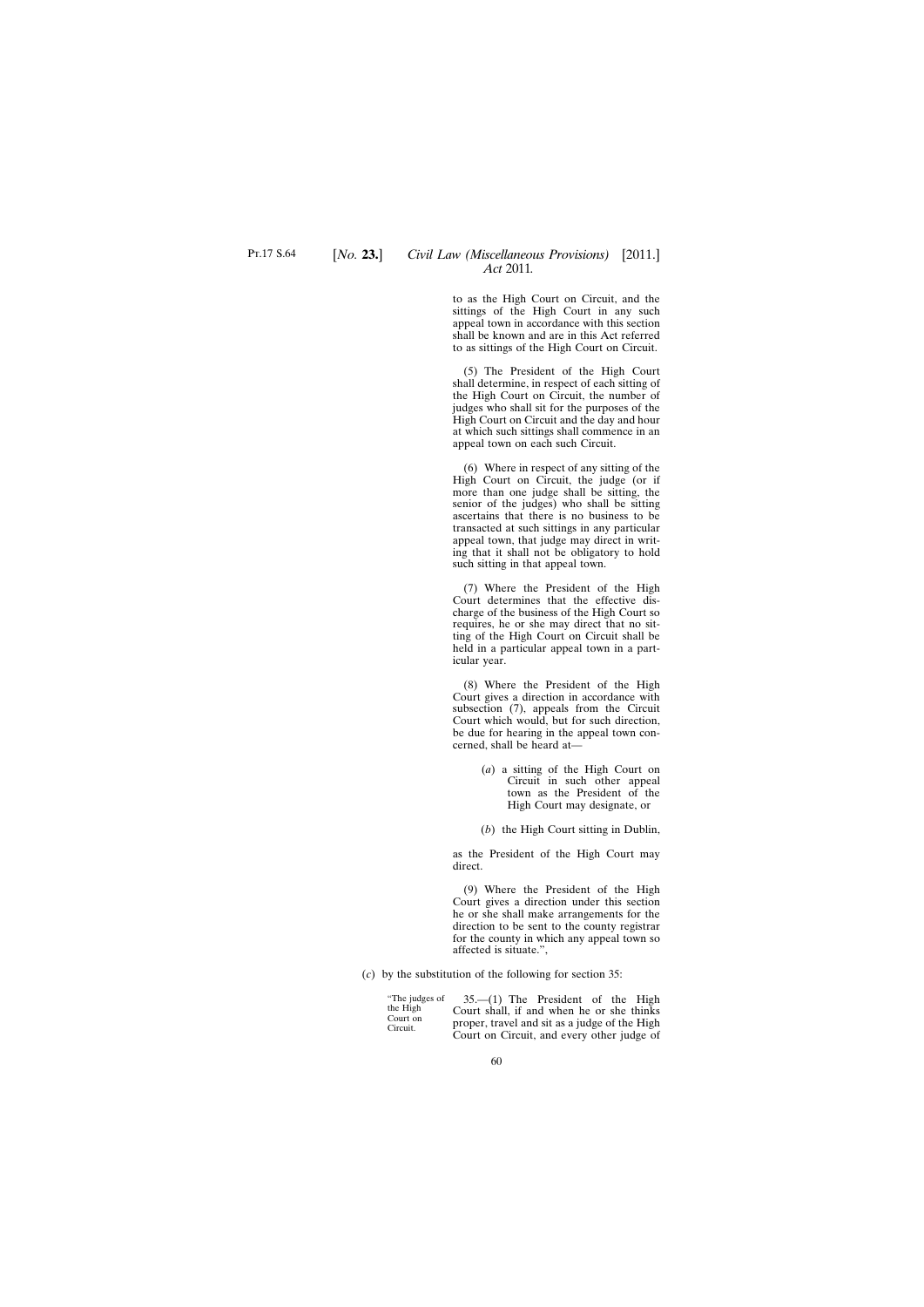the High Court shall travel and sit as a judge of the High Court when requested by the President of the High Court to do so.

(2) The Chief Justice shall, if and when he or she thinks proper, travel and sit as a judge of the High Court on Circuit, and every other judge of the Supreme Court shall travel and sit as a judge of the High Court on Circuit when requested by the Chief Justice to do so, and every such other judge when so travelling and sitting shall be an additional judge of the High Court.

(3) The President of the High Court after such consultations as he or she thinks proper with the judges concerned, shall determine, in respect of every sitting of the High Court on Circuit, the several judges of the High Court who shall be requested to travel and sit for the purposes of such sittings and the particular judge or judges who shall so travel and sit on each High Court Circuit, and the President of the High Court may alter or vary any such determination.

(4) The Chief Justice after such consultations as he or she thinks proper with the judges concerned, shall determine, in respect of every sitting of the High Court on Circuit, the several judges of the Supreme Court who shall be requested to travel and sit for the purposes of such sittings and the particular judge or judges who shall so travel and sit on each High Court Circuit, and the Chief Justice may alter or vary any such determination.",

- (*d*) by the repeal of section 36,
- (*e*) in section 38 by the substitution of the following for paragraph (*b*) of subsection (1):
	- "(*b*) in every other case—
		- (i) subject to subparagraph (ii), to the High Court on Circuit sitting in the appeal town designated for the appeal in accordance with section 34(2),
		- (ii) where a direction has been given pursuant to section 34(7) in respect of the appeal town in which the appeal, but for such direction, would have been heard, to the High Court on Circuit sitting in such other appeal town, or to the High Court sitting in Dublin, as the case may be, as directed in accordance with section 34(8),
		- (iii) in subsection (4) by the substitution of "to any other appeal town or to Dublin" for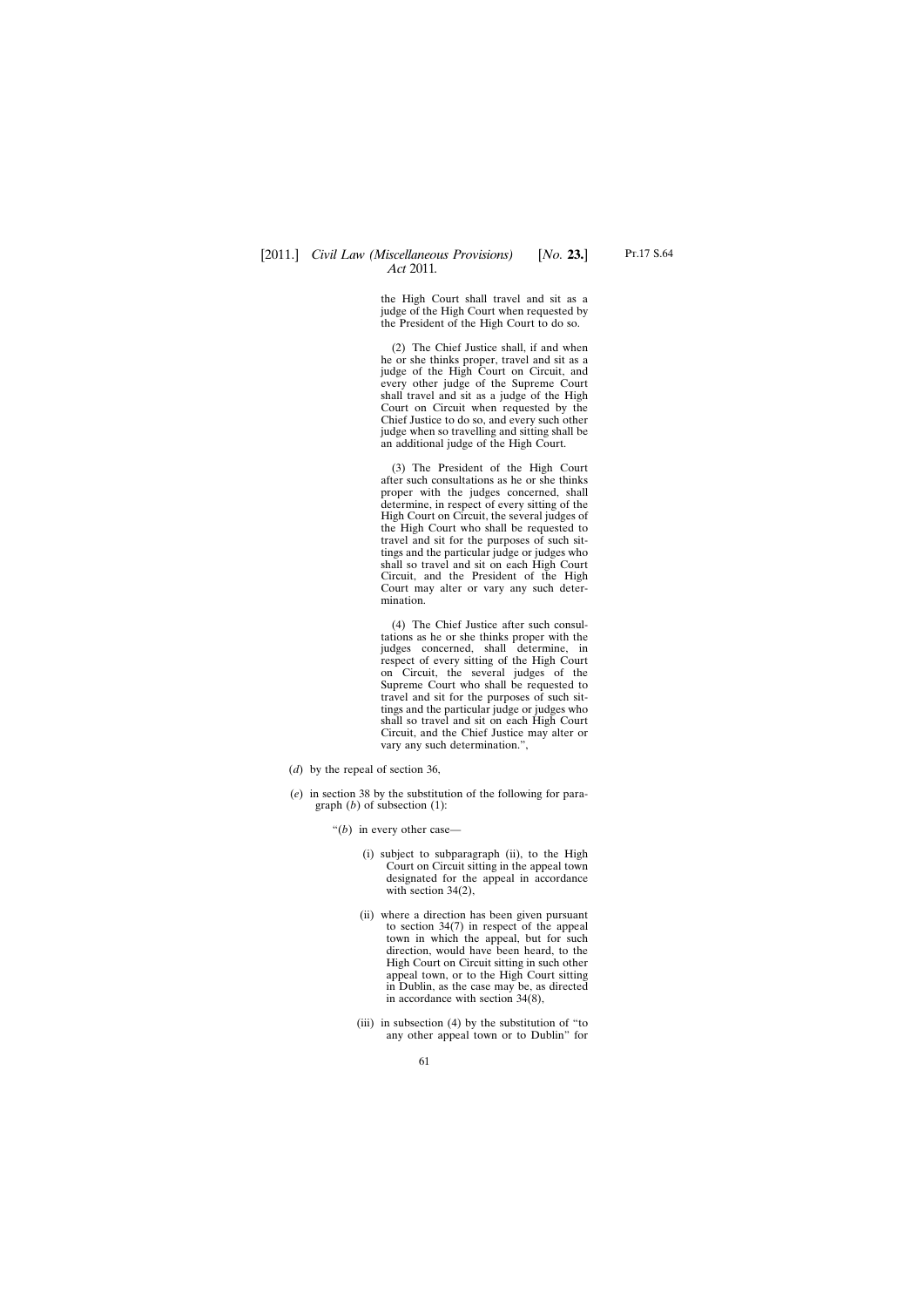"or to any other appeal town on the same circuit or to Dublin", and

- (iv) in subsection  $(5)(a)$  by the substitution of "in another appeal town" for "in another appeal town in the same circuit",",
- (*f*) by the substitution of the matter in the Schedule to this Act for the Second Schedule to that Act.

<span id="page-61-0"></span>Amendment of Second Schedule to Courts and Court Officers Act 1995.

**65**.—Paragraph 1 of the Second Schedule to the Courts and Court Officers Act 1995 is amended by the addition of the following subparagraphs:

- "(xxxvii) An order under section 47 of the Civil Registration Act 2004 exempting a marriage from the application of section  $46(1)(a)(i)$  (notice of intention to marry) of that Act.
- (xxxviii) An order under section 59B of the Civil Registration Act 2004 exempting the registration of a civil partnership from the application of section  $59B(1)(a)$  (notice of intention to enter into a civil partnership) of that Act.
- (xxxix) An order under the Nursing Homes Support Scheme Act 2009 relating to—
	- (*a*) directions under section 21(17) of that Act relating to the manner of giving of notice of an application under section 21 of that Act,
	- (*b*) the deeming of notice given of an application under section 21 of that Act to be sufficient, or
	- (*c*) dispensing with the giving of notice of an application under section 21 of that Act (other than notice referred to in subsection (10) of that section).
	- (xl) An order extending or amending the time for the service of documents.
	- (xli) An order under section  $61(7)$  of the Registration of Title Act 1964 dispensing with the need to raise representation and ordering that the applicant be registered as owner of the land.".

Amendment of section 65 of Courts of Justice Act 1936.

**66**.—Section 65 (as amended by section 9 of the Civil Law (Miscellaneous Provisions) Act 2008) of the Courts of Justice Act 1936 is amended by the insertion of the following subsections after subsection (1):

"(1A) In prescribing fees under paragraph (*a*) of subsection (1) the Minister may—

> (*a*) prescribe different fees in respect of different offices referred to in that paragraph and in respect of different services provided by those offices, and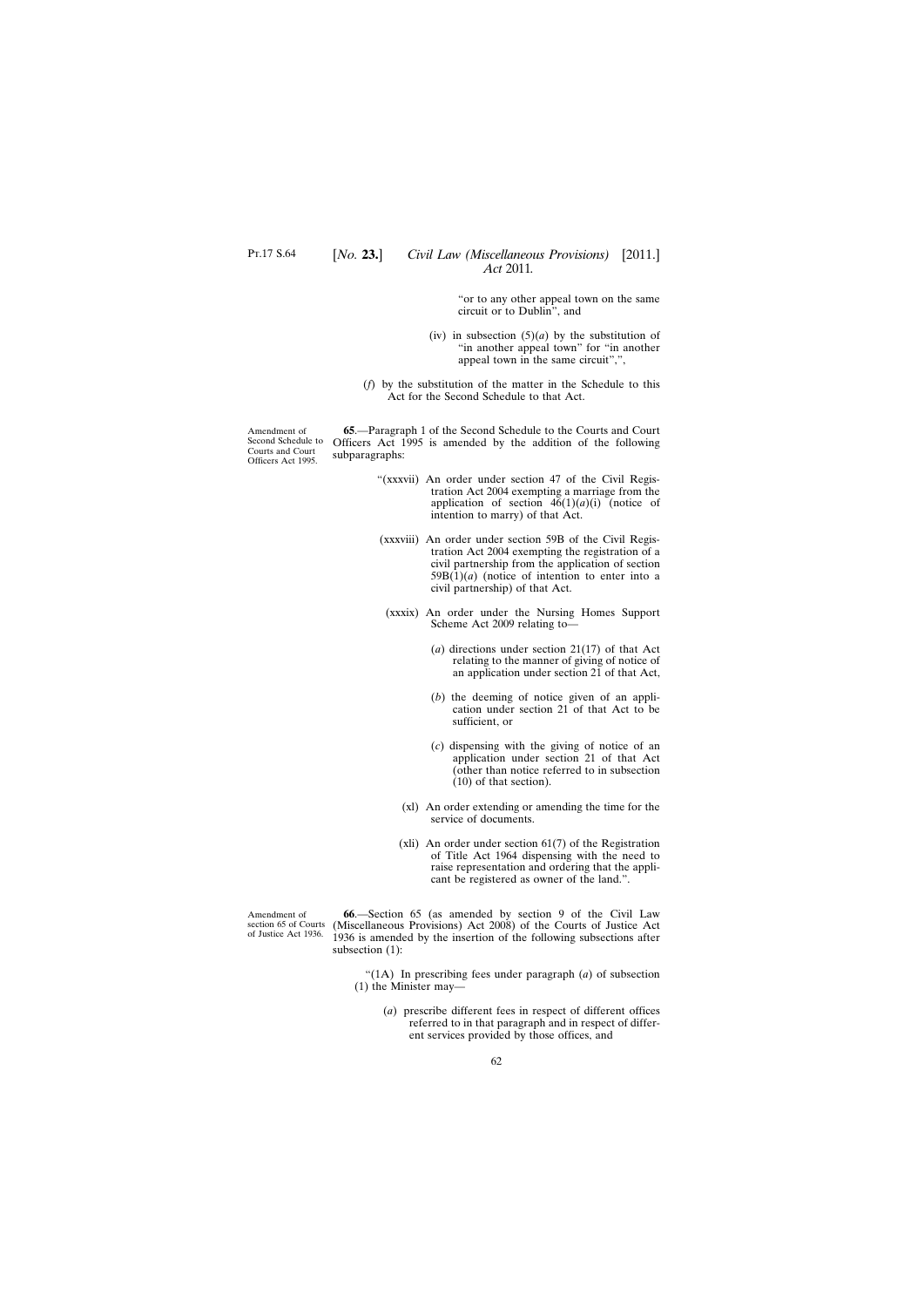# [2011.] [ *Civil Law (Miscellaneous Provisions) No.* **23.**] *Act* 2011*.*

(*b*) have regard to all or any of the expenditure referred to in subsection (1B) so that so much of that expenditure as the Minister considers reasonable is recovered from those fees.

(1B) The expenditure referred to in subsection (1A)(*b*) is the expenditure incurred or, as the case may be, reasonably anticipated to be incurred, by the offices referred to in subsection  $(1)(a)$  or the Courts Service in the:

- (*a*) establishment, maintenance and operation of those offices or courts;
- (*b*) transaction by those offices, or the courts to which they relate, of the business they are required to transact;
- (*c*) provision of services and facilities to users of those offices or courts.".